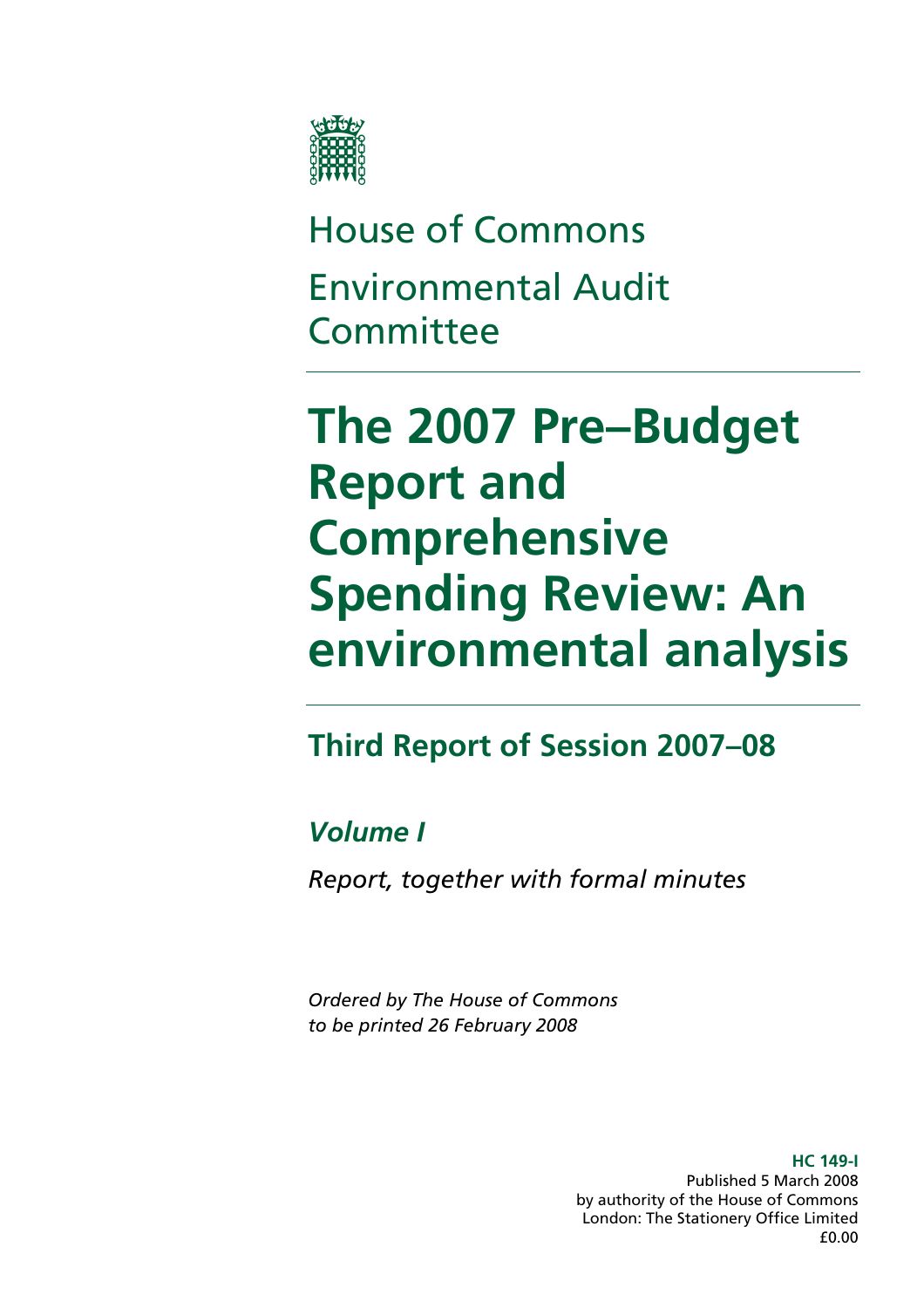#### **The Environmental Audit Committee**

The Environmental Audit Committee is appointed by the House of Commons to consider to what extent the policies and programmes of government departments and non-departmental public bodies contribute to environmental protection and sustainable development; to audit their performance against such targets as may be set for them by Her Majesty's Ministers; and to report thereon to the House.

#### **Current membership**

Mr Tim Yeo, MP (*Conservative, South Suffolk*) (Chairman) Gregory Barker, MP *(Conservative, Bexhill and Battle)*  Mr Martin Caton, MP (*Labour, Gower*) Mr Colin Challen, MP (*Labour, Morley and Rothwell*) Mr David Chaytor, MP (*Labour, Bury North*) Martin Horwood, MP (*Liberal Democrat, Cheltenham*) Mr Nick Hurd, MP (*Conservative, Ruislip Northwood*) Mark Lazarowicz, MP (*Labour/Co-operative, Edinburgh North and Leith*) Mr Ian Liddell-Grainger, MP *(Conservative, Bridgewater)*  Mr Shahid Malik, MP (*Labour, Dewsbury*) Mrs Linda Riordan, MP *(Labour, Halifax)* Mr Graham Stuart, MP (*Conservative, Beverley & Holderness*) Jo Swinson, MP (*Liberal Democrat, East Dunbartonshire*) Dr Desmond Turner, MP (*Labour, Brighton, Kempton*) Joan Walley, MP (*Labour, Stoke-on-Trent North*) Mr Phil Woolas, MP (*Labour, Oldham and Saddleworth [ex-officio]*

#### **Powers**

The constitution and powers are set out in House of Commons Standing Orders, principally Standing Order No. 152A. These are available on the Internet via www.parliament.uk.

#### **Publication**

The Reports and evidence of the Committee are published by The Stationery Office by Order of the House. All publications of the Committee (including press notices) are on the Internet at:

www.parliament.uk/parliamentary\_committees/environmental\_audit\_committee .cfm.

A list of Reports of the Committee from the present and prior Parliaments is at the back of this volume.

#### **Committee staff**

The current staff of the Committee are: Gordon Clarke (Clerk); Sara Howe (Second Clerk); Richard Douglas (Committee Specialist); Oliver Bennett (Committee Specialist); Susan Monaghan (Committee Assistant); Stella Kin (Secretary); and Elizabeth Gardner (Sandwich Student)

#### **Contacts**

All correspondence should be addressed to The Clerk, Environmental Audit Committee, Committee Office, 7 Millbank, London SW1P 3JA. The telephone number for general inquiries is: 020 7219 6150; the Committee's e-mail address is: eacom@parliament.uk

#### **References**

In the footnotes of this Report, references to oral evidence are indicated by 'Q' followed by the question number. References to written evidence are indicated by page number as in 'Ev12' number HC 149-II refers to written evidence printed in Volume II, serial number HC 149-II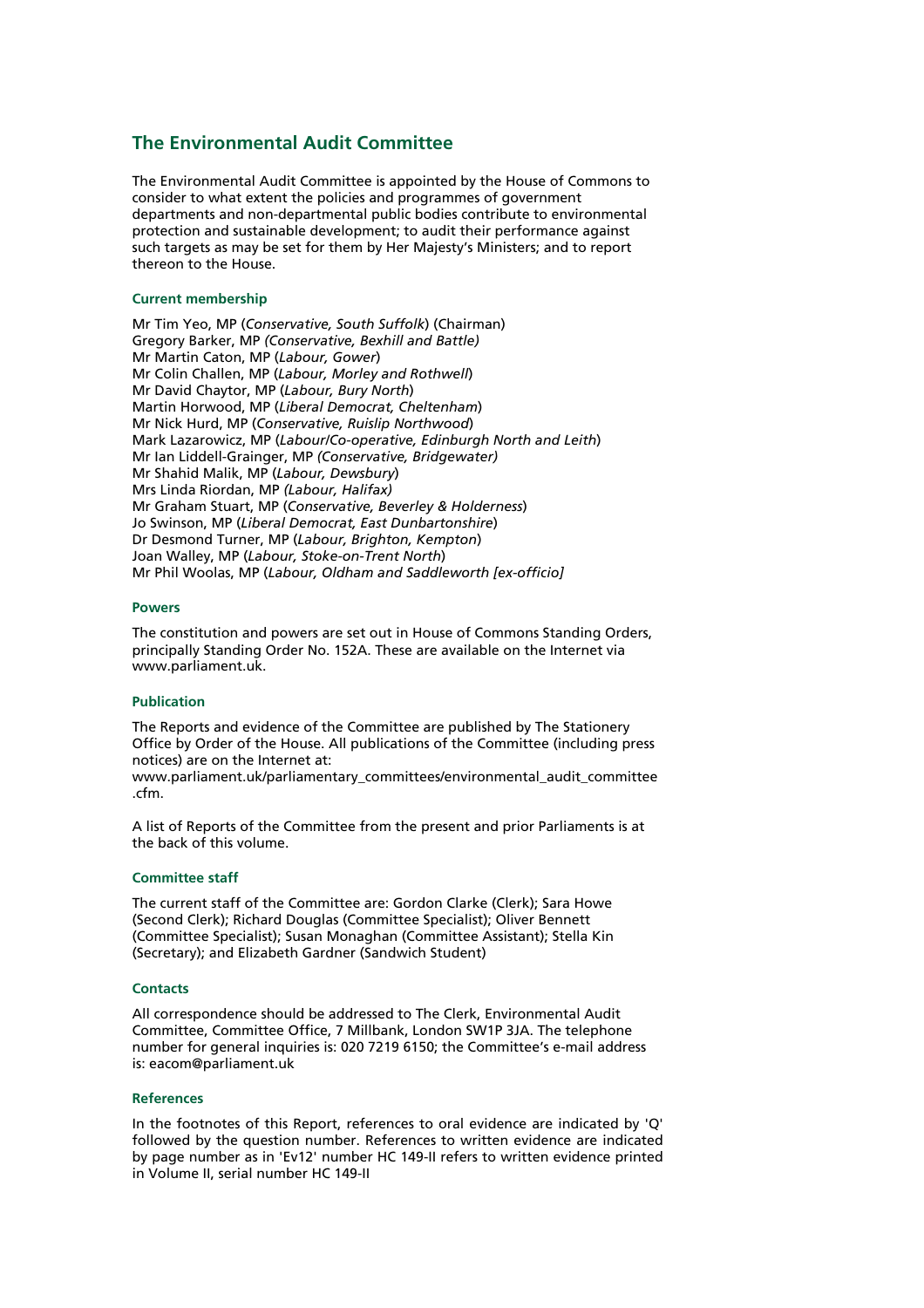## **Contents**

| <b>Report</b>                                                                                                                                                 | Page              |
|---------------------------------------------------------------------------------------------------------------------------------------------------------------|-------------------|
| <b>Summary</b>                                                                                                                                                | 3                 |
| <b>Introduction</b>                                                                                                                                           | 5                 |
| <b>Green taxes</b><br>Overview: the Treasury's momentum on green taxes<br>Aviation<br>Motoring                                                                | 5<br>5<br>9<br>11 |
| <b>Carbon Capture and Storage</b>                                                                                                                             | 12                |
| <b>Shadow Price of Carbon</b>                                                                                                                                 | 16                |
| <b>Environmental Transformation Fund</b><br>Environmental Transformation Fund: the domestic element<br>Environmental Transformation Fund-International Window | 20<br>21<br>22    |
| <b>Defra's budget settlement</b>                                                                                                                              | 24                |
| <b>Emissions trading</b>                                                                                                                                      | 25                |
| <b>Public Service Agreements</b>                                                                                                                              | 26                |
| <b>Conclusion</b>                                                                                                                                             | 30                |
| <b>Conclusions and recommendations</b>                                                                                                                        | 32                |
| <b>Formal Minutes</b>                                                                                                                                         | 37                |
| <b>Witnesses</b>                                                                                                                                              | 38                |
| <b>List of written evidence</b>                                                                                                                               | 39                |
| List of unprinted evidence                                                                                                                                    | 39                |
| List of Reports from the Committee during the current Parliament                                                                                              | 40                |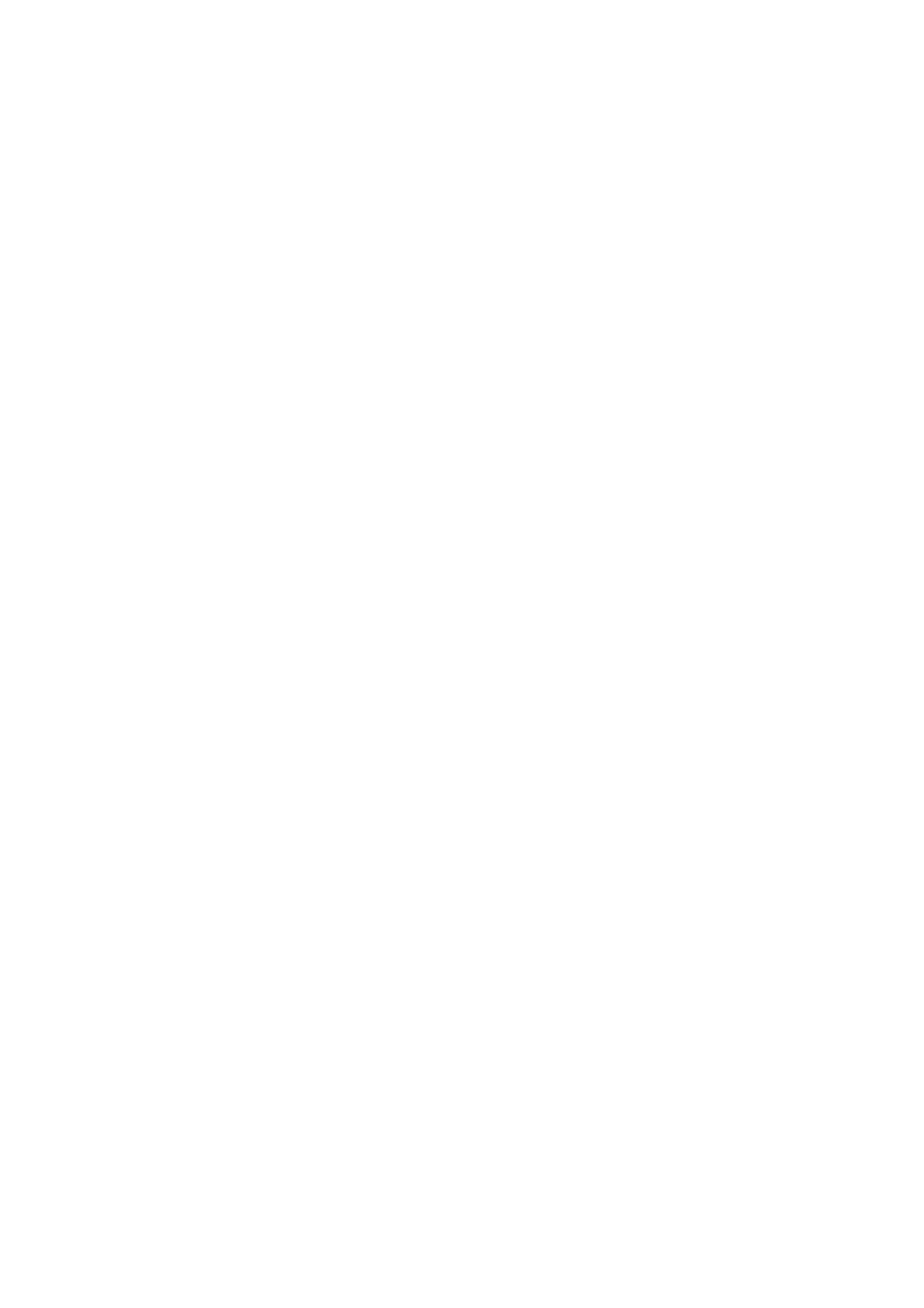## **Summary**

#### **Green taxes**

A decade ago the Treasury made a number of bold announcements on environmental taxes. But in 1999 the fuel duty escalator was abolished, and in subsequent years other green taxes were frozen. The net result was that environmental taxes as a proportion of all taxation peaked at 9.7% in 1999 and have declined ever since, falling to 7.3% in 2006. While Budget 2007 signalled a slight renewing of ambition with a range of increases to green taxes, these changes were modest, and in many cases leave respective rates lower in real terms than they were several years ago.

#### *Aviation*

The Committee welcomes the reform of Air Passenger Duty into a levy per flight rather than per passenger, as the Committee has recommended in its last two reports on green taxation. However, it is vital that tax on aviation is not just reformed but significantly increased, so as to stabilise demand and resulting emissions. The Treasury should closely examine the merits and practicalities of varying rates by classifying journeys into three bands, 'short-haul', 'long-haul', and 'very long-haul', in order to reflect better the differing magnitude of emissions arising from the longest range of intercontinental journeys.

#### *Motoring*

Road transport emissions in England went up by 12% between 1997 and 2006; and the 2006 UK Climate Change Programme Review forecast that increased road transport emissions due to traffic growth over the period 1990–2010 would more than outweigh the entire suite of carbon reduction policies aimed at the transport sector. Some motoring organisations have begun calling for the next planned increase in fuel duty to be scrapped, given the rise in petrol prices due to increases in the price of crude oil. The forthcoming Budget is a test of the Treasury's environmental credibility: it must not defer its planned rises in fuel duty.

### **Carbon Capture and Storage**

If the Government were only going to fund one Carbon Capture and Storage (CCS) demonstration project, it was right to restrict it to a post-combustion coal plant, as this technology could be retrofitted to existing power stations, for instance in China and India. But overall the Government has not shown enough urgency in its approach to CCS, and it is absolutely imperative that the Treasury provide considerably more assistance for the development of this technology in the UK. In order for CCS to be deployed widely and swiftly in the UK, we recommend that the Government introduce some form of financial mechanism for incentivising CCS power plants over conventional power stations.

#### **Shadow Price of Carbon**

There appear to be serious flaws in the thinking behind the Shadow Price of Carbon (SPC). The Government has assumed that international action will be taken to ensure that the effects of climate change will be relatively mild, and has therefore set the SPC at a relatively low level. There is a high probability that, by setting a relatively low carbon price, this will fail to discourage the approval of carbon-intensive policies and projects, and thus actually make it harder to achieve the global targets that the Government is assuming will be met.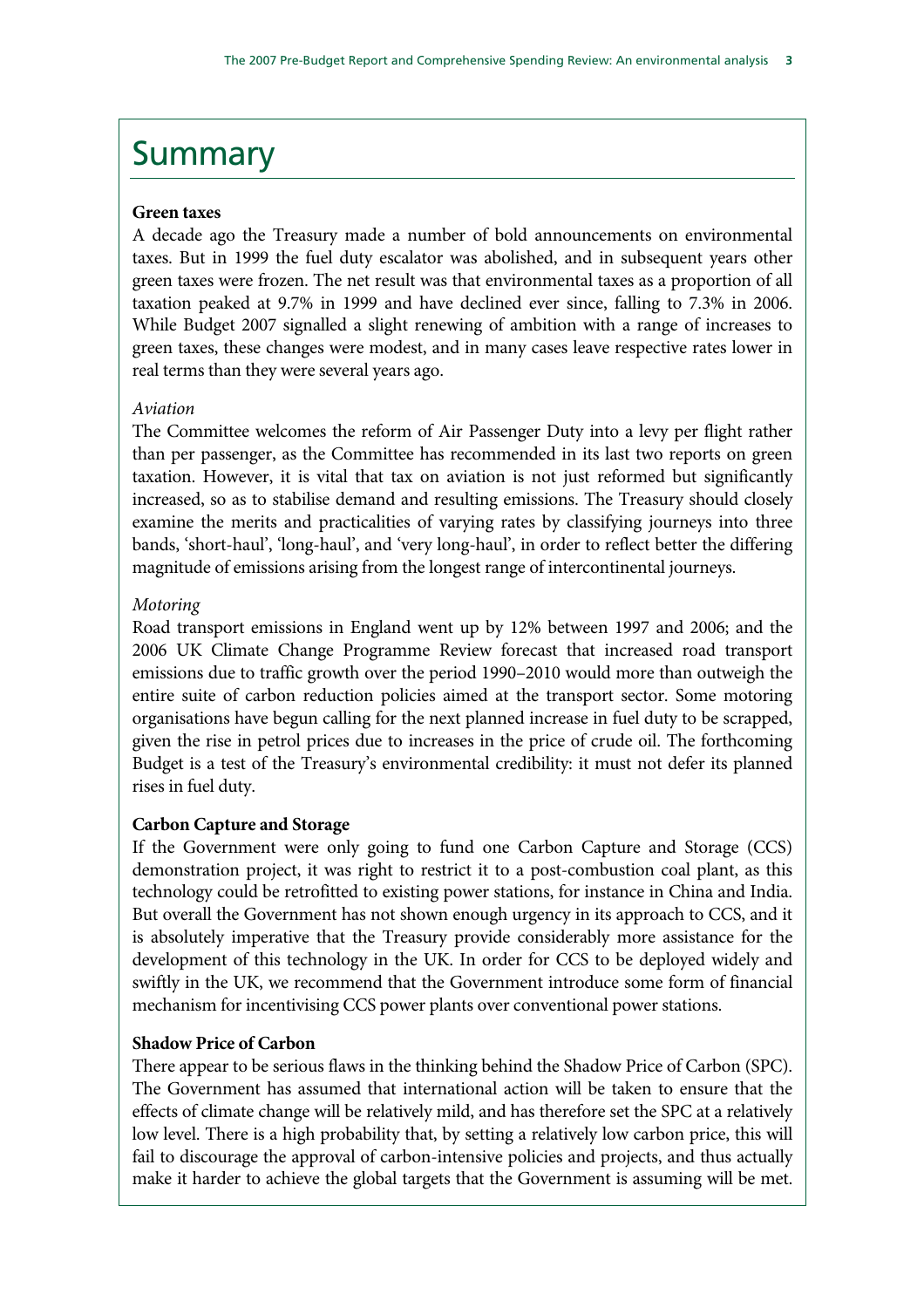To redress this, the Shadow Price of Carbon should be increased, by basing it on the projected costs of following a 'business as usual' trajectory of emissions. The Government's first priority should in any case be deciding how potential projects affect UK carbon budgets. Only after that should the cost-effectiveness of different policy options be taken into account.

#### **Environmental Transformation Fund**

The Pre-Budget Report (PBR) announced funding for a new Environmental Transformation Fund: over three years, £370m will be spent on low carbon technology in the UK, with £800m being spent on forestry protection and low carbon investments in the developing world. Of the domestic fund, only £170m is new money, and the overall funding is being spread very thin; the urgency of the need to cut emissions means that this should now be a much higher spending priority. The international fund, meanwhile, was probably the most impressive announcement in the PBR. However, the Government should establish rigorous sustainability criteria to cover all investments from this fund, in particular to avoid it being used to fund unsustainable biofuels plantations.

### **Emissions trading**

Some of the emissions savings reported by the Government incorporate the net purchase by the UK of millions of carbon allowances, although the Government does not always make this clear. The Government should always be transparent about where reported emissions figures incorporate the purchase of carbon credits, otherwise it might give a falsely reassuring picture of progress in decarbonising the UK itself. The Government should also do more to verify that the purchase of carbon credits by the UK is funding genuine emissions reductions elsewhere in the world.

#### **Public Service Agreements**

The new Public Service Agreement (PSA) on climate change is too diffuse, with no clear departmental targets for reducing emissions, and reduced emphasis overall on reducing emissions from the UK (this is only one of six performance indicators). The Government should consider setting emissions reduction targets for specific sectors of the economy, with relevant departments being made accountable for achieving them. Overall, environmental issues appear to be 'ghettoised'; the Treasury must do more to mainstream environmental policy by reflecting it more strongly throughout the entire range of PSAs.

#### **Conclusion**

Although the Pre-Budget Report and Comprehensive Spending Review were published a year after the Stern Review, there was little sign in them that the Treasury was responding on the scale and with the urgency Stern recommended. Furthermore, since the Stern Review was published the science on climate change has continued to harden, with global emissions rising faster than projected; thus the Treasury's lack of urgency stands out as even more remiss. Pre-Budget Report 2008 must establish a coherent set of measures to help deliver the UK's 2020 domestic and EU targets on emissions and renewable energy, and show explicitly what their planned contribution to this delivery will be.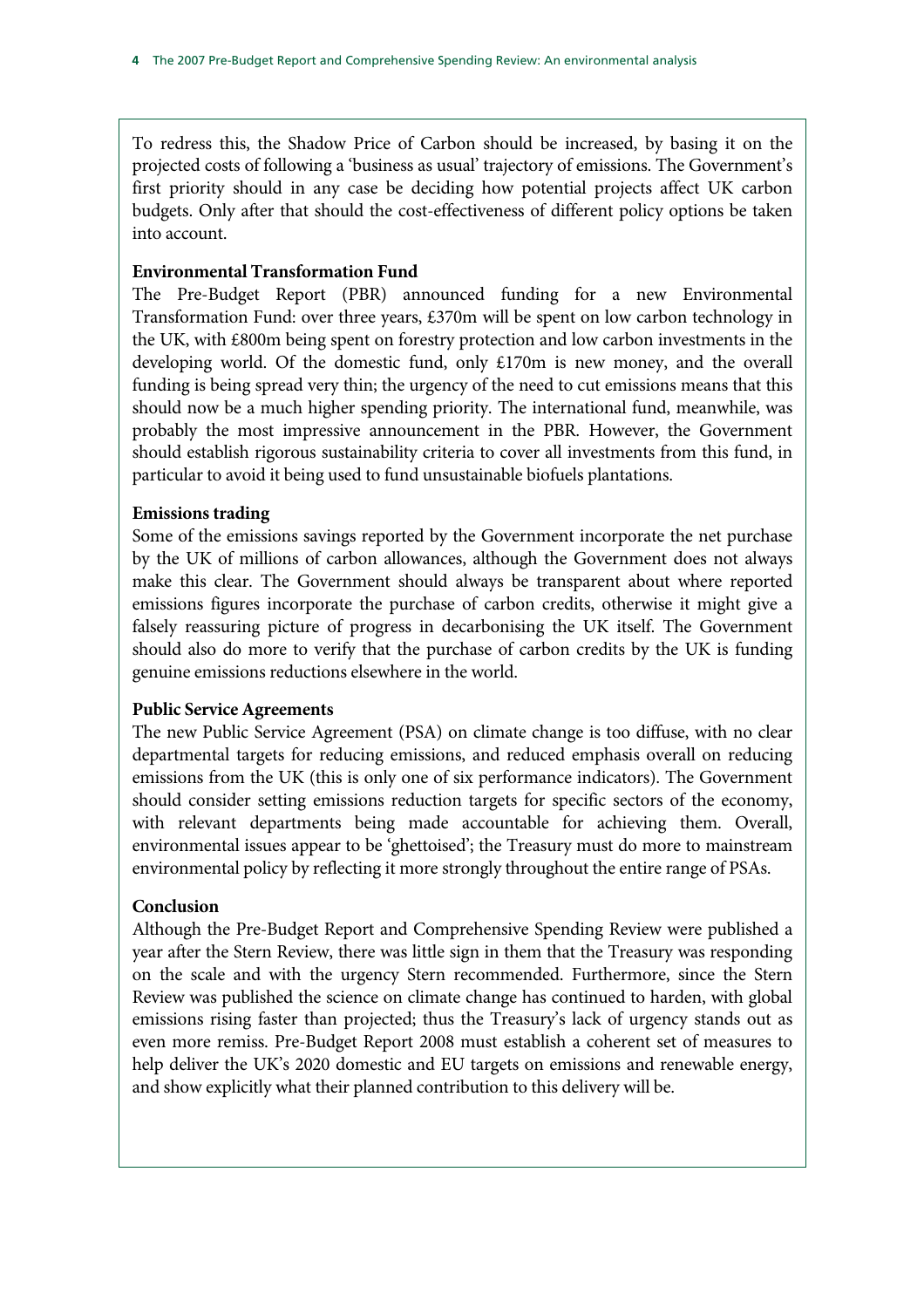## Introduction

1. Since its inception in 1997, the Environmental Audit Committee has carried out annual inquiries into the environmental content of the Treasury's Pre-Budget Reports; this is the eleventh in the series. In these reports, we review the Treasury's approach to the environment, looking in particular at the extent to which it is following the policy it announced in 1997 of shifting the burden of taxation from 'goods' (such as employment) to 'bads' (such as pollution).

2. This year's Pre-Budget Report (PBR) was published on 9 October 2007, together with the latest Comprehensive Spending Review (CSR).<sup>1</sup> The PBR highlighted four key announcements on the environment: an increase in funding for Defra, details of a new Environmental Transformation Fund (to fund low carbon investments in the UK and the developing world), a reform of aviation tax, and publication of an interim report on the future development of low carbon vehicles. One of the main environmental features of the Comprehensive Spending Review was its setting of two new Public Service Agreements (PSAs) for Government departments: "to lead the global effort to avoid dangerous climate change", and "to secure a healthy natural environment for today and the future". Alongside the PBR, the Government announced details of a competition to design and build a demonstration Carbon Capture and Storage project.

3. In addition to our core focus on green taxation, in our reports on the PBR we usually choose a number of other areas to concentrate on. This year we focus on:

- Government support for Carbon Capture and Storage;
- the Shadow Price of Carbon (used by the Government to put a cost on the potential impacts on climate change of different policy options);
- the new Environmental Transformation Fund;
- the transparency of emissions trading; and
- the new set of Public Service Agreements.

### Green taxes

### **Overview: the Treasury's momentum on green taxes**

4. Following its announcement in 1997 on shifting the burden of taxation towards green taxes, the Treasury made a number of bold moves, increasing the fuel duty escalator and introducing a range of new instruments (including the Climate Change Levy package, the Renewables Obligation, and the Aggregates Levy). This momentum stalled with Pre-Budget Report 1999, however, when the then Chancellor abolished the fuel duty escalator (FDE). The impact of the abolition of the FDE was compounded by other decisions, such

<sup>1</sup> HM Treasury, 2007 Pre-Budget Report and Comprehensive Spending Review: Meeting the aspirations of the British people, Cm 7227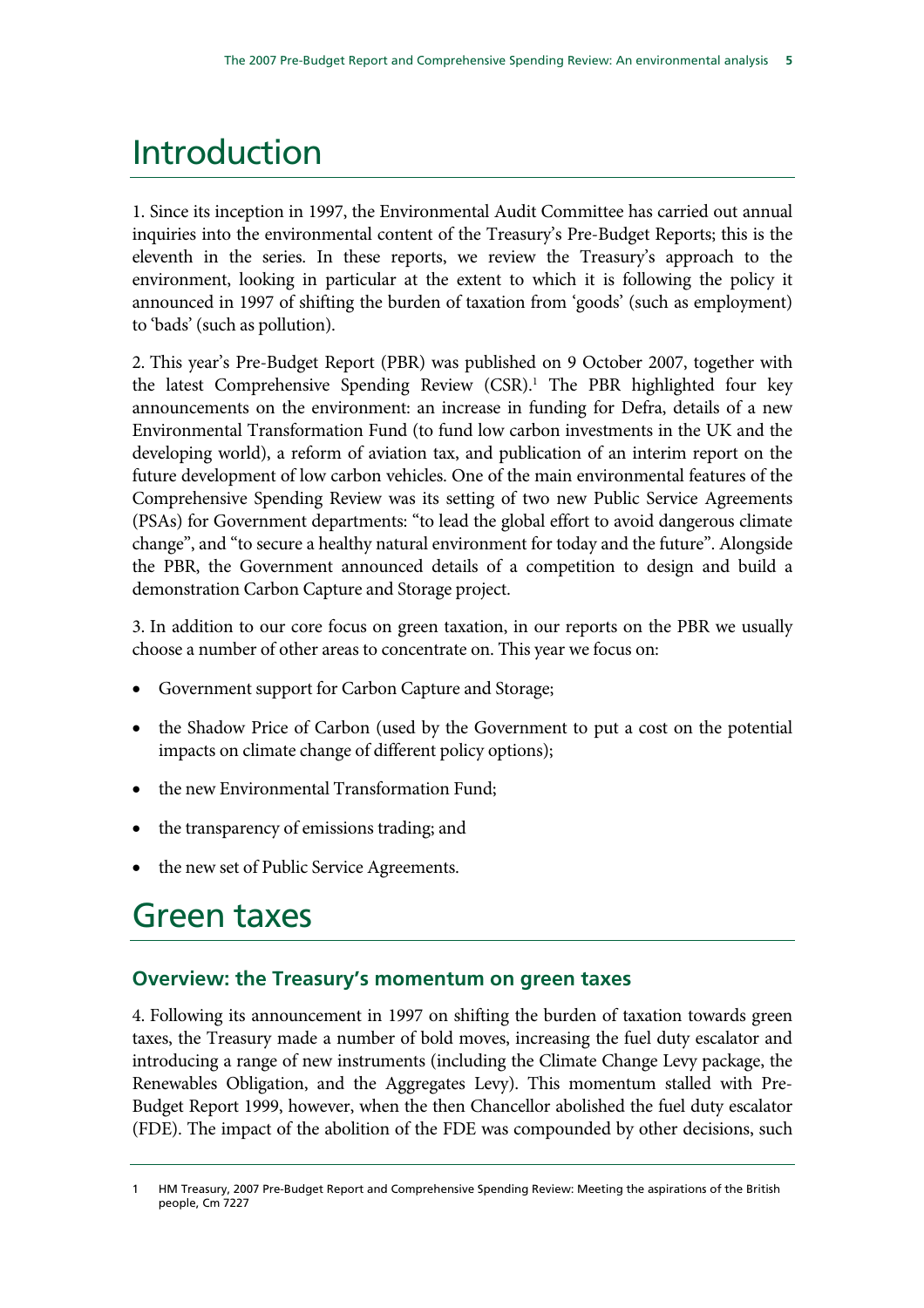as the cut in the main rate of Air Passenger Duty (APD) in 2002, and the freeze in Climate Change Levy rates from 2001 to 2007. The result is that green taxes as a proportion of all taxation peaked at 9.7% in 1999 and have been declining ever since, falling to 7.3% in 2006.2

5. The 2006 Pre-Budget Report and 2007 Budget Report appeared to signal a slight shift forward in momentum again, with a doubling of APD rates, increases in fuel duty for the next three years, the raising of Climate Change Levy rates in line with inflation, the raising of Vehicle Excise Duty for the most polluting cars to £400 a year, and increases to Landfill Tax and the Aggregates Levy. There are no figures yet available to show what impact these changes will make to the balance of taxation made up by green taxes. However, in the context of the freezes in several environmental taxes in preceding years these were very modest increases, and in many cases still leave respective rates lower in real terms than they were several years ago.

6. We put it to the Exchequer Secretary that this represented a clear failure on the part of the Treasury to live up to its earlier policy. She made two arguments in reply. First, she stressed that the Government was doing lots of other things beyond taxation to help to change people's behaviour in more environmentally friendly directions; she singled out participation in the EU Emissions Trading Scheme, and an announcement in Budget 2007 to give stamp duty discounts or exemptions to new zero carbon homes. Second, she argued that the very decline in green taxes might be a sign of their success: "if you tax an environmental bad or pollution and prevent it happening one of the results is that the tax take goes down."3

7. We find neither argument impressive. As we have argued previously,<sup>4</sup> green taxes can do a number of jobs at once: i) deterring activities that are harmful to the environment; ii) incentivising greater efficiency in the use of environmental resources; iii) providing novel tax streams to raise revenue (both for general spending purposes and specifically for environmental improvements); and iv)—as a result of raising new revenue—allowing for tax cuts elsewhere, the meaning hinted at by the original 'shifting the burden' announcement.

8. **The Treasury's argument that new or higher green taxes are unnecessary, because the Government is doing enough to protect the environment through other policies, is hardly convincing given the Government's lack of progress in reducing UK carbon emissions over the last decade. Even if it were the case that policy across Government was successfully delivering its environmental objectives in full, it would still not be an excuse for the Treasury's inaction. There is always a case for looking at the scope to increase green taxation, since the Government is always in need of tax revenue, and since, as the Treasury accepts, it is better to tax 'bads' than 'goods'. Taxes on highcarbon activities such as driving and flying can be used to reduce their demand without destroying it, thus helping to achieve environmental objectives while still generating** 

<sup>2 &</sup>quot;Environmental taxes", Office of National Statistics, 3 December 2007, www.statistics.gov.uk/cci/nugget.asp?id=152

<sup>3</sup> Q145

<sup>4</sup> Environmental Audit Committee, Seventh Report of Session 2004–05, Pre-Budget 2004 and Budget 2005: Tax, Appraisal, and the Environment, HC 261, paras 20-30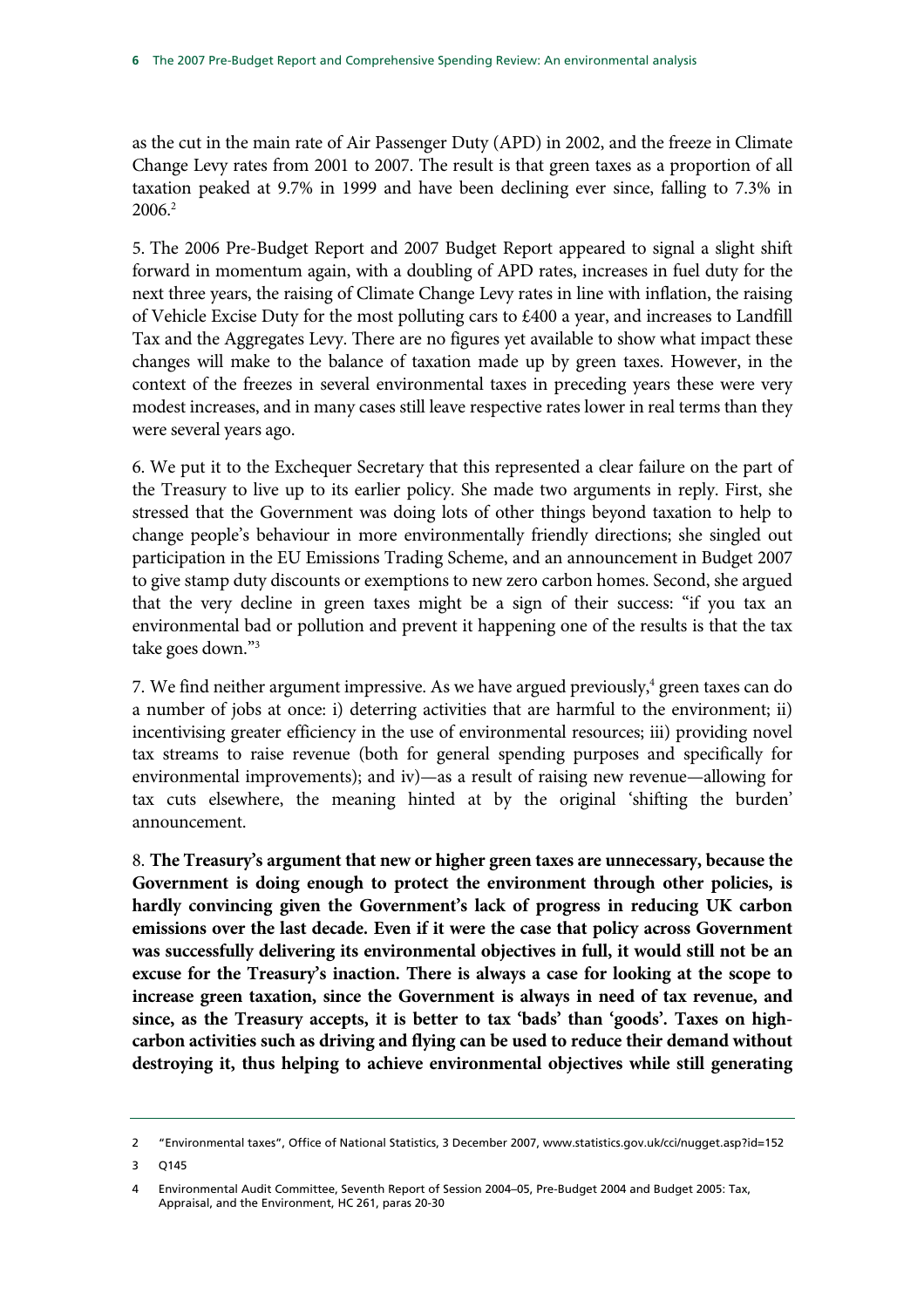**large and predictable tax streams—which could potentially be used to reduce other taxes.**

| Year <sup>1</sup> | <b>Fuel</b><br>duty                  | Vehicle<br><b>Excise Duty</b>                                                                                                                       | <b>Climate</b><br><b>Change Levy</b> | Air<br><b>Passenger</b><br><b>Duty</b>                                           | <b>Aggregates</b><br>Levy | Landfill<br><b>Tax</b> |
|-------------------|--------------------------------------|-----------------------------------------------------------------------------------------------------------------------------------------------------|--------------------------------------|----------------------------------------------------------------------------------|---------------------------|------------------------|
| 2000-01           | Revalorise <sup>2</sup>              | Freeze                                                                                                                                              | Introduction                         | Freeze                                                                           | N/A                       | Rise to<br>£11/tonne   |
| $2001 - 02$       | Freeze                               | Reform (new<br><b>bands)</b> , Cut<br>for smaller<br>cars, Freeze for<br>other rates                                                                | Freeze                               | Reform (avg<br>rate cut)                                                         | N/A                       | Rise to<br>£12/tonne   |
| $2002 - 03$       | Freeze                               | Freeze, plus<br>Reform (new<br>lower rate for<br>lower<br>emission cars)                                                                            | Freeze                               | Freeze                                                                           | Introduction              | Rise to<br>£13/tonne   |
| 2003-04           | Revalorise                           | Revalorise, plus<br>Reform (new<br>lower rates<br>for low<br>emission cars)                                                                         | Freeze                               | Freeze                                                                           | Freeze                    | Rise to<br>£14/tonne   |
| 2004-05           | Freeze                               | Freeze                                                                                                                                              | Freeze                               | Freeze                                                                           | Freeze                    | Rise to<br>£15/tonne   |
| 2005-06           | Freeze                               | Freeze for<br>lower<br>emission<br>bands,<br>Revalorise for<br>highest                                                                              | Freeze                               | Freeze                                                                           | Freeze                    | Rise to<br>£18/tonne   |
| 2006-07           | Revalorise                           | Cut for lower<br>emission<br>bands, Freeze<br>for bands<br>D&E, Rise for<br>band F and a<br>Rise / Reform:<br>new band G<br>for highest<br>emitters | Freeze                               | Freeze until<br>February<br>2007, then<br><b>Rise</b><br>(doubling<br>all bands) | Freeze                    | Rise to<br>£21/tonne   |
| 2007-08           | Rise<br>(2ppl in<br>October<br>2007) | Freeze                                                                                                                                              | Revalorise                           | Freeze                                                                           | Freeze                    | Rise to<br>£24/tonne   |

**Table 1 Changes to five key environmental taxes since 2000** 

Note:

<sup>1</sup> Changes are listed in the year in which they take effect, rather than the year in which they are announced.<br><sup>2</sup> "Revalorise" means "rise in line with inflation experienced since the previous year".

*Source: EAC analysis of Budgets and Pre-Budget Reports 2000, 2001, 2002, 2003, 2004, 2005, 2006, 2007; and Supplementary Memorandum from HM Treasury to Environmental Audit Committee inquiry into Pre-Budget Report 2005*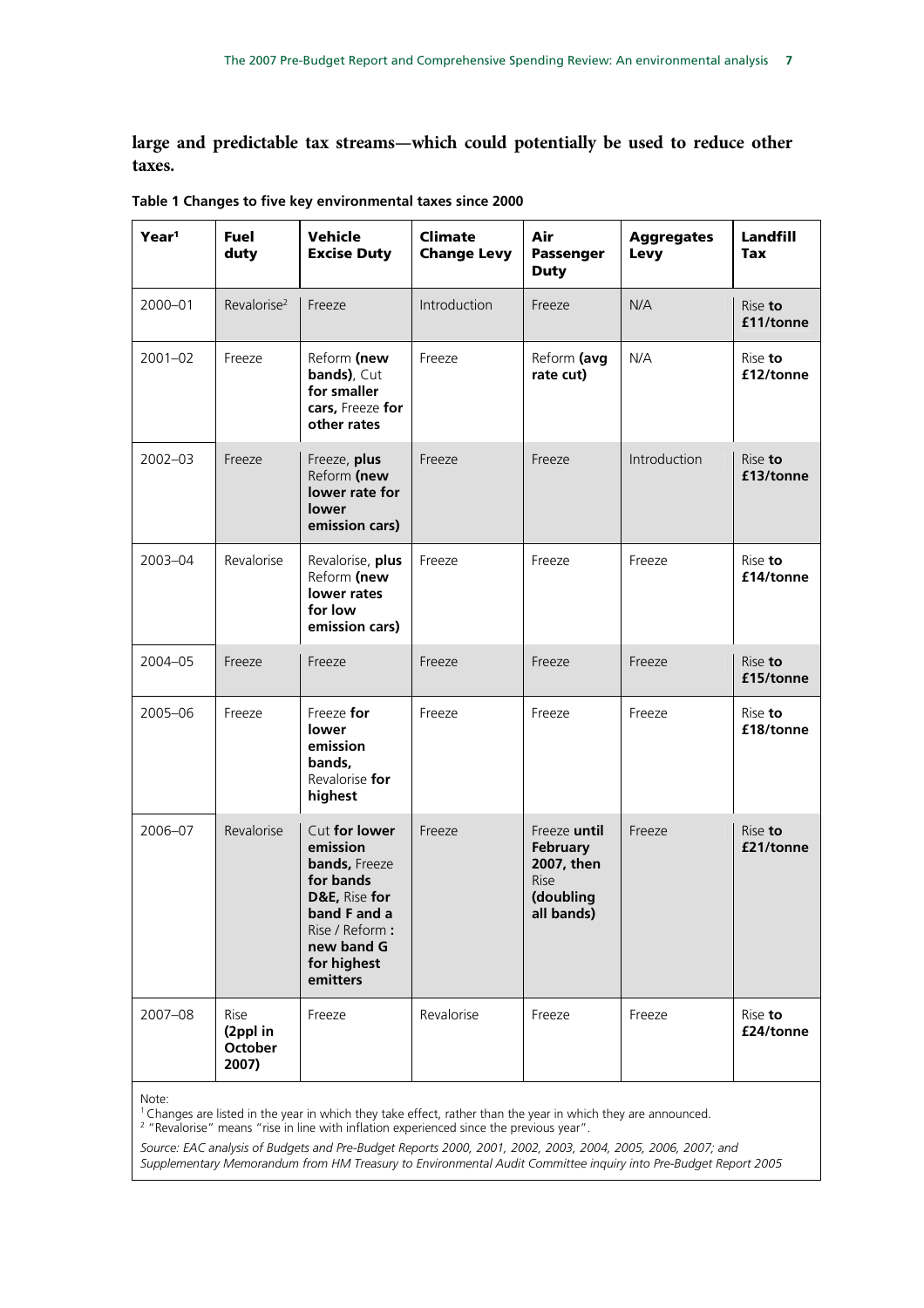9. **As for the Treasury's argument that the relative decline in green taxes is a sign of their success in deterring the activities on which they are levied, we would reply overall that it has rather more to do with the Treasury's own decisions to freeze most environmental taxes in most years from 2000 to 2006 inclusive** (**Table 1: see page 8**). Notably, over the period 2000–2005, receipts from fuel duty fell in real terms (following abolition of the FDE), with receipts from Air Passenger Duty falling in absolute terms (following the cut in the main rate of APD); during this time carbon emissions from road and air transport both increased.<sup>5</sup> This is not the first year we have heard this argument **from a Treasury minister; we are disappointed to hear it yet again, having repeatedly pointed out its obvious flaws.**

10. We are puzzled as to why the Treasury has not been bolder in communicating the benefits of green taxes in order to win greater public acceptance for them. We agree with the analysis of Simon Bullock, from Friends of the Earth:

[...] the main problem has been a selling job because [the Treasury] has not made the link between tax rises on the environmental pollutants and tax cuts elsewhere. [...] Certain elements of the press are always stigmatising environmental taxes as stealth taxes and it will be politically difficult to get them unless they are explicitly linked to tax cuts elsewhere. […] If the Government were to commit to their statement of intent and deliver its strategy to increase the taxes on aviation, road fuel duty, waste, and the rest of it, explicitly linking it with cuts in things like VAT, national insurance contributions, income tax—taxing pollution not people—it would make it far more politically saleable.<sup>6</sup>

11. We drew the Exchequer Secretary's attention to the findings of a recently formed independent body, the Green Fiscal Commission, whose main focus is "greening the UK tax system".7 In late 2007 the Commission published polling data that appeared to show that a majority of the population (51% for, versus 32% against) supported green taxes, and that this support increased markedly (77% for, with only 9% against) if revenue from green taxes was used to fund reductions in carbon emissions and to cut other taxes at the same time.<sup>8</sup> We suggested to the Exchequer Secretary that to increase support for green taxes, and thus allow for an expansion in their use, what the Treasury needed to consider was a greater use of hypothecation. Her reply was firm:

In Treasury terms it is a terrible word; it is almost banned from the dictionary. […] I do not sit here and say that in all circumstances hypothecation is always and everywhere bad, but if you get into hypothecation into a big way it means that there are fewer flexible choices as you go forward because money that you may be able to raise in revenue is put away for particular reasons. There are examples of hypothecation, for example the climate change levy and the reduction in National

6 Q61

<sup>5</sup> HC Deb, 15 January 2008, col 1092W; Environmental Audit Committee, Fourth Report, Pre-Budget 2006 and the Stern Review, HC 227, para 63

<sup>7</sup> Green Fiscal Commission, www.greenfiscalcommission.org.uk

<sup>8 &</sup>quot;New expert body seeks to break logjam on green fiscal reform", Green Fiscal Commission press release, 14 November 2007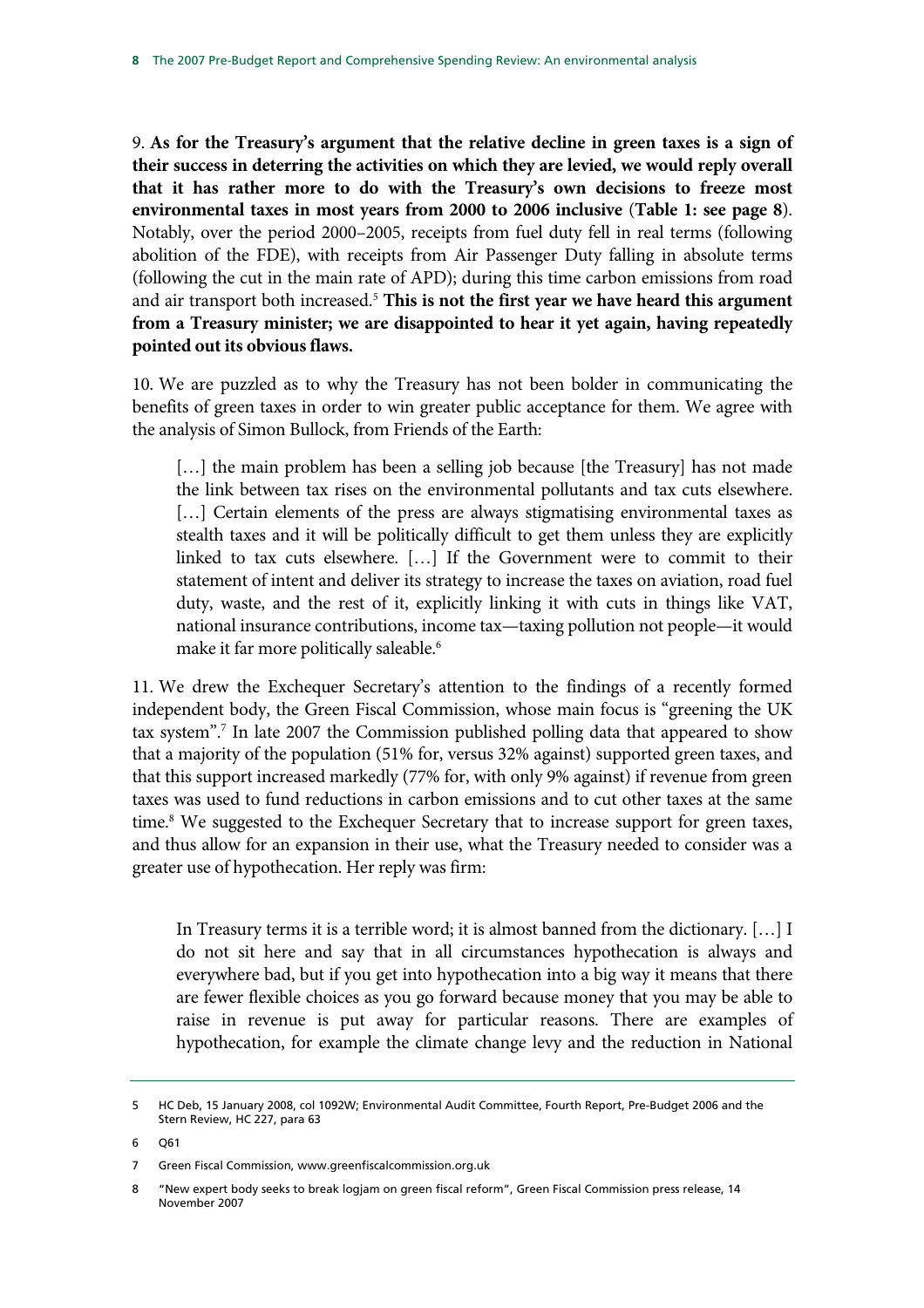Insurance contributions. […] That can play a part, but we have to be careful that we do not get ourselves into a circumstance where paradoxically if we are hypothecating large amounts of revenue we cannot achieve what we need to achieve as we shift to a lower carbon-emitting economy.<sup>9</sup>

12. **We understand the Treasury's caution over hypothecating revenues from taxes to specific ends. However, it seems clear that an element of hypothecation could play a crucial role in gaining public acceptance of green taxes. It is perhaps unnecessary formally to ring-fence certain revenue streams for particular purposes, which could indeed reduce the flexibility the Treasury has to manage year-to-year public finances. What is more important is that the Treasury does a better job of publicly justifying green taxes by explaining their core environmental purpose, as well as linking them however strictly—to increased spending on the environment and reductions in other taxes. We recommend that the Treasury consults on, publishes, and follows an explicit strategy to win public support for environmental taxation.**

### **Aviation**

13. For several years we have highlighted the failings of Treasury policy with regard to aviation. Aviation is the fastest growing source of greenhouse gas emissions in the UK, its contribution to global warming is enhanced through releasing emissions at altitude, its growth is being fuelled by largely inessential journeys (especially short-haul journeys, where there are rail alternatives), and it is very lightly taxed (notably aviation fuel is untaxed internationally). Despite all this, at Budget 2000 the then Chancellor decided to cut the short-haul economy rate of Air Passenger Duty (APD)—applying to three-quarters of all passengers—from £10 to £5. The same Budget saw an increase in the first/business class rates for short- and long-haul journeys, but these sums were modest (£20 and £40, a tiny proportion of first and business class fares). The overall effect was that in 2005 APD receipts were 5% down from 2000, even while annual carbon emissions from UK flights were up by 16%.10 **In December 2006 the Treasury announced a doubling of all APD rates from February 2007, which in some parts of the media was reported as a bold move for the environment. In reality for the majority of flights it only restored the rate of aviation tax the Government inherited when it came into office. This represents a cut in real terms** (from May 1997 to February 2007) **of 29%.**<sup>11</sup>

14. The 2007 Pre-Budget Report announced that APD rates would be frozen next year, not even raised in line with inflation; further increasing the cut in the main rate in real terms. However, it also contained a major reform, announcing that the basis of APD would be changed, from a charge per passenger to a charge per plane. We had recommended this reform in our last two PBR reports, on the basis that it should incentivise airlines to increase the efficiency with which they fill their flights (and deter them from running empty flights for scheduling purposes), and that it should tax air freight for the first time. We took evidence on this reform from two leading aviation and environment experts.

<sup>9</sup> Q149

<sup>10</sup> Environmental Audit Committee, Pre-Budget 2006 and the Stern Review, para 63

<sup>11 &</sup>quot;Table 5.1 – Retail Price Index: long run series: 1947 to 2007", Office of National Statistics, www.statistics.gov.uk/downloads/theme\_economy/Focus\_on\_CPI\_December\_2007.pdf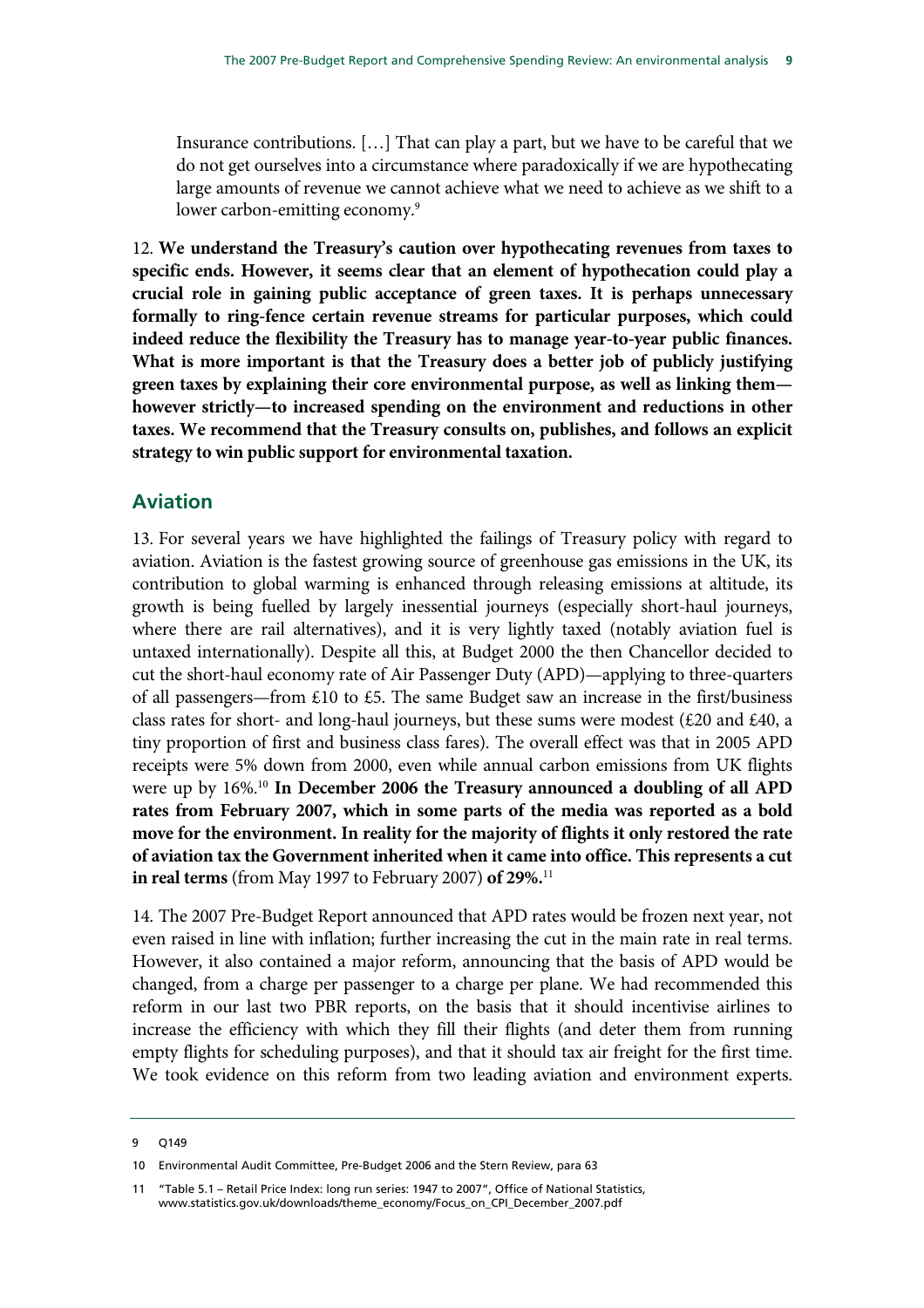Peter Lockley of WWF welcomed the announcement in the PBR; but stressed that it was important that the level of aviation tax was increased, so as to curb demand for flights and resulting emissions. He also suggested that the Treasury should reform APD, so that in addition to the current rates for 'short-haul' (all destinations within the EU) and 'longhaul' (all destinations outside the EU), a third band is added to cover 'very long-haul' destinations, such as Australia.12 The rationale for this is that, as WWF put it, "The emissions from a trip to Australia are around three times those of a trip to New York, but both are currently classed simply as long-haul."<sup>13</sup> (On a similar note, EasyJet recently told the Treasury Select Committee that a passenger travelling from London to Auckland generated more than 15 times the emissions of a passenger travelling from London to Marrakech, yet would be charged the same rate of APD.)<sup>14</sup> Jeff Gazzard of the Aviation Environment Federation, meanwhile, was not in favour of the reform to APD, arguing that it might obscure the personal link between each passenger's purchase of a ticket and the greenhouse gas emissions for which they would be responsible. Instead he proposed a charge per passenger (or tonne of freight) based on the distance travelled.15

15. **We welcome the Treasury's announcement to reform Air Passenger Duty into a levy per flight rather than per passenger. We further welcome the Treasury's announcement of consultation on how this reform should be implemented, and how aviation tax might be better correlated to distance travelled. We recommend that airlines be mandated to calculate each passenger's share of the reformed 'per-flight' tax, and to make this figure highly visible (on adverts, websites, and tickets). We also recommend that the Treasury closely examine the merits and practicalities of better reflecting the emissions arising from longer intercontinental journeys by adding a third banding to Air Passenger Duty, to cover 'very long-haul' flights. Short-haul charges must reflect the disproportionate emissions resulting from take off and landing, and should be aimed to encourage 'modal shift' towards rail alternatives. Above all, it is vital that all rates of aviation tax are significantly increased, so as to stabilise demand and resulting emissions.**

16. A further aspect of aviation and taxation that we have previously examined is the 'zero rating' of aviation for VAT, which enables companies in the aviation industry to claim back VAT on a wide range of purchases. Last year we recommended that, as "a first step towards greater public consideration of this issue, and to aid Parliamentary scrutiny, the Treasury should publish figures of the full costs to the Exchequer of reimbursing aviation companies in this manner."16 In response, the Treasury said it would be difficult in practice to change the VAT rating of aviation, and thus that it was not worth publishing such an estimate:

Changing the VAT treatment of these services so that input VAT could not be reclaimed would require unanimous agreement by all EU member states. In addition there is likely to be a significant behavioural change as aviation companies seek to

15 Qq 121–2

<sup>12</sup> Qq 40–2

<sup>13</sup> Ev 15

<sup>14</sup> Treasury Committee, Fourth Report of Session 2007–08, Climate Change and the Stern Review: The implications for Treasury policy, HC 231-I, para 110

<sup>16</sup> Environmental Audit Committee, Pre-Budget 2006 and the Stern Review, para 73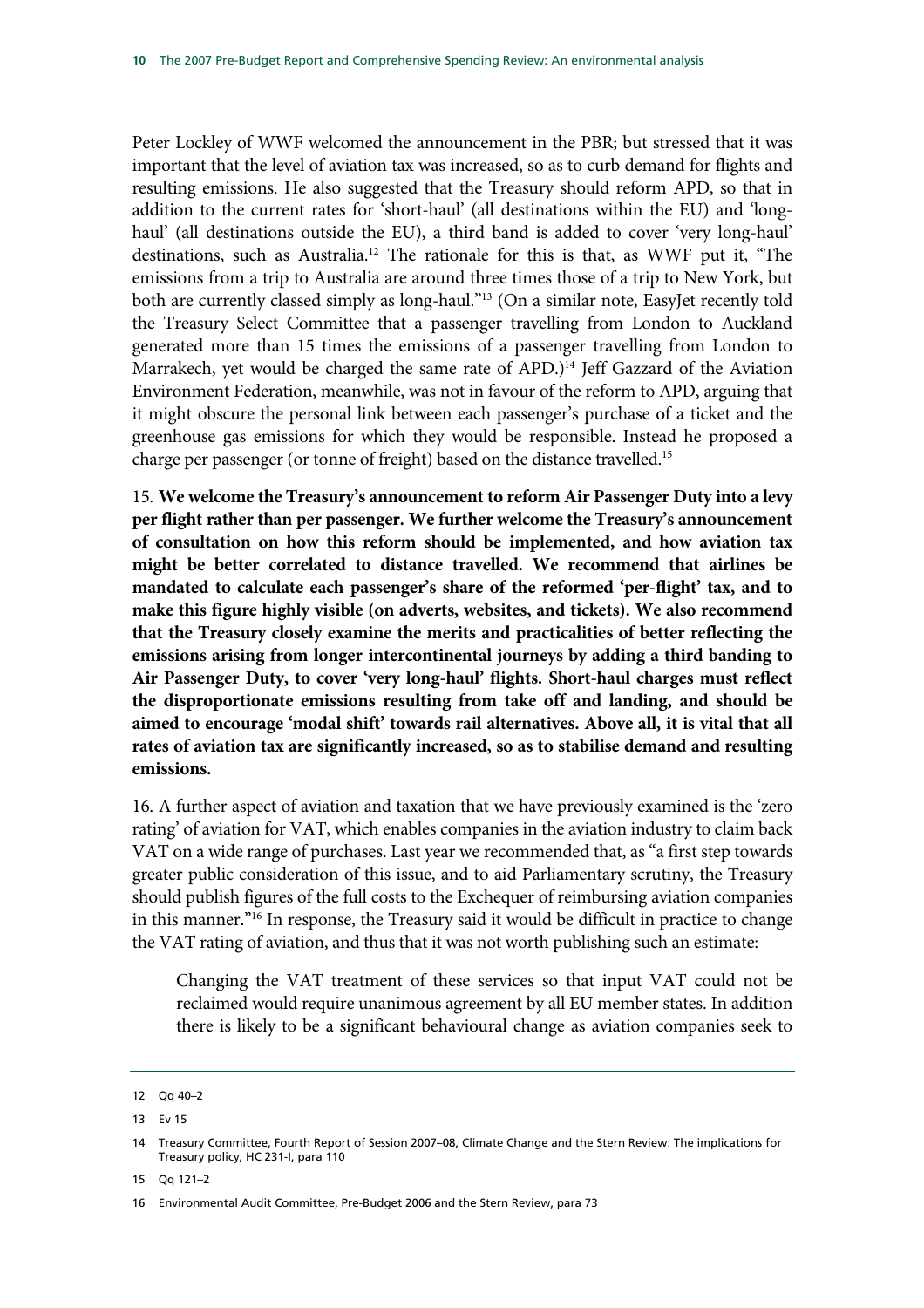purchase their products in countries in which no VAT is chargeable on their expenses. In view of these significant obstacles the Treasury has made no detailed assessment of the revenue which would accrue from such a change.<sup>17</sup>

17. We are not impressed by this argument. **In view of their potential size, we recommend that the Treasury publish an estimate of the costs to the Exchequer of reimbursing VAT expenses to aviation companies.** In this year's inquiry we heard one estimate, from the Aviation Environment Federation, that the cost to the Exchequer ran to £4 billion a year.18 **This would be in the public interest, no matter the practical obstacles to changing aviation's VAT status, and might galvanise interest in how these obstacles might be overcome.**

### **Motoring**

18. Although the 2007 Budget Report announced that fuel duty would rise by a cumulative total of nearly six pence per litre by April 2009, it followed this by saying: "By 2009–10, main fuel duty rates will still remain 11 per cent lower in real terms than they were in 1999."19 In this context, we drew the Exchequer Secretary's attention to a recent speech in which she had said: "Tax has a part to play by influencing behaviour and incentivising low carbon technologies, and as the main way of tackling emissions from surface transport."20 We asked her how, in this case, she could justify cutting fuel duty by so much in real terms over a decade. She responded that:

As with all these things, it is a question of getting a balance from where we are now, which is not ideal, to where we want to go, namely a future […] where individual cars are a lot less damaging in terms of carbon emissions and people can make other sensible choices about getting round. […] All of this takes time and we have to balance it.<sup>21</sup>

19. We are concerned by this response, because it suggests a lack of willingness to grasp the problem, in favour of an indefinite postponement of action. The Exchequer Secretary essentially told us that the Treasury could take only light action to curb demand for petrol and diesel in advance of low carbon alternatives which could fully replace them; but that this would take time, and in the meantime environmental concerns could not be allowed to impede economic growth or individual mobility. We would argue that the development and take-up of low carbon alternatives would be assisted by stronger action to curb demand for fossil fuels today. Furthermore, the Government has already had time to tackle this problem, and yet road traffic emissions in England went up by 12% between 1997 and 2006.22 Indeed, the 2006 UK Climate Change Programme Review forecast that increased road transport emissions due to traffic growth over the period 1990–2010 would more than

21 Q146

<sup>17</sup> Environmental Audit Committee, Fifth Special Report of Session 2006-07, Government Response to the Committee's Fourth Report of Session 2006–07: Pre-Budget 2006 and the Stern Review, HC 739, p 12

<sup>18</sup> Ev 45

<sup>19</sup> HM Treasury, Budget 2007, March 2007, HC 342, para 7.36

<sup>20 &</sup>quot;Speech by the Exchequer Secretary to the Treasury, Angela Eagle MP, at the International Carbon Markets Conference", www.hm-treasury.gov.uk, 14 November 2007

<sup>22</sup> HC Deb, 15 January 2008, col 1092W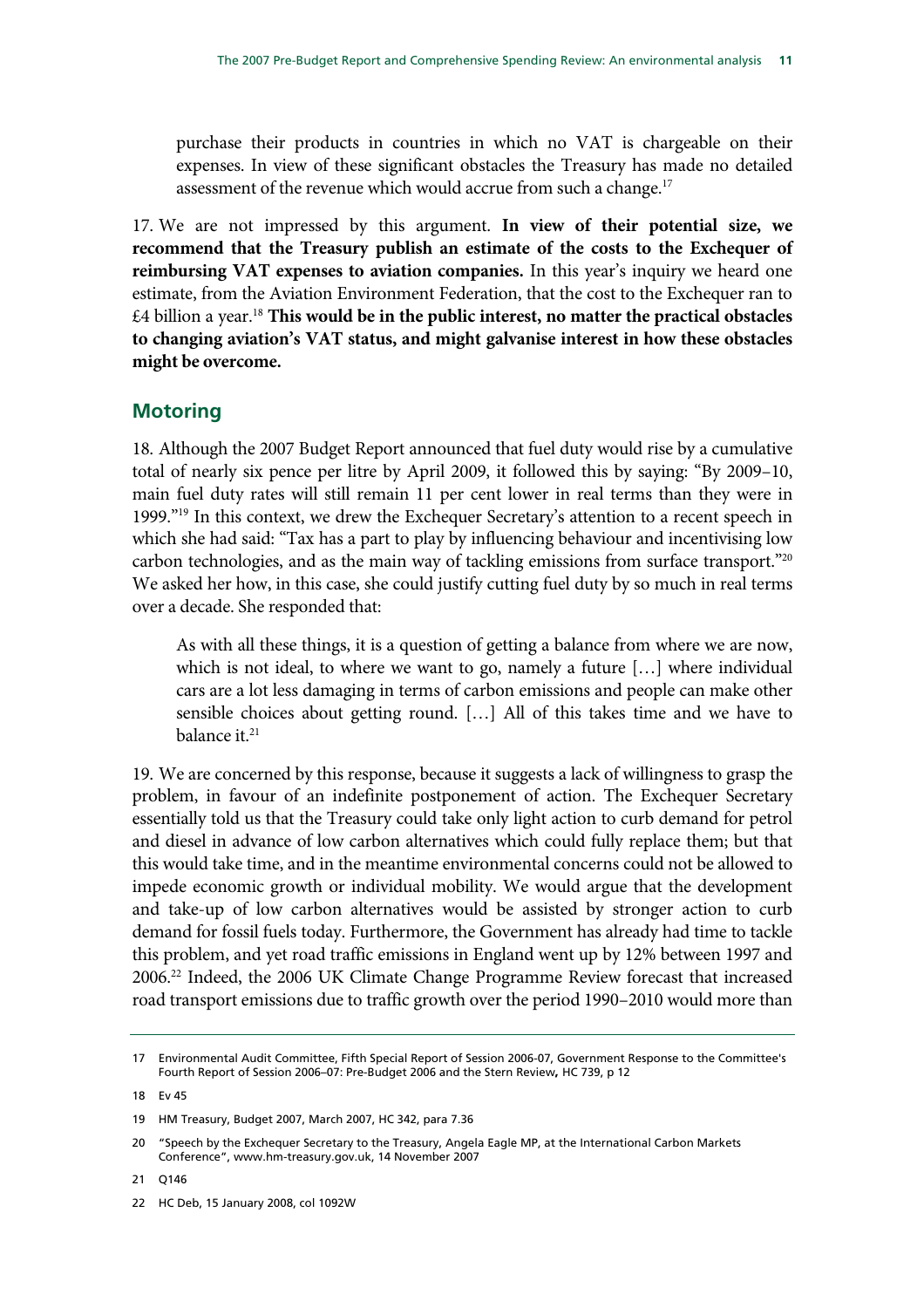outweigh the entire suite of carbon reduction policies aimed at the transport sector.<sup>23</sup> We **note that some motoring organisations have begun calling for the next planned increase in fuel duty to be scrapped, given the rise in petrol prices due to increases in the price of crude oil.**<sup>24</sup> **We also note, however, that demand for road fuel is still strong in spite of these price rises**. Paul Watters, head of roads policy at the AA, has commented: "People appear to be cutting back on other spending, such as car servicing, rather than driving less."25 **The forthcoming Budget is a test of the Treasury's environmental credibility: it must not defer its planned rises in fuel duty.**

## Carbon Capture and Storage

20. Carbon Capture and Storage (CCS) encompasses a range of technologies for separating the carbon dioxide emitted in industrial processes (chiefly burning fossil fuels in power stations) and sequestering it over the long term—for instance, by liquidising it and pumping it into empty gas fields or saline aquifers—so that it does not enter the atmosphere. The Stern Review highlighted the enormous potential importance of CCS for avoiding dangerous climate change. Stern cited studies which suggested that global deployment of CCS could make up around a third of the worldwide carbon abatement efforts required by 2050, while reducing the costs by possibly two-thirds.<sup>26</sup>

21. The Treasury has been heavily involved in Carbon Capture and Storage policy for some years, with many of the Government's announcements on CCS being made in successive Budget and Pre-Budget Reports. With the 2005 Pre-Budget Report the Treasury issued a consultation on the scale and form of a competition for public funding to build a full-scale demonstration CCS power plant. Alongside the 2007 Pre-Budget Report, the Government announced the details of this competition; chief among these was that the scope of the competition would be restricted to a post-combustion coal plant. In such a power station coal would be burnt in the normal way, and the  $CO<sub>2</sub>$  stripped by chemical scrubbers from the resulting exhaust gases. The decision to restrict the competition in this way caused some controversy because it excluded potential projects using other technologies (the main current alternative being pre-combustion, in which the  $CO<sub>2</sub>$  is stripped out prior to the fuel being burnt). The Exchequer Secretary explained the Government's rationale as follows:

We decided that we wanted to focus on post-combustion because [it has] the potential to retrofit existing plants […. S]ince we already have plant that is putting a great deal of carbon into the air and that developing countries, particularly China, have a great deal of dirty coal and are building power stations at a rapid rate to supply their own energy needs, retrofit post-combustion seems to us to offer the best chance, if it can be delivered, of maximum abatement capacity which is beneficial in the battle against climate change.<sup>27</sup>

27 Qq 174–5

<sup>23</sup> HM Government, Climate Change: The UK Programme 2006, Cm 6764, March 2006, p 63

<sup>24 &</sup>quot;Petrol prices fuelling 7-month inflation high", The Daily Telegraph, 12 February 2008

<sup>25 &</sup>quot;Huge rise in traffic choking the roads", The Times, 17 January 2008

<sup>26</sup> HM Treasury, Stern Review on the Economics of Climate Change, October 2006, p 525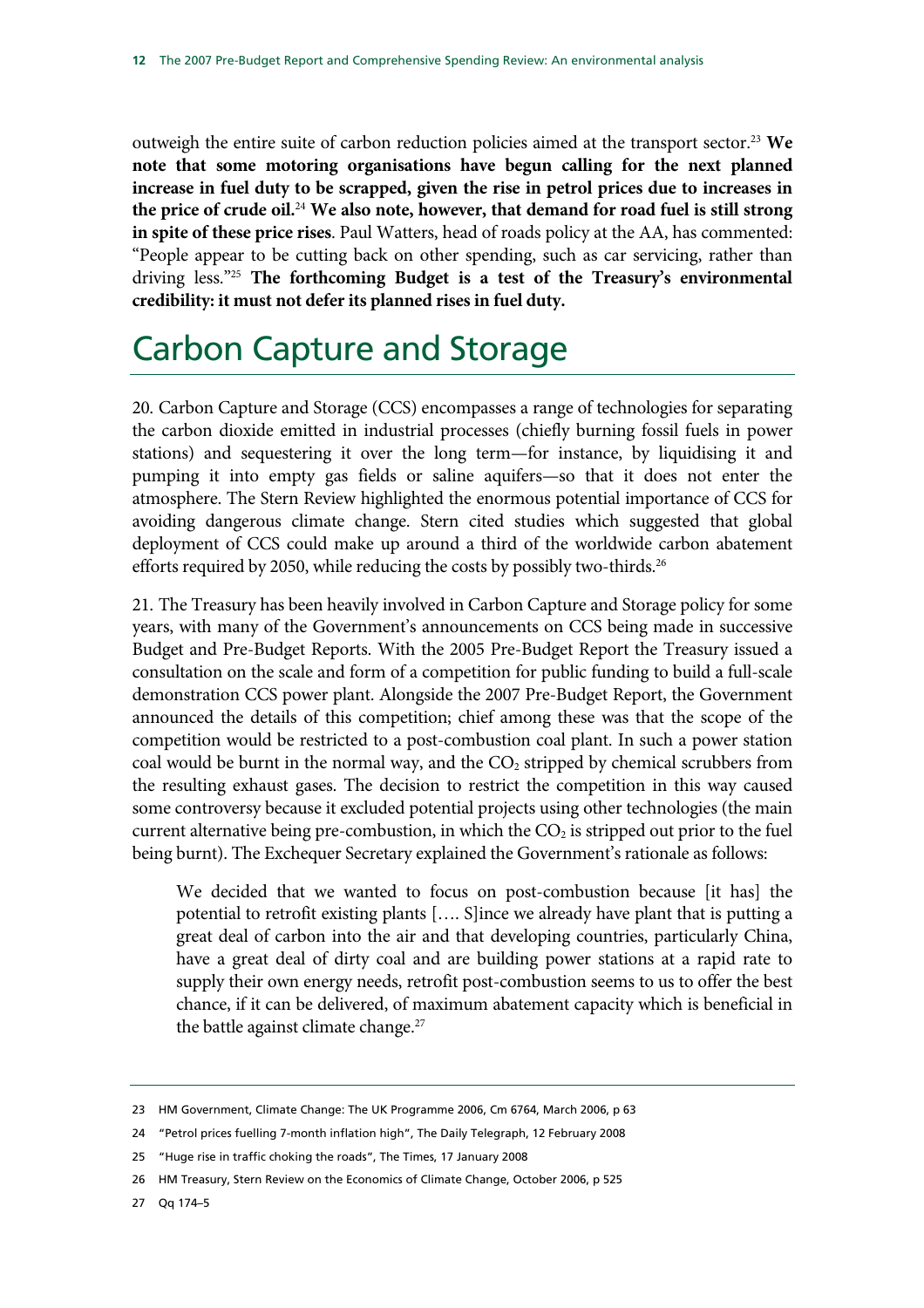22. **If the Government were only going to fund one Carbon Capture and Storage demonstration project, we believe it was right to restrict the scope of the competition to a post-combustion coal plant. We agree with the Government that this type of technology has the greatest global potential, given the possibility that it could be retrofitted to existing power plants. If widely adopted, it could dramatically reduce the emissions of countries such as China and India, while simultaneously providing significant economic opportunities to firms with experience of carrying it out.**

23. Another reason for funding a post-combustion demonstration was given to us by Centrica: "pre-combustion has been demonstrated to work at scale. That has not yet been done on post-combustion. [Post-combustion] has still very much only been proven at a small scale."<sup>28</sup> Indeed, both Centrica and the Carbon Capture and Storage Association (CCSA) told us of private sector plans for pre-combustion plants that could potentially (i.e., if the economic conditions were right) be operational as early as  $2012-13.^{29}$  Regarding post-combustion plants, Scottish Power, though confident of the potential of this technology and entering the competition for the Government's demonstration project themselves, agreed that: "in order to roll out this capture and storage in China and places like that, it will be important to have post-combustion properly tested and assessed."30 **Post-combustion technology appears to be further away than pre-combustion from being introduced by the market on its own. This means that funding a full-scale demonstration plant is a particularly appropriate and effective form of subsidy for post-combustion technology. We hope that this demonstration will be able to prove to interested companies that post-combustion plants are physically viable, and teach valuable lessons about how to build and operate them efficiently.**

24. Overall, however, we are still very disappointed by the scale and speed of investment for CCS announced in the Pre-Budget Report. The PBR said of the demonstration project: "This competition will ensure the UK is a world leader in bringing forward this globally important technology for tackling climate change." But the truth is that CCS is not one technology, but several; and there is the possibility that by funding only one project the Government will be leading UK industry to 'put all its eggs in one basket'. While postcombustion is obviously appropriate for retrofitting to existing coal plants, we heard from Jeff Chapman, chief executive of CCSA, that the market had not yet established what would be the preferred technology for the next generation of power plants.<sup>31</sup> It was for this same reason that the UK Energy Research Council, in its submission to the Treasury's 2006 consultation on the form the CCS competition should take, urged the Government to fund several different demonstration projects.<sup>32</sup> Scottish and Southern Energy, meanwhile, told us the Treasury should fund two demonstration plants, one with post-combustion technology and one with pre-combustion. When we put this suggestion to the Exchequer Secretary, however, she was resolute:

- 30 Q98
- 31 Q100

<sup>28</sup> Q97

<sup>29</sup> Q71, Q85

<sup>32 &</sup>quot;Response to the Treasury consultation on Carbon Capture and Storage", UK Energy Research Council, May 2006, www.geos.ed.ac.uk/research/subsurface/diagenesis/UKERC\_Treasury\_CCS\_consultation\_v\_3\_2\_May06.pdf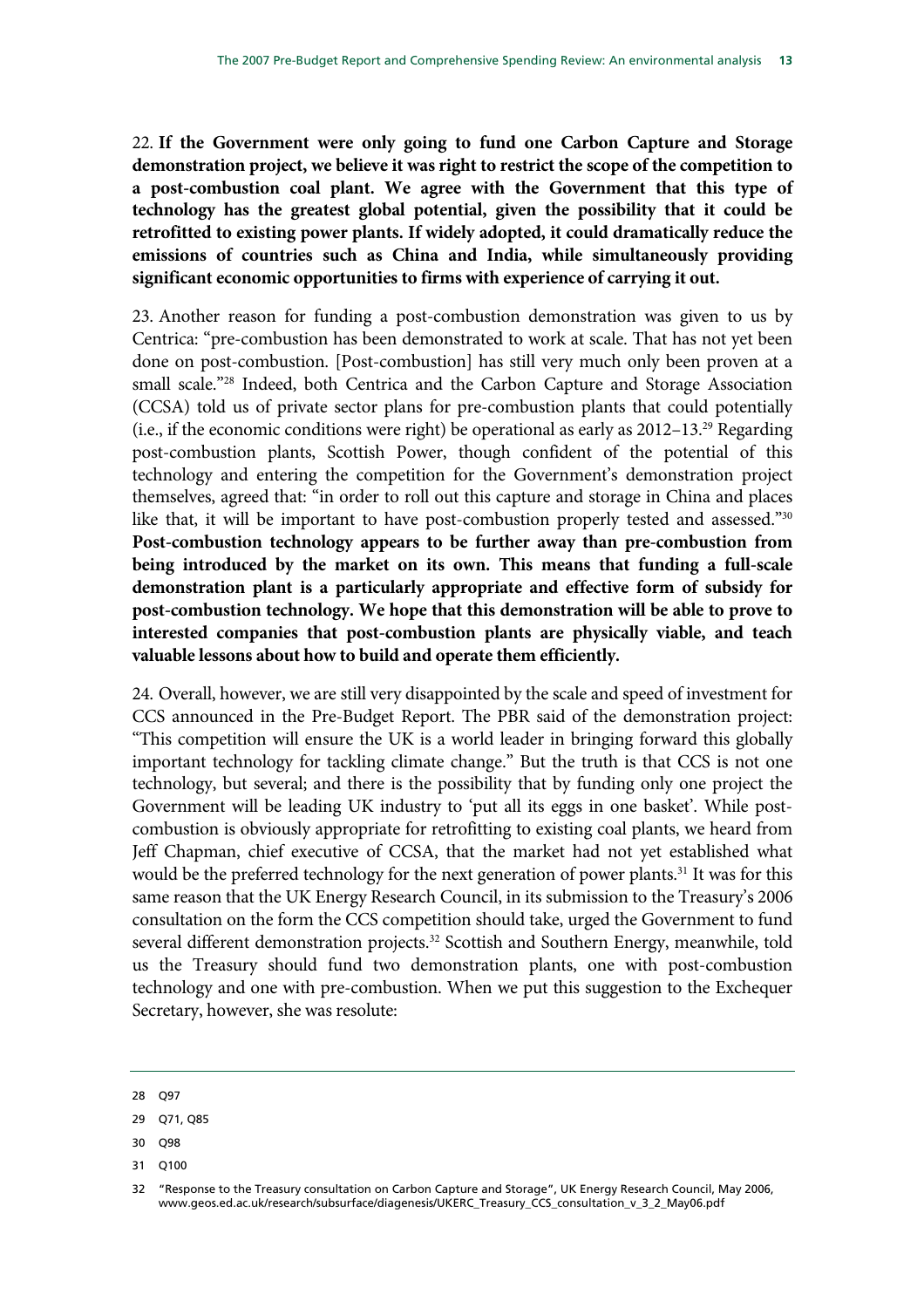If you ask me whether half-way through the competition process we will agree to do pre-combustion as well the answer is no; we are concentrating on a post-combustion project of the sort we have announced.<sup>33</sup>

25. Another criticism we heard of the competition was that the specified size and deadline for the plant were too unambitious. The Department of Business, Enterprise and Regulatory Reform (BERR) has set out that the winning project should be built by 2014, and specified its capacity as 300MW (megawatts). It also added that the plant could be built under "a phased approach": in other words, that the plant could start running as an ordinary coal plant first, before the CCS element was fully operational. So long as some degree of capture, transportation, and storage is demonstrated by 2014, BERR has said that full-scale CCS need only be implemented "as soon as possible thereafter".<sup>34</sup> Scottish and Southern expressed their doubts about the usefulness of the competition, in view of these criteria: "Given the CCS activity worldwide, it is highly unlikely that the UK will be teaching the world anything new in 2014 with 50–100 MW of CCS."35 Meanwhile, CCSA set this competition in the context of six new ordinary coal plants that are already being planned to be operational by around 2015:

The total of those six projects is 9,000 megawatts and, this is just to put it in context, the demonstrator is 300 megawatts. So in terms of a contribution to the emissions from that fleet of power stations, it is not a very big contribution. I am not sure it was the objective of the Government anyway to make that contribution, but it is not a very big contribution taken in that context.<sup>36</sup>

26. Indeed, the Government has already taken the projected carbon savings from this demonstration plant into account in its emissions forecasts to 2020—projecting that UK  $CO<sub>2</sub>$  emissions will by then be down by 20–26% on 1990 levels, against the national target of a 26–32% reduction by 2020. The Government has acknowledged that more efforts will be required to reduce emissions further by this target deadline.<sup>37</sup> However, Jeff Chapman was confident of the ability of power companies to use CCS to deliver significant carbon savings within this timeframe:

If we can accelerate [plans for CCS plants] in a similar manner to the "dash for gas" that took place in the 1990s, we could make a very big impact in the second half of the next decade, towards 2020. We could have a lot of capacity on the ground by 2020 and certainly an awful lot of capacity in the 2020–2030 decade. It all depends on policy.38

33 Q177

38 Q71

<sup>34 &</sup>quot;CCS demonstrator will put UK ahead in global race for clean coal", Department for Business, Enterprise & Regulatroy Reform (BERR) press release, 9 October 2007

<sup>35</sup> Ev 80

<sup>36</sup> Q109

<sup>37</sup> Uncorrected transcript of oral evidence taken before the Environmental Audit Committee on 4 December 2007, HC (2007–08) 155-I, Q6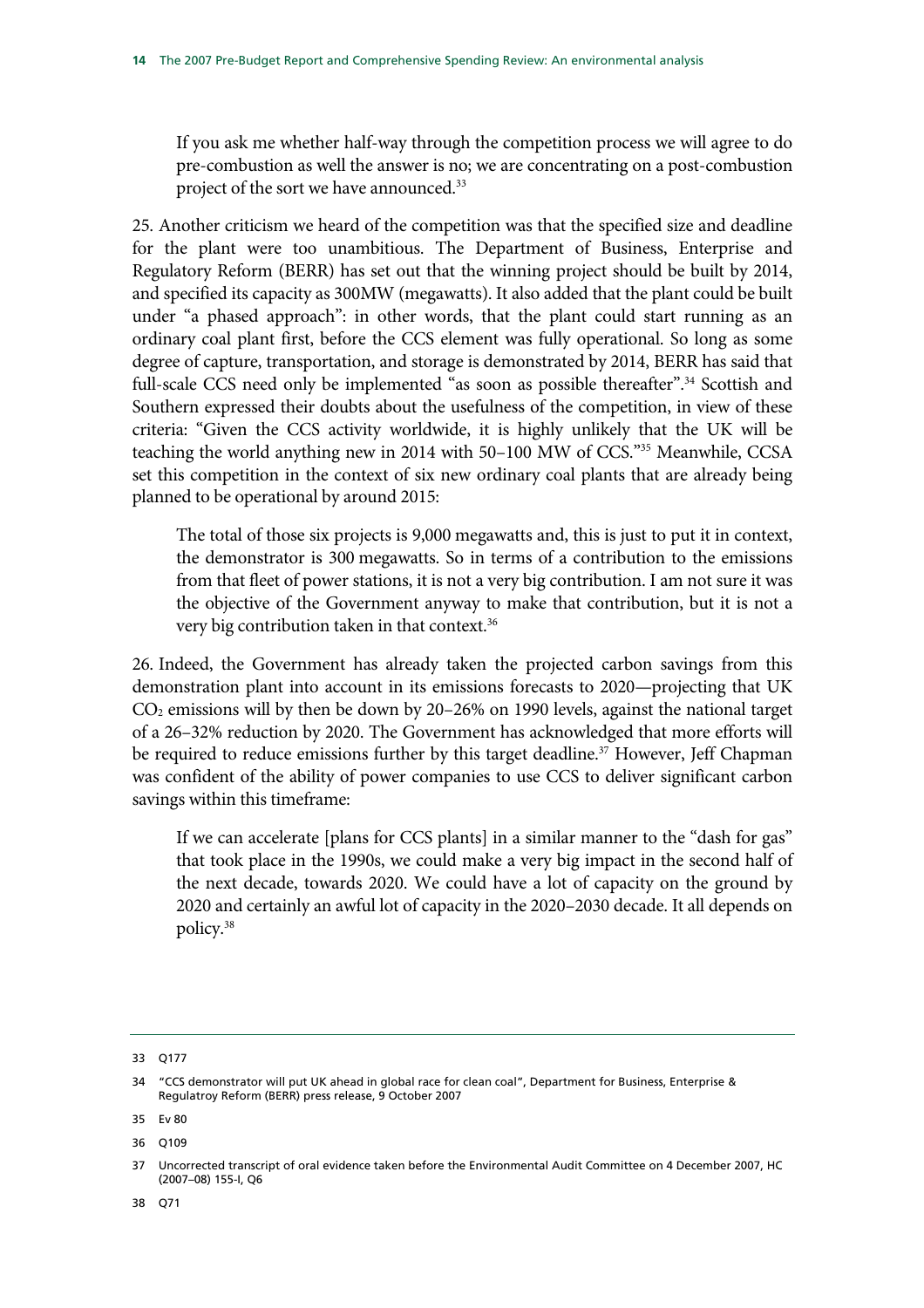27. To be more precise, the key policy issue he—and all our other witnesses from this industry—stressed was the provision of a long-term financial framework to support the extra costs of CCS. Centrica summed the matter up:

In terms of where we are on the financials, because of the uncertainty that is created around the carbon price and the capital expenditure, if one looks, say, at the higher end of the capital expenditure range, then to make a project economic, there needs to be some longer-term support. Whether that is from Government, whether it is from an additional piece of legislation, we are not being definitive on. With the current Emissions Trading Scheme and the uncertainty around the future carbon price, no commercial entity would build a clean coal project today.<sup>39</sup>

Scottish Power suggested that in the longer term, it might be possible to rely on the EU ETS to provide this financial incentive, but this might be a long wait, during which conventional coal plants would be built, with emissions going unabated. They argued that even once the demonstration plant had been built, there could still be a hiatus before the EU ETS provided a strong enough financial signal for companies to invest in new CCS plants. For this reason, they argued the Treasury would need to step in with some kind of financial instrument to bridge that gap. Jeff Chapman believed the Treasury had several options:

There are several options that could be brought to bear. […] You could have, for example, a feed-in tariff like there is on renewable energy in some other countries, you could have something like a contract for differences, which is when the Government makes a contract for the difference between the EU ETS allowance price and the fixed price which is bankable, or you could simply have a carbon contract.40

28. **While the CCS competition is very welcome, it is imperative that the Treasury provide considerably more assistance for CCS projects overall. No matter which type of technology is adopted, CCS plants will incur extra build, operational, and infrastructure costs over conventional power stations. Without clear and long-term financial security for CCS, the risk is power companies will not invest in CCS plants even once the demonstration project is operational—let alone bring forward the plans they have for pre-combustion plants today. In the longer term the EU ETS may be able to provide sufficient financial incentives. But in order for CCS to be deployed widely and swiftly in the UK, we recommend that the Government introduce some form of financial mechanism for incentivising CCS power plants over conventional power stations. The Treasury should examine options such as a feed-in tariff for CCS plants, or contracts which guarantee funding for the difference in costs between CCS and conventional plants.** 

29. **Overall, we are concerned that the Government is not showing sufficient urgency in its assistance to Carbon Capture and Storage industries.** As far back as the 2003 Energy White Paper, the Government stated:

39 Q86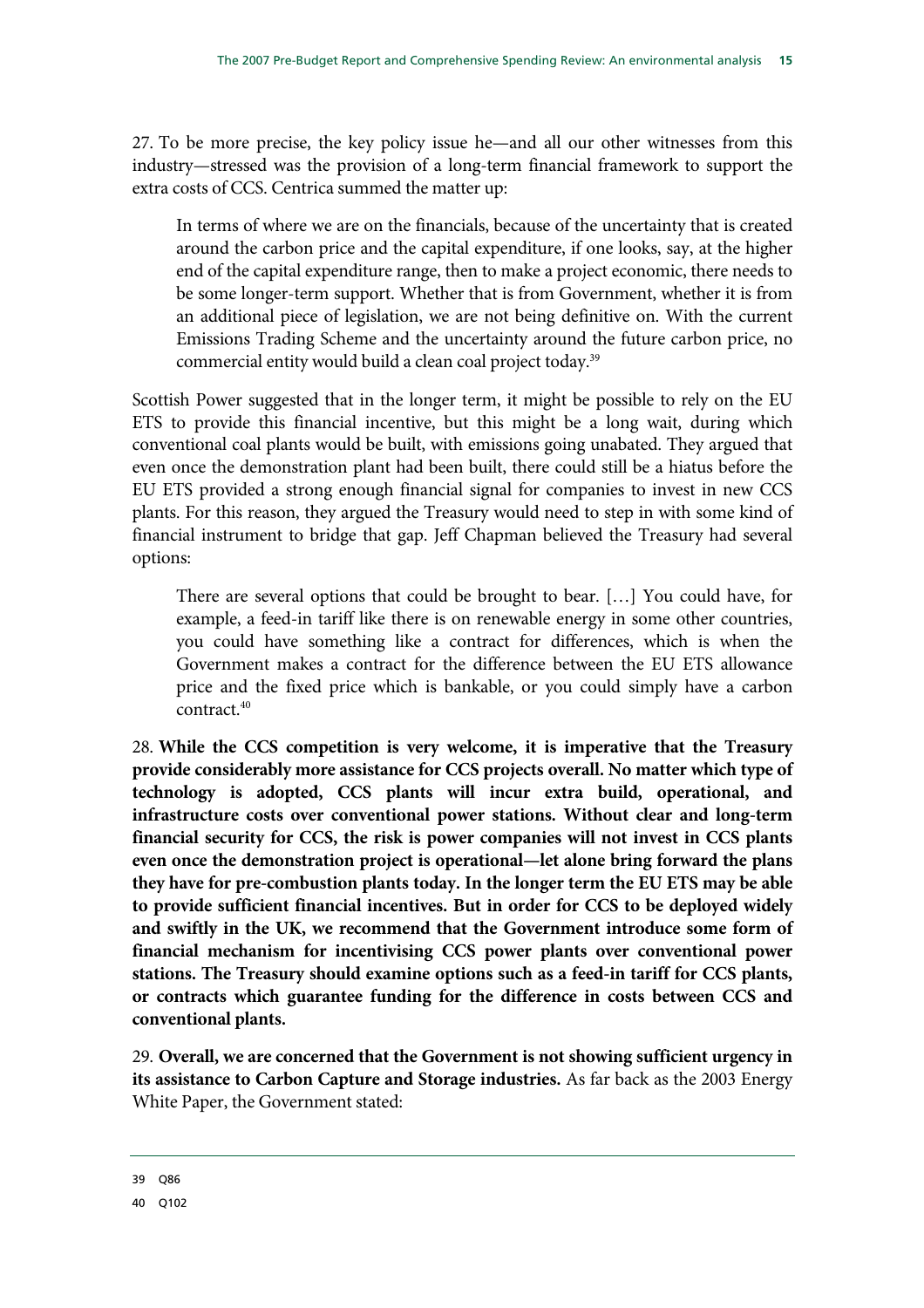We will therefore set up an urgent detailed implementation plan with the developers, generators and the oil companies to establish what needs to be done to get a [Carbon Capture and Storage] demonstration project off the ground. This study will reach conclusions within six months to enable firm decisions to be taken on applications for funding from international sources as soon as possible thereafter.<sup>41</sup>

In our report, *Keeping the Lights On: Nuclear, Renewables and Climate Change*, published in March 2006, we commented on the passage above:

It is now three years after this statement was published. The DTI has issued a number of relevant documents over this period, including a review of the feasibility of carbon capture and storage, a paper on implementing a demonstration project, and a carbon abatement strategy. Moreover, the latest Pre-Budget Report announced a consultation on carbon capture and storage. As EAC has noted before in relation to Sustainable Development, the plethora of reports creates an impression of activity whilst progress in 'learning by doing' appears minimal. It is scandalous that so little progress in developing clean coal and carbon capture and storage has been made, and even the flagship BP-led DF1 project at Peterhead remains dependent on the establishment of a long-term financial framework which would provide greater confidence to investors.42

It is now two years since our criticism was published, and there has still only been slow progress on the demonstration project and no substantial progress on setting out the financial framework. In this time, as we warned two years ago, BP have withdrawn from their planned CCS project at Peterhead. In taking evidence last year from a senior official at the then DTI we were disappointed by the way in which he appeared to be viewing CCS as just another industrial candidate for R&D investment, rather than a crucial weapon in the fight against climate change.<sup>43</sup> The Government must now be more decisive in its **support for CCS, especially given that a number of existing power stations are coming to the end of their lives, and power companies are taking decisions imminently on a new generation of power plants to replace them. Where these can be built with precombustion CCS, they will immediately lower UK emissions. Where they are built as conventional gas and coal-fired power stations, the Government must mandate that they are built 'CCS-ready', with the expectation and the financial support in place to ensure they are retrofitted with post-combustion technology as soon as possible.**

## Shadow Price of Carbon

30. In December 2007 the Government adopted a new calculation of the costs of emitting carbon, to be known as the Shadow Price of Carbon (SPC). The Government has announced that it will incorporate the Shadow Price of Carbon, not just in its appraisals of all new carbon reduction policies, but in its cost-benefit analysis of all new policies and

<sup>41</sup> Department of Trade and Industry (DTI), Energy White Paper, Cm 576, February 2003, paragraph 6.63

<sup>42</sup> Environmental Audit Committee, Sixth Report of Session 2005–06, Keeping the Lights On: Nuclear, Renewables and Climate Change, HC 584-I, para 53

<sup>43</sup> Environmental Audit Committee, Ninth Report of Session 2006–07, The structure of Government and the challenge of climate change, HC 740, Q160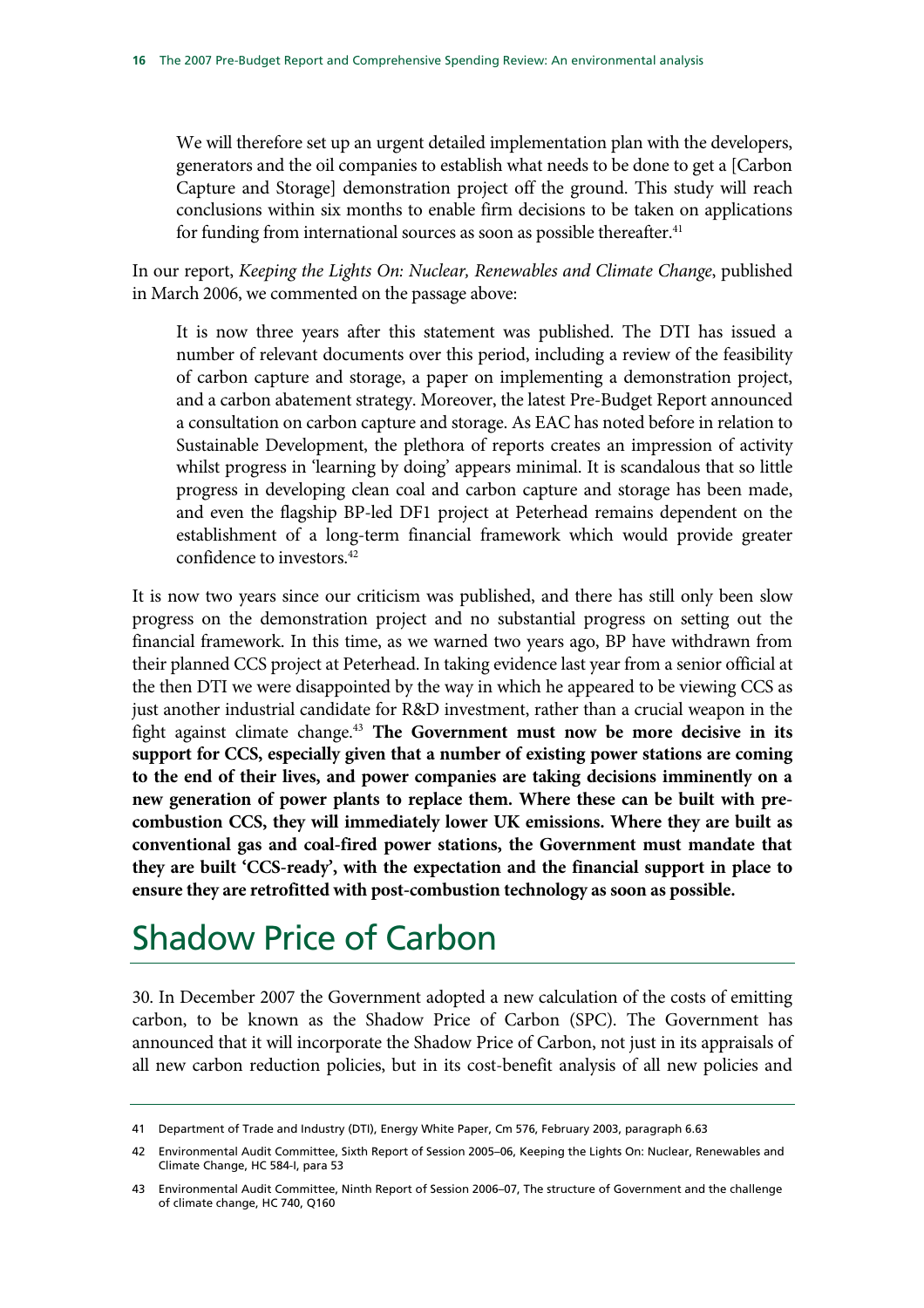proposed construction projects. This announcement gained some very favourable coverage in the media, with one newspaper reporting it on its front page as: "Ministers ordered to assess climate cost of all decisions—Government says new 'carbon price' will favour ecofriendly policy choices".<sup>44</sup>

31. The reality is far more complex, and not necessarily a step forward in terms of driving Government policy towards lower emissions. To begin with, simply putting a price on carbon emissions will not necessarily alter the economics of various policy decisions; it all depends on what level the price is set at. Second, there are intrinsic difficulties in assigning a single price to carbon, which means that simply plugging such a figure into a spreadsheet of costs and benefits, to work out whether a policy represents value for money and should therefore go ahead, may in many cases be inadequate to reflect its implications for the UK's overall climate change goals. The overall risk is that the incorporation of a Shadow Price of Carbon into all policy decisions may actually lead to *less* thought being given to implications for climate change strategy, while simultaneously giving a false sense of assurance that the opposite is the case.

32. The details of the SPC, revealed in a paper published by Defra,<sup>45</sup> give us some cause for concern. The paper explains that the SPC is based on a previously used concept, the Social Cost of Carbon, which aims to reflect the cost in monetary terms of the damages arising in the future from each tonne of carbon emitted today. We have in previous reports subjected the Social Cost of Carbon to a great deal of criticism. Major criticisms we have heard from witnesses include the following:

- **It is impossible to put a monetary cost on the effects of climate change**: "many impacts are too uncertain (will the Greenland ice shelf melt? How fast?), unmonetised (what are the financial impacts of millions of environmental refugees?) or unmonetisable (what is the value of a coral reef, or the Amazon rainforest?)" (Friends of the Earth);<sup>46</sup>
- **It is impossible to know what level of climate change will occur in the future**: "you can only calculate the social cost of carbon once you have determined the carbon trajectory that you are on, because the cost of a tonne of carbon emitted today […] depends on how much carbon is emitted in the future. […] As we know, the trajectory of climate change is one of the most uncertain things in the lexicon, quite apart from what the effects of any given trajectory of climate change are likely to be" (Professor Paul Ekins).<sup>47</sup>

Indeed, in our 2007 inquiry into the Stern Review, Professor Ekins told us

You will know that Defra and the Treasury had a joint process and commissioned a couple of learned papers on the subject which are on Defra's website and the

<sup>44 &</sup>quot;Ministers ordered to assess climate cost of all decisions", The Guardian, 22 December 2007

<sup>45</sup> Defra, "The Social Cost of Carbon And The Shadow Price of Carbon: What They Are And How To Use Them In Economic Appraisal In The UK", December 2007, www.defra.gov.uk

<sup>46</sup> Ev 9

<sup>47</sup> Environmental Audit Committee, Seventh Report of Session 2006–07, Beyond Stern: From the Climate Change Programme Review to the Draft Climate Change Bill, HC 460, Q226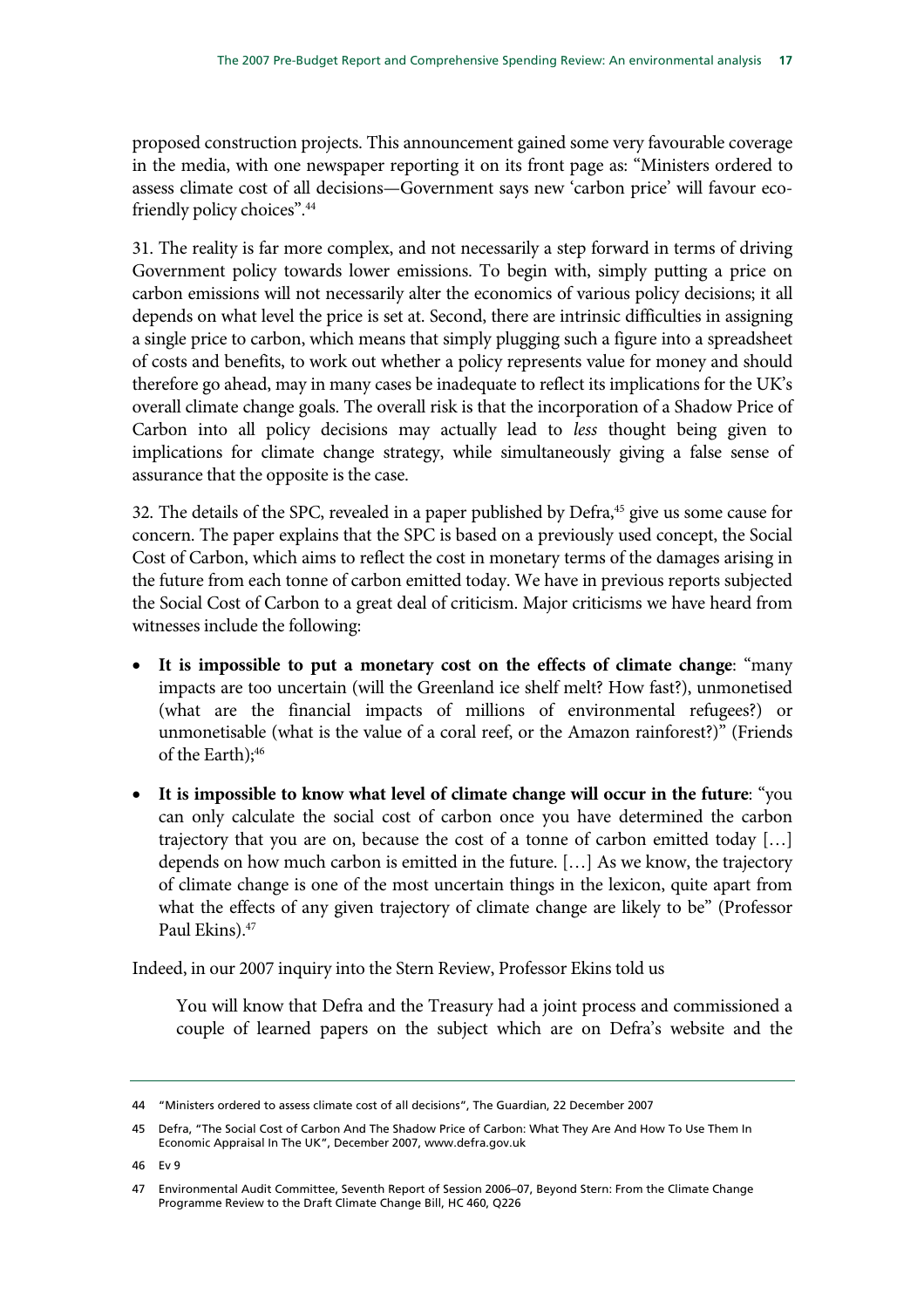Treasury's website. I was a peer reviewer of those papers so I was quite closely involved in it and I tried really to understand what was going on. Eventually I came to the conclusion that [….] all attempts to put a number, actually to arrive at a figure within which you could locate the social costs of carbon, were so fraught and uncertain as to be effectively useless as an instrument of policy.<sup>48</sup>

33. Defra's paper on the Shadow Price of Carbon is completely silent on the first of the above points, that it is impossible accurately to reflect the damages of climate change in a monetary cost figure. We asked the Exchequer Secretary about this, who replied:

The Green Book<sup>49</sup> methodology is clear that all social costs and benefits should be taken into account with the proviso that they should be monetised wherever possible, and set out and explained clearly where they can not be quantified. Work continues on a number of issues concerned with appraising and pricing the effects of climate change.<sup>50</sup>

This reply does not inspire confidence. The strict monetary value given for the SPC will undoubtedly be an undervaluation, given that it explicitly excludes social costs such as those arising from mass migrations and local wars due to increased flooding and droughts. Meanwhile, given that the entire rationale behind the new SPC is that it is meant to incorporate the costs of climate change on a simple and universal basis, we have some doubts that separately explaining the potential range of non-monetised costs will in practice carry any weight in the cost-benefit analysis process.

34. Even more worrying is the Defra paper's approach to the other of the criticisms of the SCC we have highlighted above, that in order to calculate the costs of climate change you have to know in advance how much carbon will be emitted in the future, and thus what level of climate change we might expect the world to experience. The Defra paper deals with this problem by assuming that greenhouse gas concentrations will be stabilised at 550ppm  $CO<sub>2</sub>e$  (parts per million of carbon dioxide-equivalent). Its rationale is as follows:

The Stern Review suggests that the optimum stabilisation goal requires the world to aim for atmospheric concentration somewhere in the range 450–550ppm CO2e to conclude that it is worth acting, each country needs to be confident that enough other countries are committed to a similar goal. Commitments under Kyoto and emerging post-Kyoto consensus on emissions caps in the EU, combined with emerging climate change policies in other countries abroad, mean it is now much more likely that the world will do something significant about global warming than that it will do nothing. Whether this is consistent with the stabilisation goal

<sup>48</sup> Environmental Audit Committee, Beyond Stern: From the Climate Change Programme Review to the Draft Climate Change Bill, Q227

<sup>&</sup>lt;sup>49</sup> The Green Book is a Treasury publication which provides guidance to public sector bodies on the economic assessment of spending and investment, including the preparation of business cases for specific projects. The Treasury explains: "The Green Book methodology should be used to make an economic assessment of the social costs and benefits of all new policies projects and programmes including the economic assessment of regulations under regulatory impact analysis. As recommended by the Green Book all spending proposals should be accompanied by a proportionate and well structured business case." HM Treasury, "Green Book", www.hm-treasury.gov.uk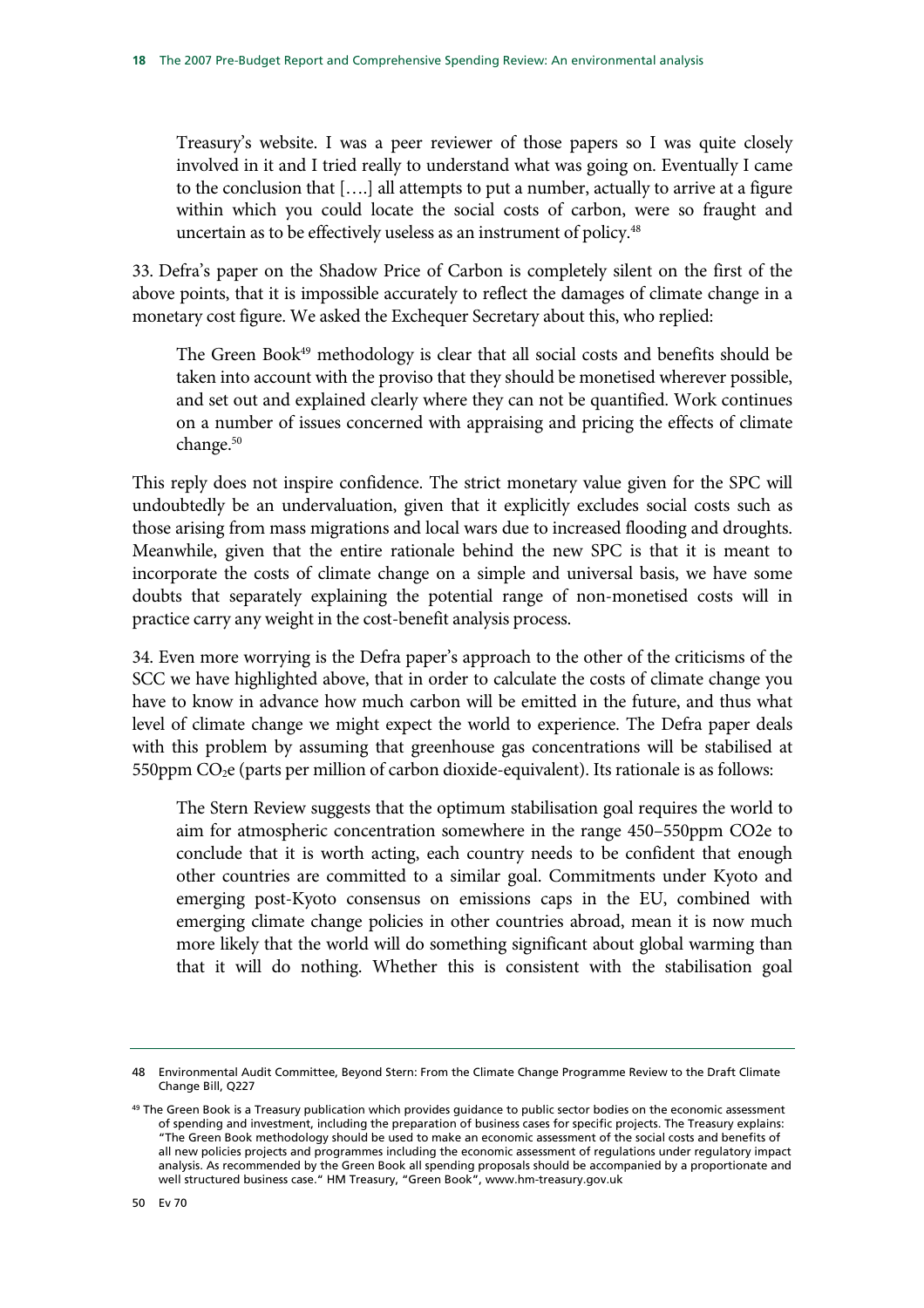advocated by Stern is not yet clear, but for the purposes of decision making in the UK this is the most reasonable assumption to make.<sup>51</sup>

35. As a result of this, the level at which the Shadow Price of Carbon is set is considerably lower than the level which Stern set for a 'business as usual' trajectory of emissions. In other words, by assuming that action will be taken to ensure that the effects of climate change will be relatively mild, the paper concludes that the costs of climate change are relatively low. In doing this, however, it is setting a relatively low carbon price to be plugged into all Government decision-making today. The risk is that this will fail to discourage the approval of policies and projects that will lead to a growth in carbon emissions—and thus help to make it more difficult to achieve the stabilisation target that the paper assumes will be met. Friends of the Earth commented on this:

I could give you what I find a shocking example, from the Heathrow consultation that came out recently on this. […] In Heathrow they tot up that sum, the shadow cost of carbon, against all the other costs and benefits, and that sum is a net economic benefit to the economy so Heathrow gets green-lighted using this lower cost of carbon. Effectively, Heathrow is getting the go-ahead—which will massively increase carbon emissions: 180 million tonnes of carbon in total—because they have used a lower [price] of carbon. […] They are using this lower figure, which has the effect of making carbon emissions go up, which means that they do not meet the targets that they are assuming are being met through the use of the shadow price. [...] It is almost Orwellian in the way it uses carbon price to come up with a policy result. It is just shocking.<sup>52</sup>

36. We asked the Exchequer Secretary about the circularity in the way in which the Government had calculated a relatively low level for the Shadow Price of Carbon. In response, she argued:

- i. that the Government was concerned that by setting the SPC at a higher level, the costs of implementing carbon reduction policies would begin to outweigh the future costs of the climate change they were designed to mitigate;
- ii. the Government is conducting further research on what the costs of climate change are projected to be, with the implication being that it would revise the SPC accordingly in the light of new projections; and
- iii. the Government will assess the case for changing the basis of the SPC, so that it is reformed to reflect the global carbon price deemed requisite to drive carbon reductions in line with global targets.<sup>53</sup>

37. We do not feel these points address our concerns. Most importantly, none of these points addresses the issue we raised about the fatal circularity in the Shadow Price of Carbon, that by assuming a relatively low level of climate change and setting a relatively

52 Q36

53 Ev 68–9

<sup>51</sup> Defra, "The Social Cost of Carbon And The Shadow Price of Carbon: What They Are And How To Use Them In Economic Appraisal In The UK", p 4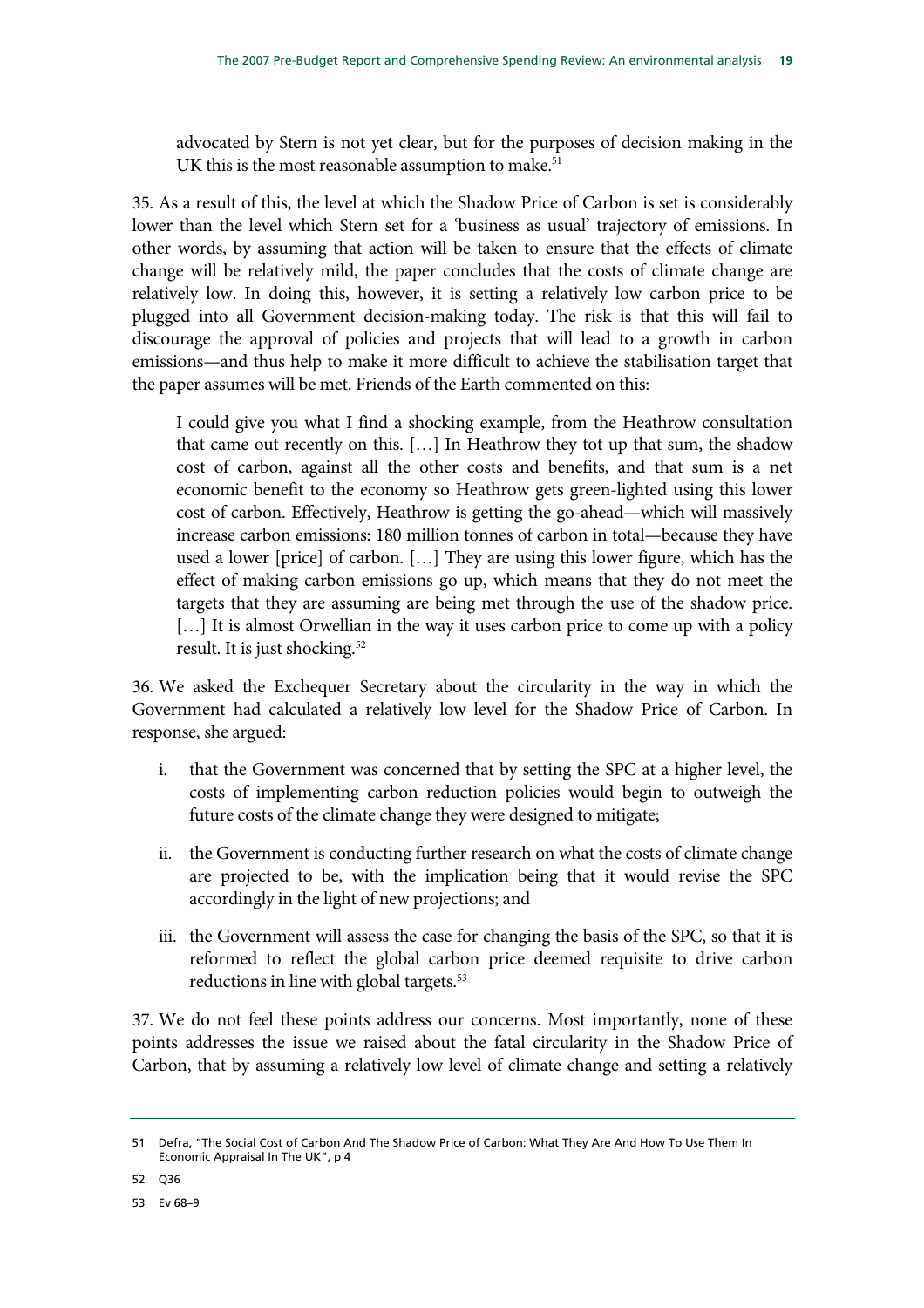low carbon price as a result, the SPC may fail to deter the approval of high-carbon developments. The first point, that had the SPC been set at a higher level it might lead to such an aggressive programme of emissions cuts in the UK that this would outweigh the future costs of climate change, betrays a short-termist view that fails properly to comprehend the risks of failing to act in time. As for the third point, that the Government will review the level at which the SPC is set at, the question remains whether a single price figure will be enough to drive the varied planning and investment decisions in different sectors of the economy required to radically reduce UK emissions. We agree with the comments of Simon Bullock of Friends of the Earth, who argued that a better way of ensuring the right decisions were taken at the right time would be for the Government:

[...] to set a strategy across the entire economy and across all sectors for delivering the carbon budgets within the Bill. It is a simpler business, although still complicated, rather than to use carbon social cost price—basically the damage cost—to say: "What is the most cost-effective way of meeting this budget?" so for all sectors of the economy we are going to meet it in this way. This sector will meet this much, this sector will meet this amount, and in each sector we do the most cost-effective policies and you look across sectors to determine which sectors do most. That is a better way of doing it. I think it is one that can be done with far less confusion than exists at the moment.54

**38. There appear to be serious flaws in the thinking behind the new Shadow Price of Carbon. We recommend that it be reformed, so that instead of assuming that global climate change goals will be met, it is based on the costs of climate change on a 'business as usual' trajectory of emissions. Furthermore, given the inherent difficulties in putting a price on climate change, the Government's first priority in deciding on the merits of potential policies and construction projects ought to be deciding how they affect UK carbon budgets, and only secondly on what the monetary value of resulting carbon emissions would be. We may choose to examine the Shadow Price of Carbon in more detail in a future inquiry, looking in particular at how it is being used in costbenefit analyses and impact assessments throughout government.** 

## Environmental Transformation Fund

39. One of the four headline environmental announcements in the PBR was the creation of "an Environmental Transformation Fund of  $£1.2$  billion over the CSR07 [2008-11] period".55 The Environmental Transformation Fund (ETF) was originally announced by the then Secretary of State for Environment, Food and Rural Affairs in June 2006. At the time he outlined the purpose of the ETF as follows:

We believe there is a major opportunity for the UK not just to invest in renewable energy, other non nuclear low carbon technologies and energy efficiency, but also to

<sup>54</sup> Qq 38–9

<sup>55</sup> HM Treasury, 2007 Pre-Budget Report and Comprehensive Spending Review: Meeting the aspirations of the British people, p 113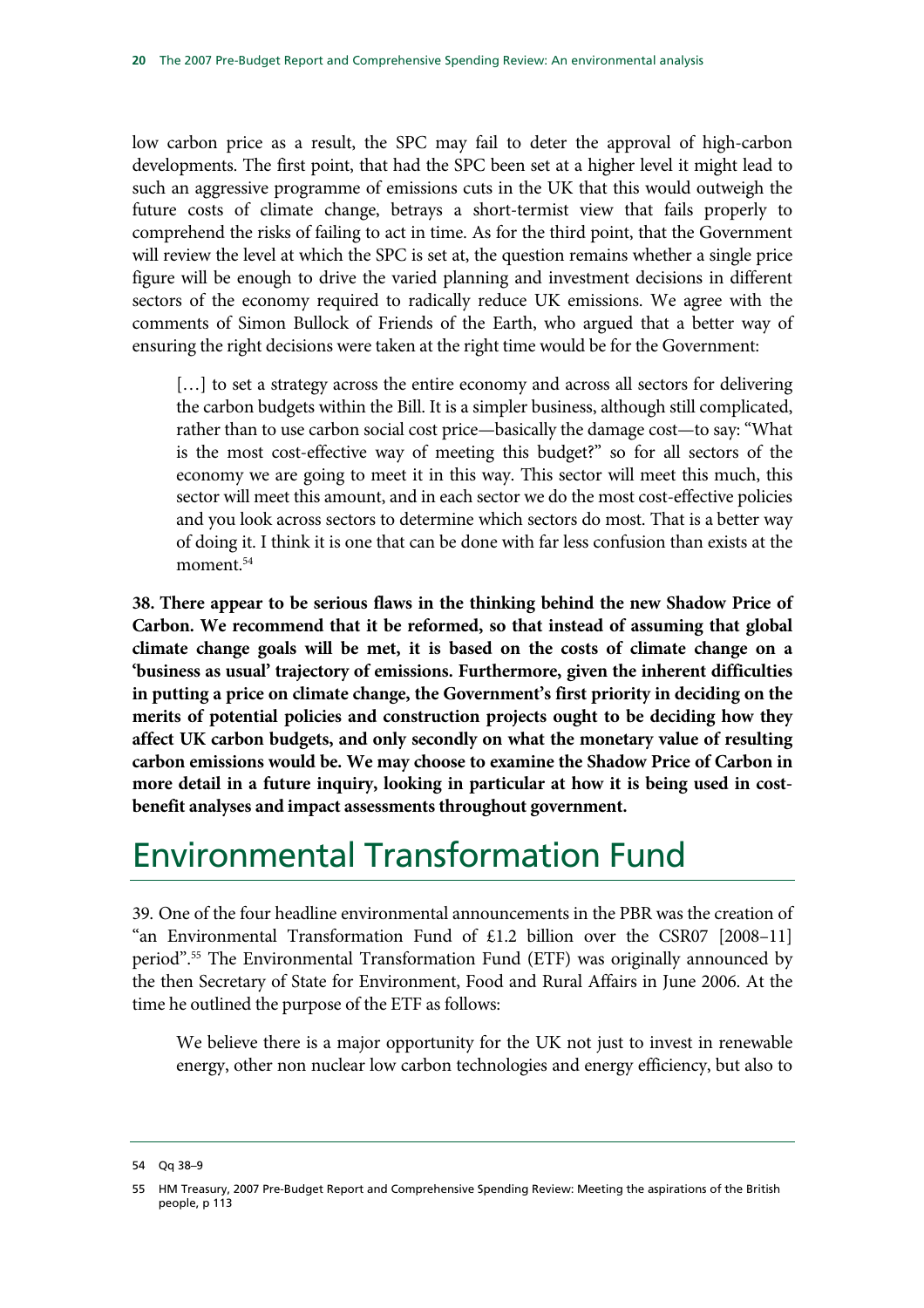build successful businesses in these fields. The new Environmental Transformation Fund will grasp this opportunity.56

The 2007 PBR clarified that the ETF would be split between a domestic fund for low carbon technology in the UK, and an international fund (the 'ETF-International Window') for forestry protection and low carbon investments in the developing world. Over three years, £370m will be spent on domestic projects, with £800m being spent on projects in developing countries.

### **Environmental Transformation Fund: the domestic element**

40. The PBR explains that the domestic ETF will be jointly administered by Defra and BERR, with Defra contributing £170 million and BERR £200 million. A further breakdown of these figures reveals that Defra's contribution "consists of £41m of existing commitments, together with an uplift of £129m over the three years of the CSR period", while BERR's funding "consists of £126m expected spend on existing commitments together with an uplift of £41m over the CSR period."57 In other words, of the £370m over three years, only £170m is new money.

41. This is a relatively modest amount, especially considering that the Stern Review had recommended a doubling of public R&D funding for the energy sector alone.<sup>58</sup> It is all the more disappointing given that when the then Environment Secretary made the initial announcement of the ETF, he simultaneously announced the proportion of carbon allowances that would be auctioned in Phase II (2008–12) of the EU Emissions Trading Scheme. This prompted many people to assume that the ETF would be at least part-funded by the proceeds of the auction. When we took evidence from the then Environment Minister in December 2006, he certainly indicated that it was being strongly considered: "If the proceeds are recycled towards the Environmental Transformation Fund that is being considered, then we would greatly welcome auctioning, and progressively higher auctioning, carefully managed, could generate significant investment income."59 In the same inquiry, we heard that, at a price range between 15 and 30 euros a tonne, the planned auctioning of 7% of the UK's allocated EU ETS allowances in Phase II should generate between £179m and £372m per year.<sup>60</sup> This contrasts unfavourably with the announced funding for the domestic ETF of £370m over three years, of which £200m is from existing funds.

42. Another concern we have over the details announced for the domestic ETF is that it risks being spread very thinly. BERR has outlined that it will be spent on the following:

• Hydrogen Fuel Cell and Carbon Abatement Demonstration Programme;

<sup>56</sup> HC Deb, 29 June 2006, col 397

<sup>57 &</sup>quot;Environmental Transformation Fund", BERR, www.berr.gov.uk/energy/sources/sustainable/etf/page41652.html

<sup>58</sup> HM Treasury, Stern Review on the Economics of Climate Change, p 347

<sup>59</sup> Environmental Audit Committee, Second Report of Session 2006–07, EU Emissions Trading Scheme: Lessons for the future, HC 70, Q131

<sup>60</sup> Environmental Audit Committee, *EU Emissions Trading Scheme: Lessons for the future*, Q65. Exchange rate as of 29 November 2007, 1 euro = £0.7147, http://markets.ft.com/ft/markets/overview.asp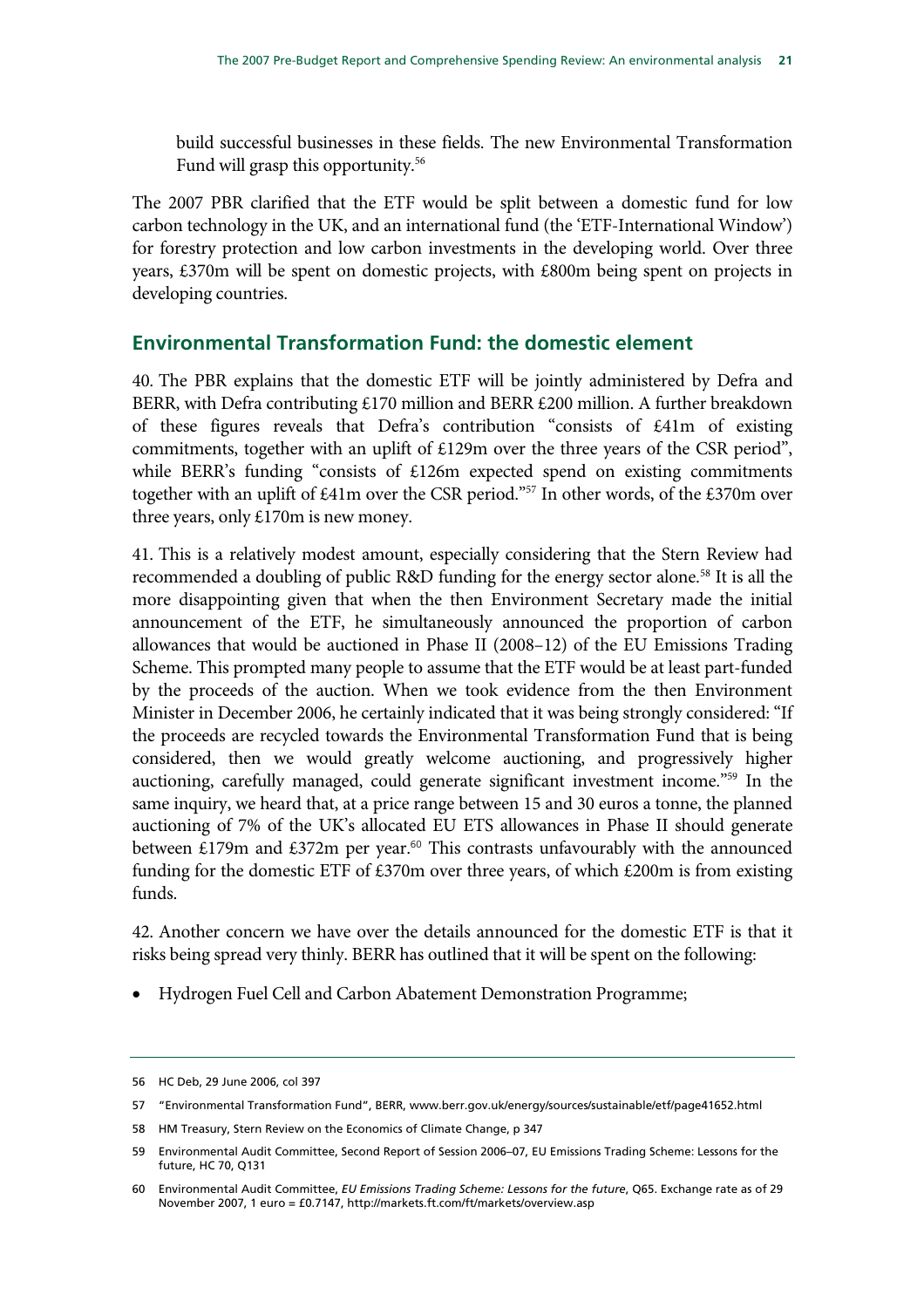- Marine Renewables Deployment Fund;
- Low Carbon Buildings Programmes;
- Bioenergy Capital Grants Programme;
- Offshore Wind Capital Grants programme;
- Near Zero Emissions from Coal project;
- Carbon Trust's innovation programme, including research accelerators, technology accelerators, and incubators;
- Carbon Trust funding for new low carbon enterprises, including Partnership for Renewables;
- Carbon Trust investments in low carbon technology businesses;
- Carbon Trust energy efficiency loans scheme for small and medium sized enterprises; and
- Salix Finance public sector revolving loan schemes.

What is more, the BERR website states that this list may soon be added to: "Announcements will be made on any further activities under these programmes and any new schemes from April 2008 onwards."61

43. We put it to the Exchequer Secretary that this scale of investment was simply inadequate. She responded that "It is a significant start", and that there were additional funding streams available for low carbon R&D.62 **We believe that the £170m new money over three years, announced in the PBR for low carbon investments in the UK,** *would* **have been a significant start several years ago. But the urgency of the need to cut emissions means that this should now be a much higher spending priority. In particular, we are disappointed that this sum appears to be considerably smaller than the amount of revenue the Government is projected to earn from auctioning carbon allowances under the EU Emissions Trading Scheme. We are also concerned that the domestic Environmental Transformation Fund is being spread too thin, and that a considerable proportion of the funding** (for instance, the energy efficiency loans distributed by the Carbon Trust and Salix Finance)**, while welcome, is not aimed at developing step-changes in new technology, which ought to be the focus of the Fund. We recommend that the Treasury revisit the settlement for the domestic ETF as soon as possible, especially once revenues from EU ETS auctions are more certain.**

### **Environmental Transformation Fund—International Window**

44. The PBR explained that the Environmental Transformation Fund—International Window (ETF-IW) "will support development and poverty reduction through

<sup>61 &</sup>quot;Environmental Transformation Fund", BERR, www.berr.gov.uk/energy/sources/sustainable/etf/page41652.html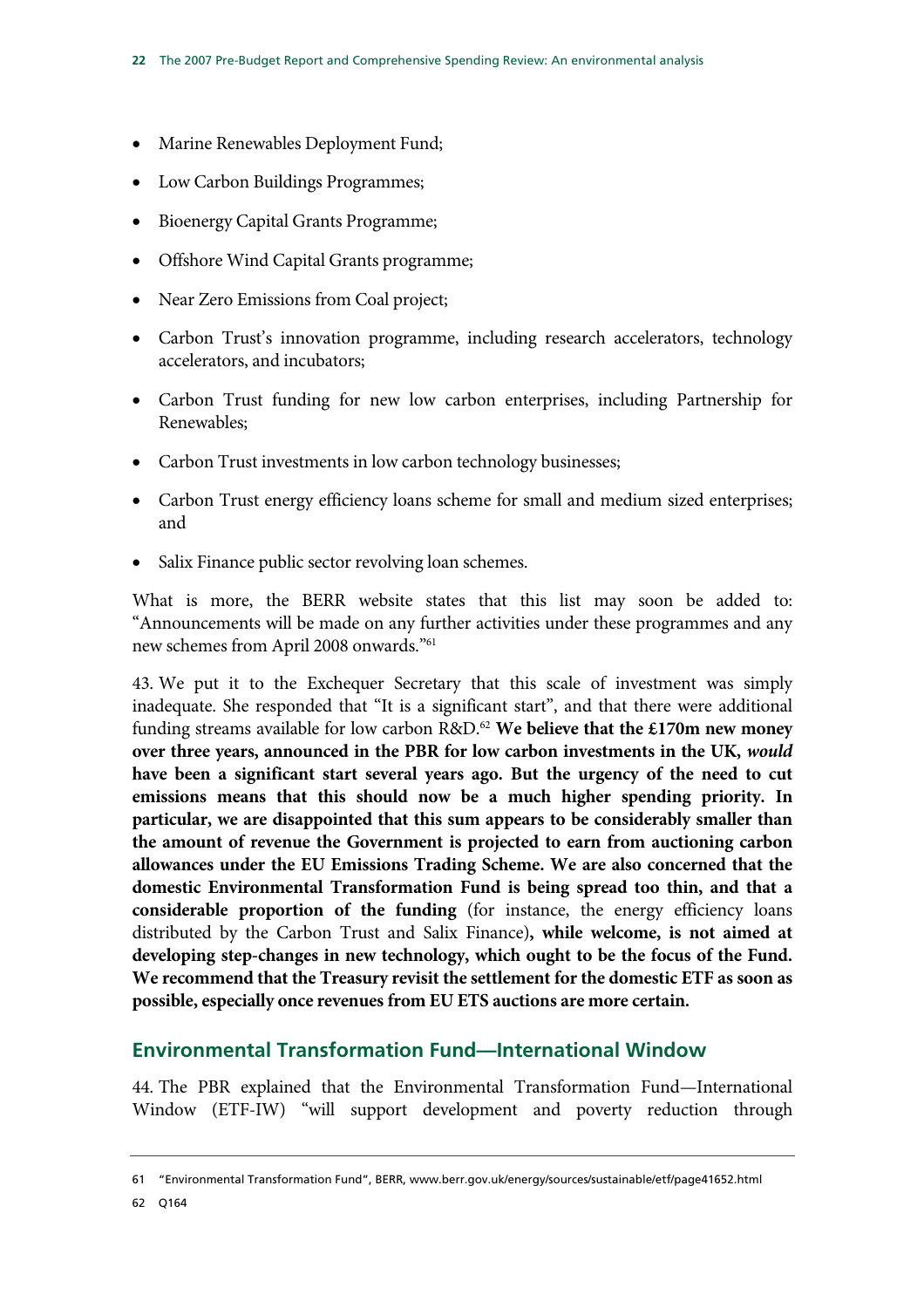environmental protection and help developing countries to tackle environmental challenges. [… It] will work to support adaptation to climate change, provide access to clean energy, and help tackle unsustainable deforestation."63 The Comprehensive Spending Review confirmed that it will be funded 50:50 by Defra and the Department for International Development (DfID), each contributing £400m over three years, all of which is new money. (Although £50m was already committed, at Budget 2007, to fund the Congo Forest Conservation Initiative.)<sup>64</sup> The ETF-IW will take the form of capital grants to a fund managed by the World Bank, which will distribute funds to recipients in the form of loans.

45. **We welcome the announcement of £800m new money over three years for environmental investments in the developing world. This was probably the most significant and impressive announcement in the PBR.** Certainly—while raising several issues, some addressed below—WWF told us they were very impressed with the scale of this funding:

[...] £800 million is a very substantial amount. This is the first time that a government has put forward so much money. [… I]t could make a massive impact [... T]his fund is really to be welcomed and could make a potential impact on global carbon emissions.<sup>65</sup>

46. At the same time, we have a number of concerns as to the design of this fund. First, its focus appears to be rather confused, given that the three different types of project it is intended to fund—low carbon energy investments, forestry protection, and adaptation to climate change—are each quite different. This combines with the concerns expressed to us by WWF over the management of the fund by the World Bank, and the way in which funding is to be distributed in the form of loans, with the expectation being that recipients will earn a profit and thus repay what they have borrowed. While this might be appropriate for energy investments, it is far from clear that this is appropriate for funding forestry conservation or adaptation projects. In particular, we are concerned that the emphasis on awarding loans to profit-driven projects will lead to funding being awarded to biofuels plantations, about which we have recently expressed serious reservations.<sup>66</sup> For instance, WWF told us:

[...] the World Bank is including in its definition of clean energy large hydropower dams which do not abide to the World Commission on dams, or biofuels without any sustainability criteria. We are concerned that the ETF might contribute to such technologies which have negative social [and] environmental impacts.<sup>67</sup>

65 Q66

67 Q51

<sup>63</sup> HM Treasury, 2007 Pre-Budget Report and Comprehensive Spending Review: Meeting the aspirations of the British people, para 7.78

<sup>64</sup> The Government explains: "The new fund initiative will support proposals made by ten central African countries to protect the Congo Basin rainforest – the second largest in the world and roughly twice the size of France – from destruction. The main threats are due to logging, mining and clearance for agriculture." "Budget 2007: Benn announces £50 million UK contribution to new Congo Basin rainforest conservation fund", DfID press release, 21 March 2007

<sup>66</sup> Environmental Audit Committee, First Report of Session 2007–08, Are Biofuels Sustainable?, HC 76-I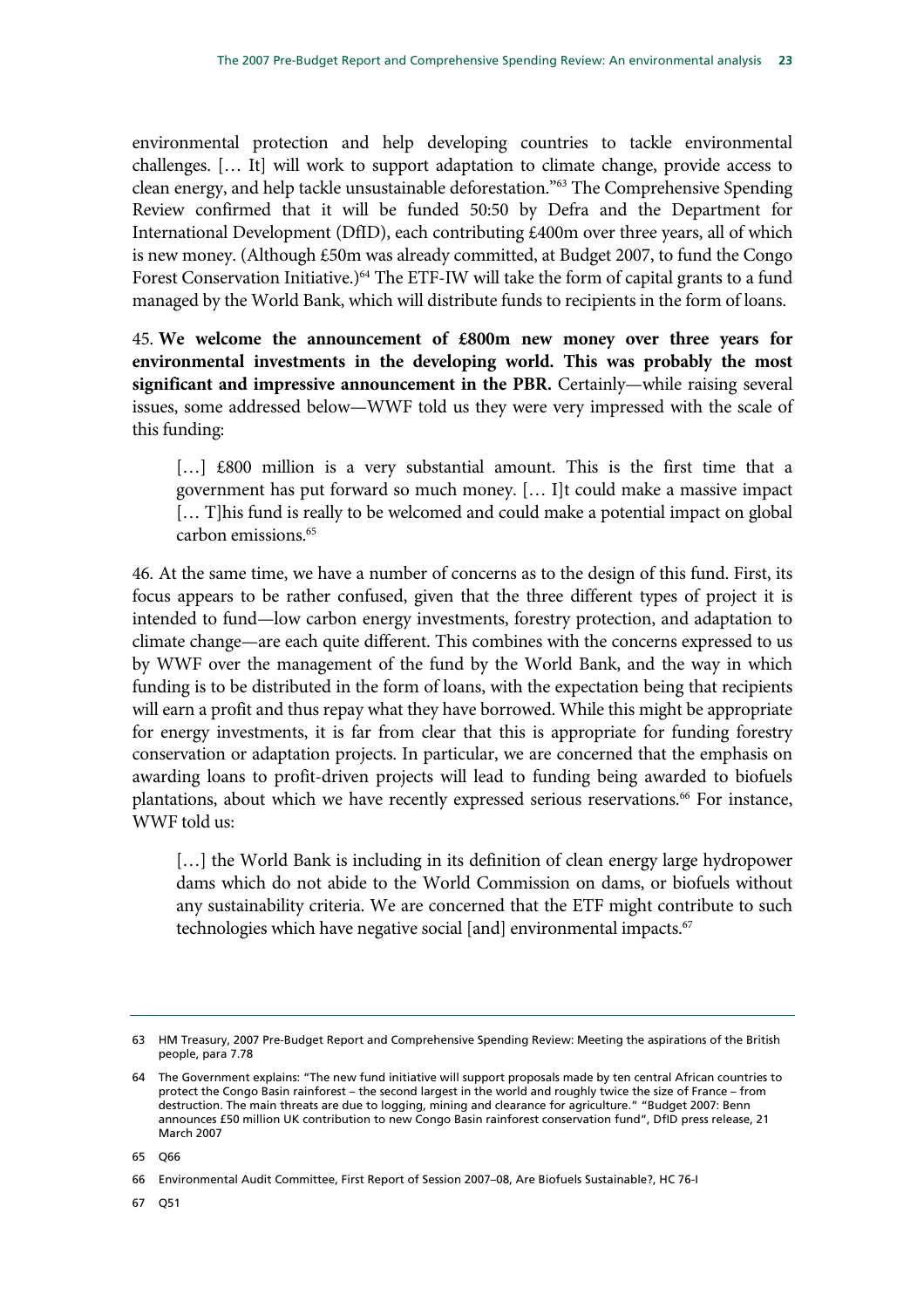While the Exchequer Secretary responded to this concern—telling us the Government did not expect to give over total control of the fund to the World Bank, and saying it would be "patently absurd" if support for biofuels meant "we got rid of all the forests"<sup>68</sup>—her statement stopped far short of the comprehensive assurance we were looking for. **The Government should work with the World Bank to ensure appropriate governance standards are in place for the international ETF to deliver a suitable disbursement mechanism that places rigorous sustainability criteria at the heart of what the fund delivers. Furthermore, the Government should look again at whether this fund should be dedicated solely to low carbon energy investments, with forestry protection and climate change adaptation being funded by separate instruments, less focused on profit-making opportunities.**

## Defra's budget settlement

47. First among the four major environmental announcements in the Pre-Budget Report was the budget settlement given to Defra in the Comprehensive Spending Review:

[...] increasing the Department for Environment, Food and Rural Affairs' budget by an average of 1.4 per cent a year in real terms, from £3,508 million in 2007–08 to £3,960 million in 2010–11. This includes increasing funding for flood and coastal erosion risk management from £600 million in 2007–08 to £800 million in 2010–1169

Despite this increase in funding there has recently been much parliamentary concern over reported budget cuts within Defra. The Environment, Food and Rural Affairs (EFRA) Select Committee, which has responsibility for scrutinising Defra's budget, is currently inquiring into the funding of Defra. In our inquiry we received evidence, from Green Alliance and Friends of the Earth, to suggest that the Treasury was under-funding Defra, considering the importance of increased spending on climate change (both in terms of mitigation and adaptation). The projected impacts of climate change include increased risks of flooding and outbreaks of insect-borne diseases, such as bluetongue.<sup>70</sup> It is likely therefore that climate change will increase the incidences of environmental crises that draw on the resources of Defra and its agencies. It would be unfortunate if in responding to unforeseen natural crises, potentially exacerbated by climate change, the Government undermined its ability to fund its overall climate change programme. We have some concerns about whether the Treasury is prepared to ensure that climate change programmes are sufficiently funded. We have written to the Chairman of the EFRA Committee, drawing his attention to our concerns.

<sup>68</sup> Q170

<sup>69</sup> HM Treasury, *2007 Pre-Budget Report and Comprehensive Spending Review: Meeting the aspirations of the British people*, p 113

<sup>70</sup> Purse et al, "Opinion: Climate change and the recent emergence of bluetongue in Europe", *Nature Reviews Microbiology*, vol 3 (February 2005), pp 171–181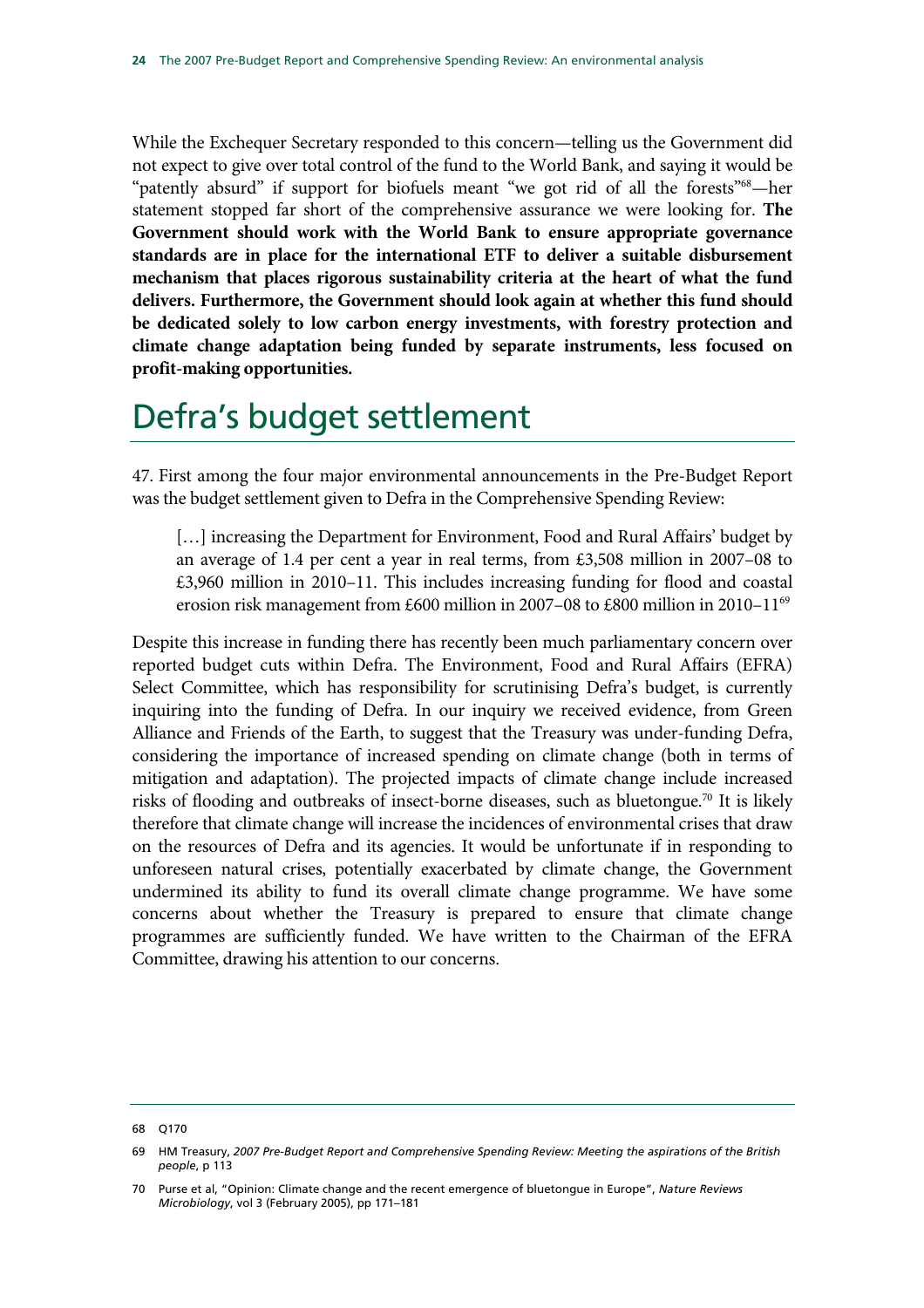## Emissions trading

48. Carbon credits (sometimes referred to as emissions allowances) are designed to be used within emissions trading systems, the most significant being the EU Emissions Trading Scheme (EU ETS). Each credit is meant to be equivalent to one tonne of carbon dioxide; within trading schemes, where a project (for example, the replacement of diesel generators with solar panels in rural India) is judged to have reduced carbon emissions, it may sell credits equal to this saving to another agent (for instance, a coal-fired power station in the UK) in order for it to be recognised as having in effect reduced its emissions to a lower target level.

49. In October 2007 we published a short report on the transparency with which the Government was reporting the use of carbon credits. In particular, we singled out a graph in the 2007 Budget Report which incorporated the net purchase of millions of carbon credits in its depiction of UK  $CO<sub>2</sub>$  emissions for 2005, without making this clear. The graph therefore depicted UK  $CO<sub>2</sub>$  as going down steeply in 2005, when in fact actual carbon emissions from within the UK were virtually unchanged since 2004. A small footnote stated that the graph took the effects of the EU ETS into account, but did not explain any further what this meant. Following a letter we had written to the Secretary of State for Environment in the summer, in which we first raised some of these issues and singled out the same Budget 2007 graph, the 2007 Pre-Budget Report published a similar graph which was much more transparent, separately depicting 'actual UK emissions' and 'UK emissions incorporating trading'.

50. Transparency could still be improved in many ways, however. We are still aware of important examples where the distinction between emissions cuts made at home and those funded abroad is not being made explicit. As a notable example, **in his Pre-Budget address on 9 October 2007, the Chancellor told the House that, "We are the only country to have met our Kyoto obligations. We have reduced our greenhouse gas emissions by almost a fifth since 1990",**<sup>71</sup> **without making it clear that this incorporated the net purchase by the UK of some 33.8 million carbon allowances in 2006.** Taking the actual emissions figures for 2006 from the UK itself, greenhouse gas emissions were down 15.1% since 1990—not 19.5%, the figure, incorporating emissions trading, that the Chancellor was alluding to.72 **We recommend that it is always made clear, in Government statements and documents, where UK reported emissions figures incorporate the purchase of carbon credits; the risk otherwise is that politicians and the public will receive a falsely reassuring picture of progress in decarbonising the UK itself.** 

51. Aside from the simple issue of transparent reporting of the use of emissions trading, we also have some concerns about the value of certain credits: essentially, whether they do all in reality represent a cut in emissions, somewhere in the world, equivalent to one tonne of CO2. For example, it is widely agreed that in Phase I (2005–07) of the EU ETS, Member States allocated their industries more carbon allowances than they needed, the result being

<sup>71</sup> HC Deb, 9 October 2007, col 171

<sup>72</sup> Defra, UK Climate Change Programme - Annual Report to Parliament, July 2007, p 14, p 15. To clarify these were the provisional figures for 2006, used at the time of the Pre-Budget Report, and have since been updated: see "UK climate change sustainable development indicator", Defra statistical press release 25/08, 31 January 2008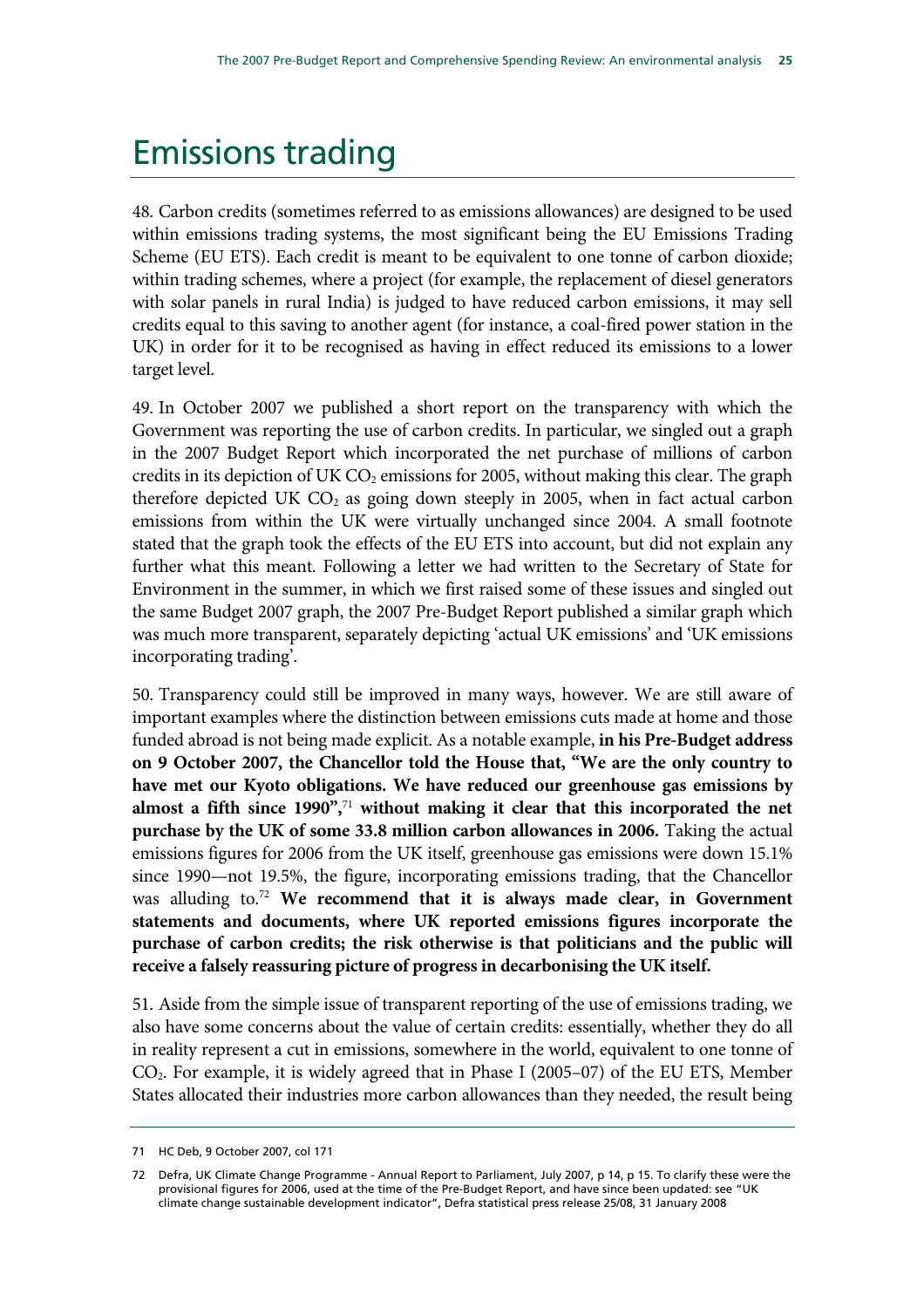that many industries had spare allowances to sell without having had to do anything to reduce their emissions. This is even recognised by the Treasury; for instance, in a document published alongside the PBR, the Treasury stated: "While Phase I has had a number of problems as a result of over-allocation of allowances in the EU as a whole, it has provided valuable learning opportunities for emitters, regulators, traders and governments."73 In such circumstances, purchasing carbon credits has been described as buying 'hot air', rather than funding genuine emissions reductions.

52. We asked the Exchequer Secretary what the Government was doing to verify that each carbon credit purchased by the UK, and set against national emissions figures, was genuinely reducing global emissions by one tonne of CO<sub>2</sub>. She replied:

The point of a cap and trade system is that you cap and then trade. If you pay for allowances with money you have to make an assumption that that reduces emissions somewhere else where the system is working, and since the damaging effects of a tonne of carbon are the same if the emission is in Devon or Delhi I do not think it matters that much. We have to be confident in order to incentivise emissions reductions. If we can identify the domestic and international nature of the reductions that is the transparency we need.<sup>74</sup>

We are not satisfied by this answer. **The Government cannot afford simply to assume that purchasing carbon credits is leading to genuine emissions reductions elsewhere in the world. We recommend that the Government demonstrate a systematic approach to verifying, as rigorously as possible, that the net purchase of carbon credits by the UK is funding genuine emissions reductions. We further recommend that the new Committee on Climate Change evaluate each year the quality of the emissions credits set against the UK's carbon budget for that year: we believe it should state whether, in its opinion, these credits have genuinely reduced global emissions by an equivalent amount.**

## Public Service Agreements

53. Public Service Agreements (PSAs) were introduced in the 1998 Comprehensive Spending Review (CSR). Through PSAs the Treasury assigns Government Departments and Agencies various policy objectives, and sets delivery targets to measure performance in implementing them. The 2007 CSR replaced all existing Agreements with a set of 30 new PSAs. These included two with specific reference to the environment: PSA 27, "Lead the global effort to avoid dangerous climate change", and PSA 28, "Secure a healthy natural environment for today and the future". For each of these Agreements the Treasury has set out a number of individual areas in which progress will be tracked, to build up a picture of how well the overall objective is being delivered (**Box 1**).

<sup>73</sup> HM Treasury, Moving to a global low carbon economy: implementing the Stern Review, October 2007, p 26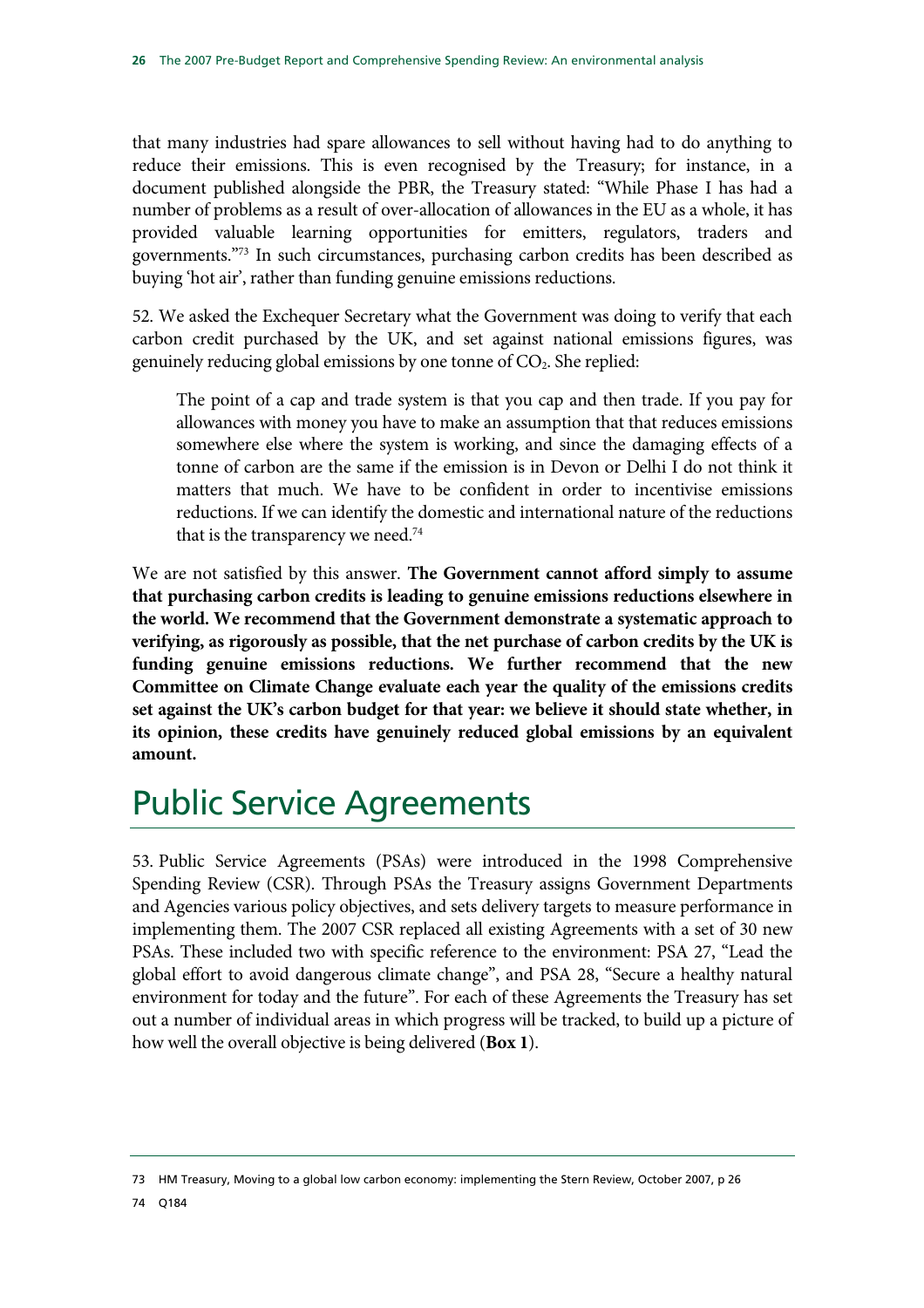| PSA 27: Lead the global effort to avoid<br>dangerous climate change                                      | PSA 28: Secure a healthy natural environment<br>for today and the future                                                                                                                            |
|----------------------------------------------------------------------------------------------------------|-----------------------------------------------------------------------------------------------------------------------------------------------------------------------------------------------------|
| Indicator 1: Global $CO2$ emissions to 2050                                                              | Indicator 1: Water quality as measured by<br>parameters assessed by Environment Agency<br>river water quality monitoring programmes.                                                                |
| Indicator 2: Proportion of areas with sustainable<br>abstraction of water                                |                                                                                                                                                                                                     |
|                                                                                                          | Indicator 2: Biodiversity as indicated by changes<br>in wild breeding bird populations in England, as<br>a proxy for the health of wider biodiversity.                                              |
| Indicator 3: Size of the global carbon market                                                            |                                                                                                                                                                                                     |
|                                                                                                          | Indicator 3: Air quality—meeting the Air Quality<br>Strategy objectives for eight air pollutants as                                                                                                 |
| Indicator 4: Total UK greenhouse gas and $CO2$<br>emissions                                              | illustrated by trends in measurements of two of<br>the more important pollutants which affect                                                                                                       |
| There are long-term national targets<br>attached to this indicator: to reduce UK                         | public health: particles and nitrogen dioxide.                                                                                                                                                      |
| carbon emissions from 1990 levels by 26-<br>32% by 2020 and at least 60% by 2050.                        | Indicator 4: Marine health—clean, healthy, safe,<br>productive and biologically diverse oceans and<br>seas as indicated by proxy measurements of fish<br>stocks, sea pollution and plankton status. |
| Indicator 5: Greenhouse gas and $CO2$ intensity of<br>the UK economy                                     | Indicator 5: Land management-the contribution<br>of agricultural land management to the natural<br>environment as measured by the positive and                                                      |
| Indicator 6: Proportion of emissions reductions<br>from new policies below the Shadow Price of<br>Carbon | negative impacts of farming.                                                                                                                                                                        |
| Source: HM Treasury, "2007 PBR CSR: Public service agreements", http://www.hm-                           |                                                                                                                                                                                                     |

**Box 1 Key measurement indicators for PSA 27 and PSA 28** 

*Source: HM Treasury, "2007 PBR CSR: Public service agreements", http://www.hmtreasury.gov.uk/pbr\_csr/psa/pbr\_csr07\_psaindex.cfm* 

54. PSA 27 replaced the previous PSA on climate change, shared by Defra, BERR, and the Department for Transport (DfT): "To reduce greenhouse gas emissions to 12.5% below 1990 levels in line with our Kyoto commitment and move towards a 20% reduction in carbon dioxide emissions below 1990 levels by 2010, through measures including energy efficiency and renewables."75 We have some concerns about this. First, **in bringing the previous Public Service Agreement on climate change to an end, the Treasury did not publish an assessment of Departments' performance against it, along with any actions**  for improvement. This is despite the fact that the previous target to reduce UK CO<sub>2</sub> by **20% by 2010 looks set to be missed by a wide margin.** (UK  $CO<sub>2</sub>$  emissions were only down by 6.4% on 1990 levels in 2006, or 12.1% down if the purchase of 33 million carbon credits is treated as reducing UK emissions by a further  $33$  million tonnes;<sup>76</sup> latest projections are that they will be around 11% down on 1990 by 2010, or around 16% down if the projected purchase of around 30 million carbon credits is taken into account.)<sup>77</sup> This **suggests either that there is a weakness in the design and operation of the PSA system, or that the Treasury is less interested in driving progress on reducing carbon emissions than other objectives.**

<sup>75</sup> HM Treasury, 2004 Spending Review, http://www.hm-treasury.gov.uk/media/7/9/sr04\_psa\_ch13.pdf

<sup>76 &</sup>quot;UK climate change sustainable development indicator", Defra statistical press release 25/08, 31 January 2008

<sup>77</sup> Defra, UK Climate Change Programme – Annual Report to Parliament, p 21. Progress against the Kyoto target is more encouraging, however, with greenhouse gas emissions in 2006 down by 15% (19.5% if counting the purchase of carbon credits), already in advance of the UK's Kyoto target for 2008–12.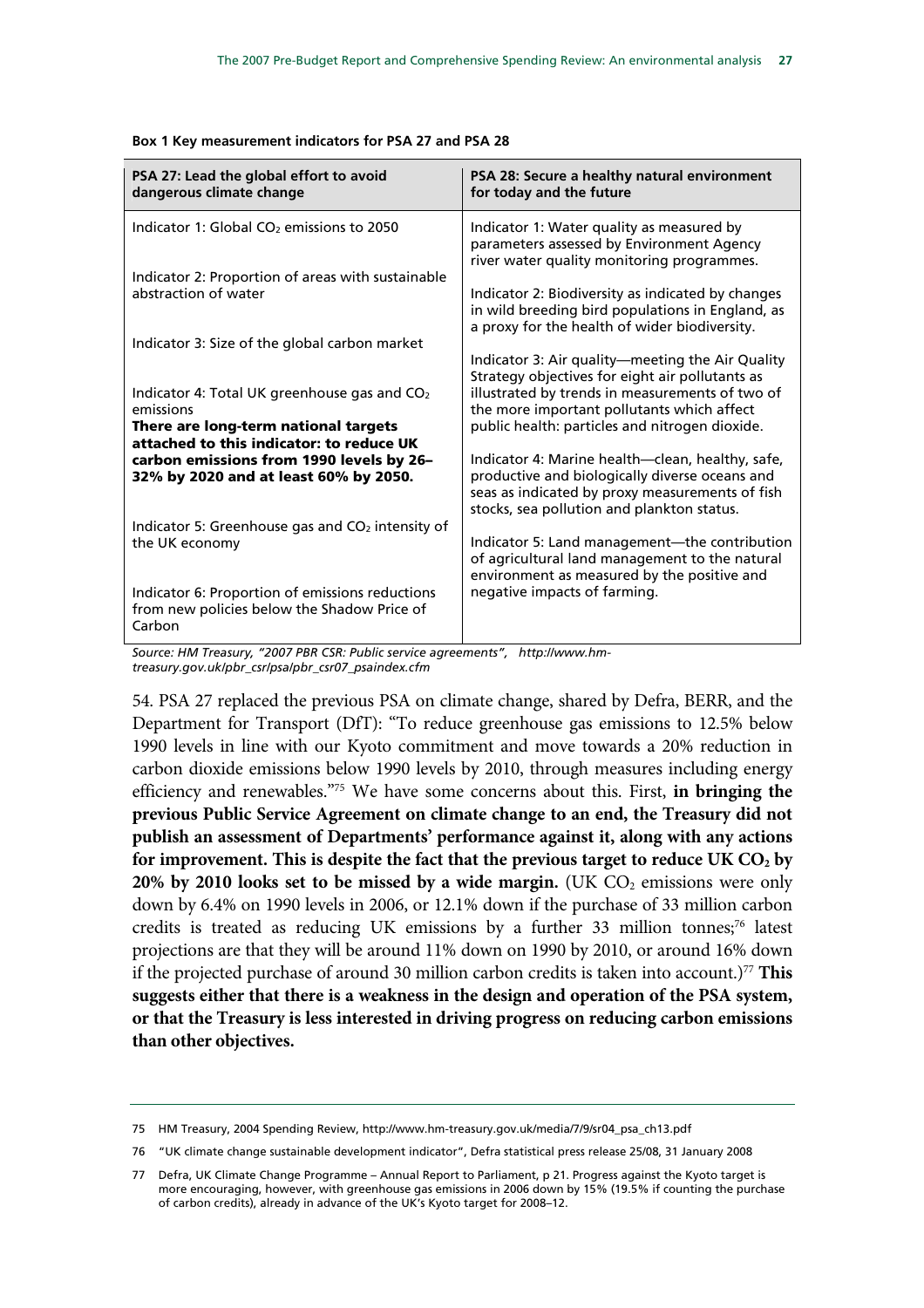55. A second concern is that **the new PSA on climate change is too diffuse, with no clear departmental targets for reducing emissions, and less emphasis overall on reducing emissions from the UK**—this, after all, is only one of six performance indicators. We have in the past criticised the previous climate change PSA for not assigning enough accountability to the individual Departments which shared it. In the case of the Department for Transport, for instance, this meant we viewed the PSA it shared with Defra and BERR as:

[...] failing as a mechanism that might shine a light on the Department's efforts and hold it to account. [… DfT's 2006 Annual Report] solely gives the *collective* progress against the Kyoto target and 2010 domestic targets. At no point does the Department quantify the carbon emissions resulting from transport as a sector, much less report that transport is the only sector in which emissions have been rising consistently since 1990 and are projected to carry on rising. In this way, the Department is able to claim credit for being on course to meet the UK's Kyoto target, even while it is presiding over the worst performing sector of the economy in terms of trends in emissions. 78

We are concerned that this situation will be exacerbated with the new PSA. Although the Secretary of State for Environment, Food and Rural Affairs is given overall responsibility for delivering the Agreement, no Departments are given specific responsibility for delivering emissions reductions. **We recommend that, in consultation with the Committee on Climate Change, the Government considers setting emissions reduction targets for specific sectors of the economy, with relevant Departments being made accountable for achieving them.**

56. We also have some concerns that environmental issues appear to be 'ghettoised' within two PSAs, rather than being reflected throughout the range of objectives given to Departments. As a key example, transport has a PSA devoted to it—PSA 5, "Deliver reliable and efficient transport networks that support economic growth"—whose delivery agreement states:

This PSA is specifically focused on the contribution that transport makes to economic growth. Other priorities for the Government's transport policy—in particular in relation to the urgent need for action on climate change—are covered separately in other PSA outcomes to which transport is a significant contributor.<sup>79</sup>

The problem is that, to pursue this example, the Department for Transport is far more likely to concentrate on the indicators underpinning the PSA for which it is the lead Department and clearly accountable. PSA 27 on climate change, meanwhile, merely gives DfT's responsibility as ensuring that "transport policies balance the increasing demand for travel against protecting the environment".<sup>80</sup> Friends of the Earth (FoE) commented on this: "we have seen from experience that 'balancing' these demands in, for example, the

<sup>78</sup> Environmental Audit Committee, Ninth Report of Session 2005–06, Reducing Carbon Emissions from Transport, HC 981-I, para 32

<sup>79</sup> HM Treasury, "PSA Delivery Agreement 5: Deliver reliable and efficient transport networks that support economic growth", October 2007, p 3

<sup>80</sup> HM Treasury, "PSA Delivery Agreement 27: Lead the global effort to avoid dangerous climate change", p 13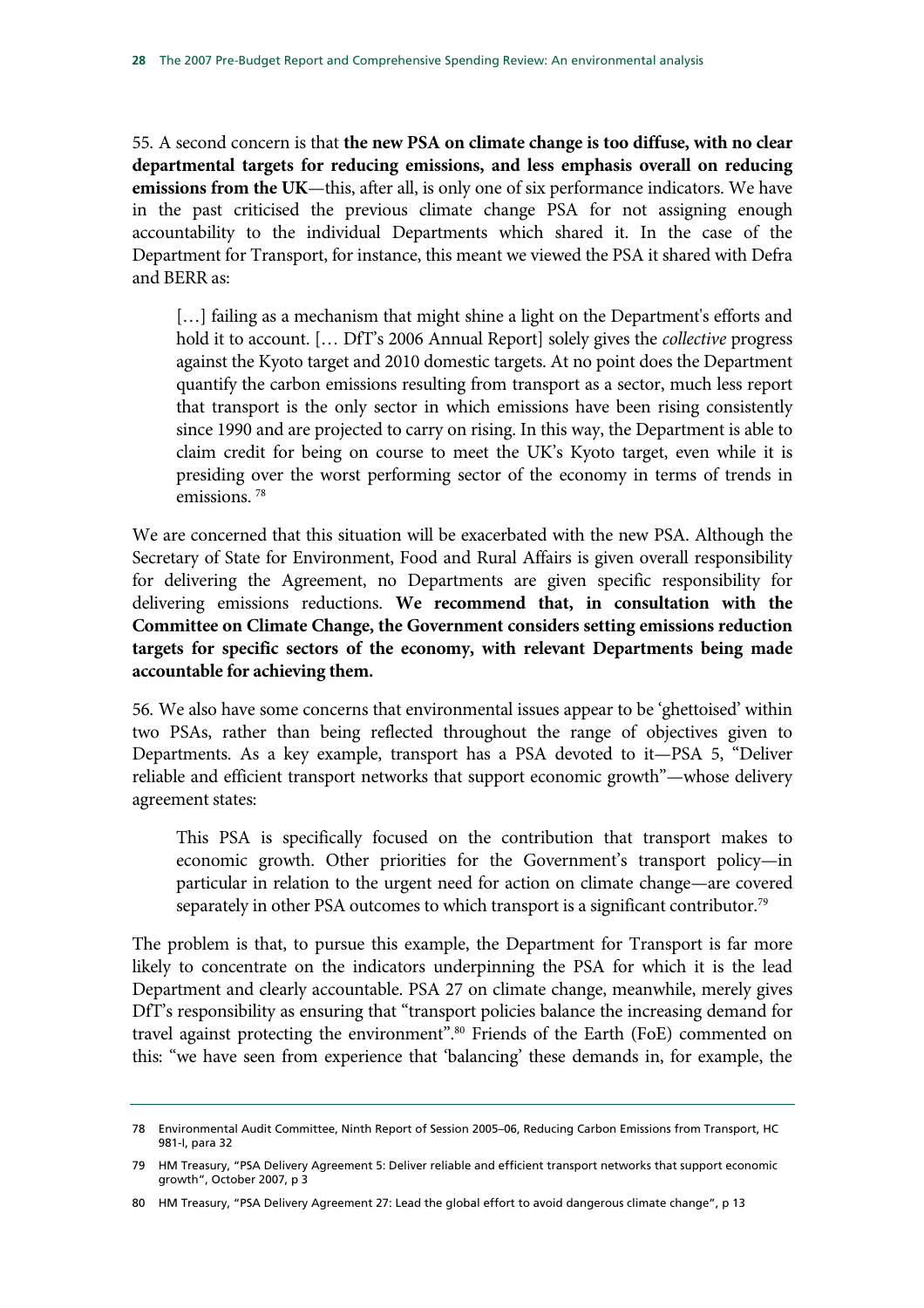Aviation White Paper sees a strategy which allows for a greater-than-doubling increase in carbon emissions."81 The Woodland Trust, meanwhile, singled out PSA 7, "Improve the economic performance of all regions and reduce economic inequalities between regions", for criticism: "five out of the seven indicators in PSA 7 […] relate to economic development, and only one deals with addressing climate change. None of the measurements appear to protect either green infrastructure or biodiversity."82 The Woodland Trust also complained that there was only one indicator of progress in protecting biodiversity in the whole of the new PSA system, and that this could not give an adequate picture of progress overall.<sup>83</sup>

57. Most importantly, in terms of reflecting the outlook of the Treasury and its influence on Government as a whole, Friends of the Earth criticised the Treasury for failing to embed environmental policy in its core economic objectives, as set out in PSA 1: "Raise the productivity of the UK economy". As FoE put it:

It is a continuing major omission that the Government's strategy on productivity, set out in PSA1, focuses so narrowly on labour productivity. There are other aspects of productivity which can help the UK's competitiveness, and also environmental goals—resource and energy productivity. While it may have been the case in decades past that resource inputs were a minor element of productivity, this situation has now changed. It is becoming increasingly important for all economies to make rapid improvements in the efficiency with which they use resources and energy. […] This is a major opportunity missed, for UK businesses and the environment.<sup>84</sup>

We agree with Friends of the Earth: focusing on resource productivity would help to ensure that Government policies designed to increase economic growth would be in accordance with the principles of sustainable development (and indeed with the UK Sustainable Development Strategy).

**58. We recommend that, in preparing now for the next Spending Review, the Treasury work to develop PSAs that will mainstream environmental objectives throughout the entire range of departmental activity. Environmental objectives must not be confined simply to a couple of explicitly environmental PSAs. In particular, we recommend that, rather than focusing purely on labour productivity, work starts now on developing ways of incorporating targets for improving the efficiency with which natural resources are used in the UK economy.** 

- 81 Ev 10
- 82 Ev 77
- 83 Ev 77
- 84 Ev 11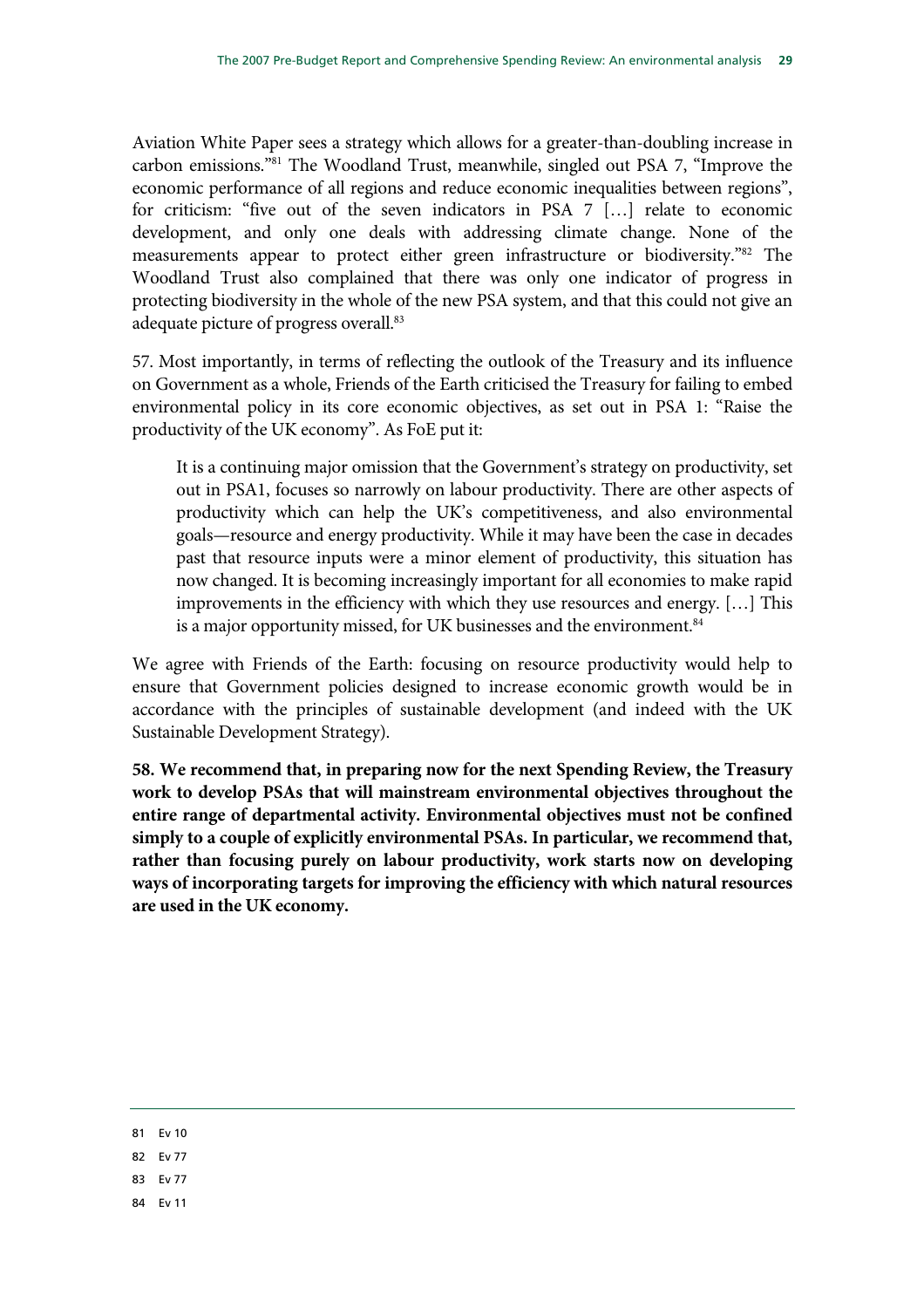## **Conclusion**

59. The Pre-Budget Report and Comprehensive Spending Review were published a year after the Stern Review. Alongside them, the Treasury published a report on how it was implementing Stern, but Friends of the Earth described it as "mainly a rehash of their existing policies",<sup>85</sup> and certainly we found little sign in the PBR and CSR that the Treasury was responding on the scale and with the urgency Stern recommended. This was very disappointing given the particular emphasis which Stern had placed on the need to make early cuts in carbon emissions, and the argument that these are disproportionately beneficial both to the environment and to the economy. It was also somewhat curious given the conclusions of the Commission on Environmental Markets and Economic Performance,<sup>86</sup> and the report by the CBI's climate change taskforce, both published in November 2007. Both reports highlighted the economic opportunities of accelerated investment in low carbon industries, and suggested that business attitudes towards climate change policy have shifted considerably—perhaps further than the Treasury has realised. To Friends of the Earth, the Treasury was behind the times: "It feels to us almost as if the Government is refusing to push at an open door".<sup>87</sup> Certainly, in giving evidence to us on PBR 2006, Green Alliance had commented on the Treasury's attitude hitherto: the Treasury would "often block proposals on the environment from other parts of Whitehall", one reason for which being its "perception that the business community would not support a more ambitious approach".88

60. In its defence, the Exchequer Secretary argued forcefully not only that the Treasury was aware of the change in the attitudes of business, but that:

The interesting thing is how the Treasury is now seized of this. I do not believe that that is necessarily the case yet in many other countries. The Treasury is very much engaged in doing the analytical work to try to bring about the change we need to make in the most cost-effective and economically efficient way. That will help to demonstrate that there is a practical and efficient road map to de-carbonising our economy and we hope to be able to keep with us the population which naturally aspires to improved living standards and greater opportunities. When visiting other countries I do not discern that their finance ministries are as yet quite as engaged in this process.  $[\dots]^{89}$ 

61. We are not in a position to judge the record of other finance ministries. But we have been publishing annual reports on the Treasury's environmental policies for a decade now, and for a number of years until the Stern Review came out in late 2006, what we saw essentially were small announcements and dwindling momentum. Publication of the Stern Review was a momentous event; but we have yet to see whether it has had a profound

87 Q31

89 Q151

<sup>85</sup> Q35

<sup>86 &</sup>quot;Commission on Environmental Markets and Economic Performance", Defra, http://www.defra.gov.uk/environment/business/commission/index.htm

<sup>88</sup> Environmental Audit Committee, Pre-Budget 2006 and the Stern Review, Q82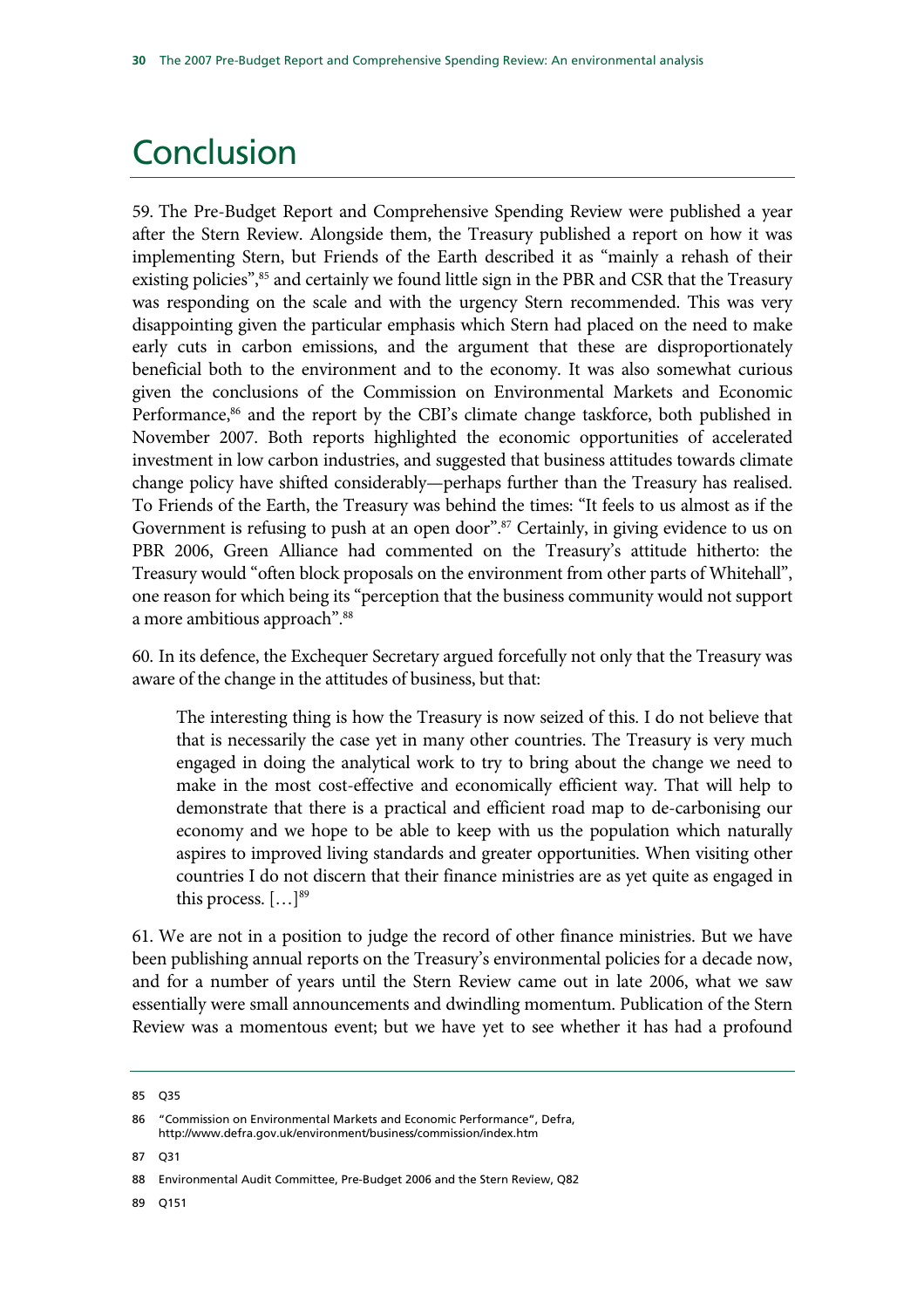effect on Treasury thinking. In any case, whether or not the Treasury is now intellectually seized by climate change, it needs to provide real action. This is not least because in the 12 months between the publication of the Stern Review and that of the PBR, the science on climate change continued to harden, with global emissions rising faster than projected. For instance, while the Stern Review drew on more recent work, it was partly based on the Third Assessment Report of the Intergovernmental Panel on Climate Change (IPCC), published in 2001; in 2007 the IPCC published its Fourth Assessment Report, which considerably strengthened the certainty with which it assessed the causes and projected the development of climate change.<sup>90</sup> Also, in October 2007 a study by the Global Carbon Project warned that rising emissions suggested "a carbon cycle that is generating strongerthan-expected climate forcing sooner than expected". This was the result of the authors' analysis of a recent acceleration in the rise in global  $CO<sub>2</sub>$  emissions: these have been rising at an average of 2.9% per year since 2000 as opposed to 0.7% per year in the 1990s.<sup>91</sup> In this context, the Treasury's lack of urgency stands out as even more remiss.

**62. The next Pre-Budget Report will be published within a new policy landscape, following the scheduled passing of Bills on climate change, energy, and planning, as well as the EU carbon reduction and renewable energy targets for 2020. Pre-Budget Report 2008 must establish a coherent set of measures to help deliver the UK's 2020 domestic and European targets on emissions and renewable energy, and show explicitly what their planned contribution to this delivery will be.** 

<sup>90</sup> Intergovernmental Panel on Climate Change (IPCC), Climate Change 2007: Summary for Policy Makers, November 2007, www.ipcc.ch/pdf/assessment-report/ar4/syr/ar4\_syr\_spm.pdf

<sup>91</sup> Canadell et al, "Contributions to accelerating atmospheric CO<sub>2</sub> growth from economic activity, carbon intensity, and efficiency of natural sinks", Proceedings of the National Academy of Sciences (PNAS), 25 October 2007, p 4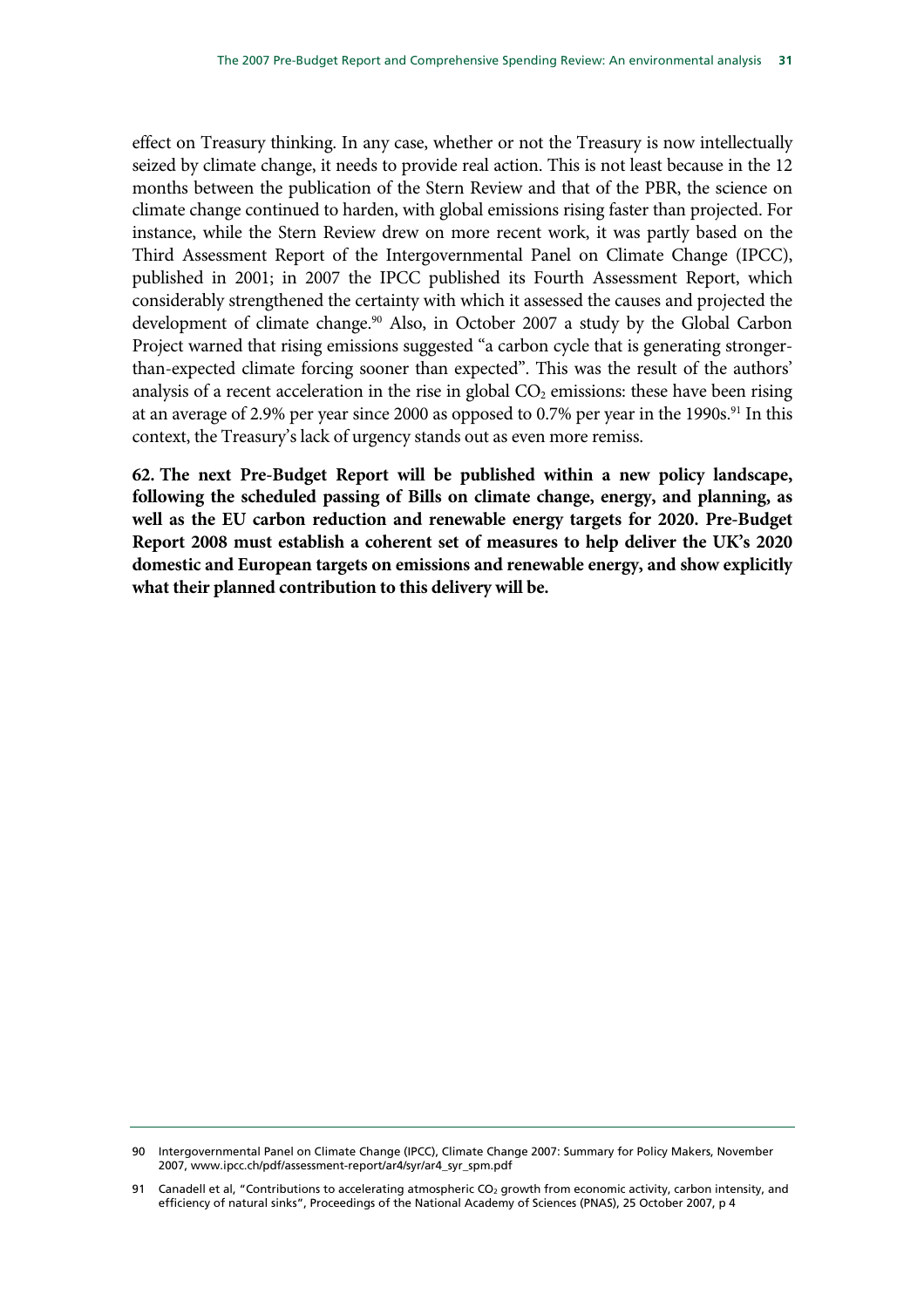## Conclusions and recommendations

#### **Green taxes: overview**

- **1.** The Treasury's argument that new or higher green taxes are unnecessary, because the Government is doing enough to protect the environment through other policies, is hardly convincing given the Government's lack of progress in reducing UK carbon emissions over the last decade. Even if it were the case that policy across Government was successfully delivering its environmental objectives in full, it would still not be an excuse for the Treasury's inaction. There is always a case for looking at the scope to increase green taxation, since the Government is always in need of tax revenue, and since, as the Treasury accepts, it is better to tax 'bads' than 'goods'. Taxes on highcarbon activities such as driving and flying can be used to reduce their demand without destroying it, thus helping to achieve environmental objectives while still generating large and predictable tax streams—which could potentially be used to reduce other taxes. (Paragraph 8)
- **2.** As for the Treasury's argument that the relative decline in green taxes is a sign of their success in deterring the activities on which they are levied, we would reply overall that it has rather more to do with the Treasury's own decisions to freeze most environmental taxes in most years from 2000 to 2006 inclusive. This is not the first year we have heard this argument from a Treasury minister; we are disappointed to hear it yet again, having repeatedly pointed out its obvious flaws. (Paragraph 9)
- **3.** We understand the Treasury's caution over hypothecating revenues from taxes to specific ends. However, it seems clear that an element of hypothecation could play a crucial role in gaining public acceptance of green taxes. It is perhaps unnecessary formally to ring-fence certain revenue streams for particular purposes, which could indeed reduce the flexibility the Treasury has to manage year-to-year public finances. What is more important is that the Treasury does a better job of publicly justifying green taxes by explaining their core environmental purpose, as well as linking them—however strictly—to increased spending on the environment and reductions in other taxes. We recommend that the Treasury consults on, publishes, and follows an explicit strategy to win public support for environmental taxation. (Paragraph 12)

### **Aviation**

- **4.** In December 2006 the Treasury announced a doubling of all APD rates from February 2007, which in some parts of the media was reported as a bold move for the environment. In reality for the majority of flights it only restored the rate of aviation tax the Government inherited when it came into office. This represents a cut in real terms of 29%. (Paragraph 13)
- **5.** We welcome the Treasury's announcement to reform Air Passenger Duty into a levy per flight rather than per passenger. We further welcome the Treasury's announcement of consultation on how this reform should be implemented, and how aviation tax might be better correlated to distance travelled. We recommend that airlines be mandated to calculate each passenger's share of the reformed 'per-flight'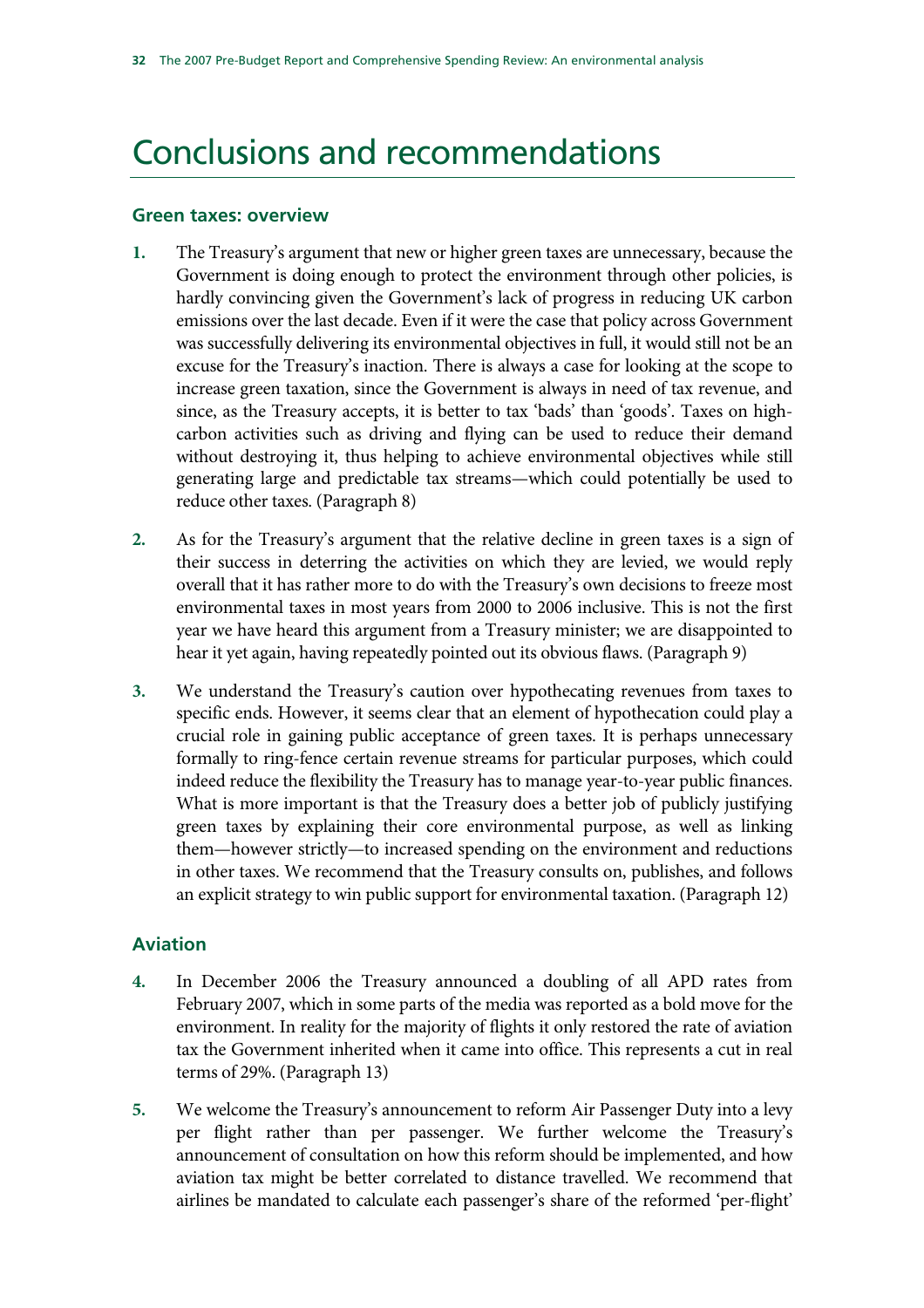tax, and to make this figure highly visible (on adverts, websites, and tickets). We also recommend that the Treasury closely examine the merits and practicalities of better reflecting the emissions arising from longer intercontinental journeys by adding a third banding to Air Passenger Duty, to cover 'very long-haul' flights. Short-haul charges must reflect the disproportionate emissions resulting from take off and landing, and should be aimed to encourage 'modal shift' towards rail alternatives. Above all, it is vital that all rates of aviation tax are significantly increased, so as to stabilise demand and resulting emissions. (Paragraph 15)

**6.** In view of their potential size, we recommend that the Treasury publish an estimate of the costs to the Exchequer of reimbursing VAT expenses to aviation companies. This would be in the public interest, no matter the practical obstacles to changing aviation's VAT status, and might galvanise interest in how these obstacles might be overcome. (Paragraph 17)

### **Motoring**

**7.** We note that some motoring organisations have begun calling for the next planned increase in fuel duty to be scrapped, given the rise in petrol prices due to increases in the price of crude oil. We also note, however, that demand for road fuel is still strong in spite of these price rises. The forthcoming Budget is a test of the Treasury's environmental credibility: it must not defer its planned rises in fuel duty. (Paragraph 19)

### **Carbon Capture and Storage**

- **8.** If the Government were only going to fund one Carbon Capture and Storage demonstration project, we believe it was right to restrict the scope of the competition to a post-combustion coal plant. We agree with the Government that this type of technology has the greatest global potential, given the possibility that it could be retrofitted to existing power plants. If widely adopted, it could dramatically reduce the emissions of countries such as China and India, while simultaneously providing significant economic opportunities to firms with experience of carrying it out. (Paragraph 22)
- **9.** Post-combustion technology appears to be further away than pre-combustion from being introduced by the market on its own. This means that funding a full-scale demonstration plant is a particularly appropriate and effective form of subsidy for post-combustion technology. We hope that this demonstration will be able to prove to interested companies that post-combustion plants are physically viable, and teach valuable lessons about how to build and operate them efficiently. (Paragraph 23)
- **10.** While the CCS competition is very welcome, it is imperative that the Treasury provide considerably more assistance for CCS projects overall. No matter which type of technology is adopted, CCS plants will incur extra build, operational, and infrastructure costs over conventional power stations. Without clear and long-term financial security for CCS, the risk is power companies will not invest in CCS plants even once the demonstration project is operational—let alone bring forward the plans they have for pre-combustion plants today. In the longer term the EU ETS may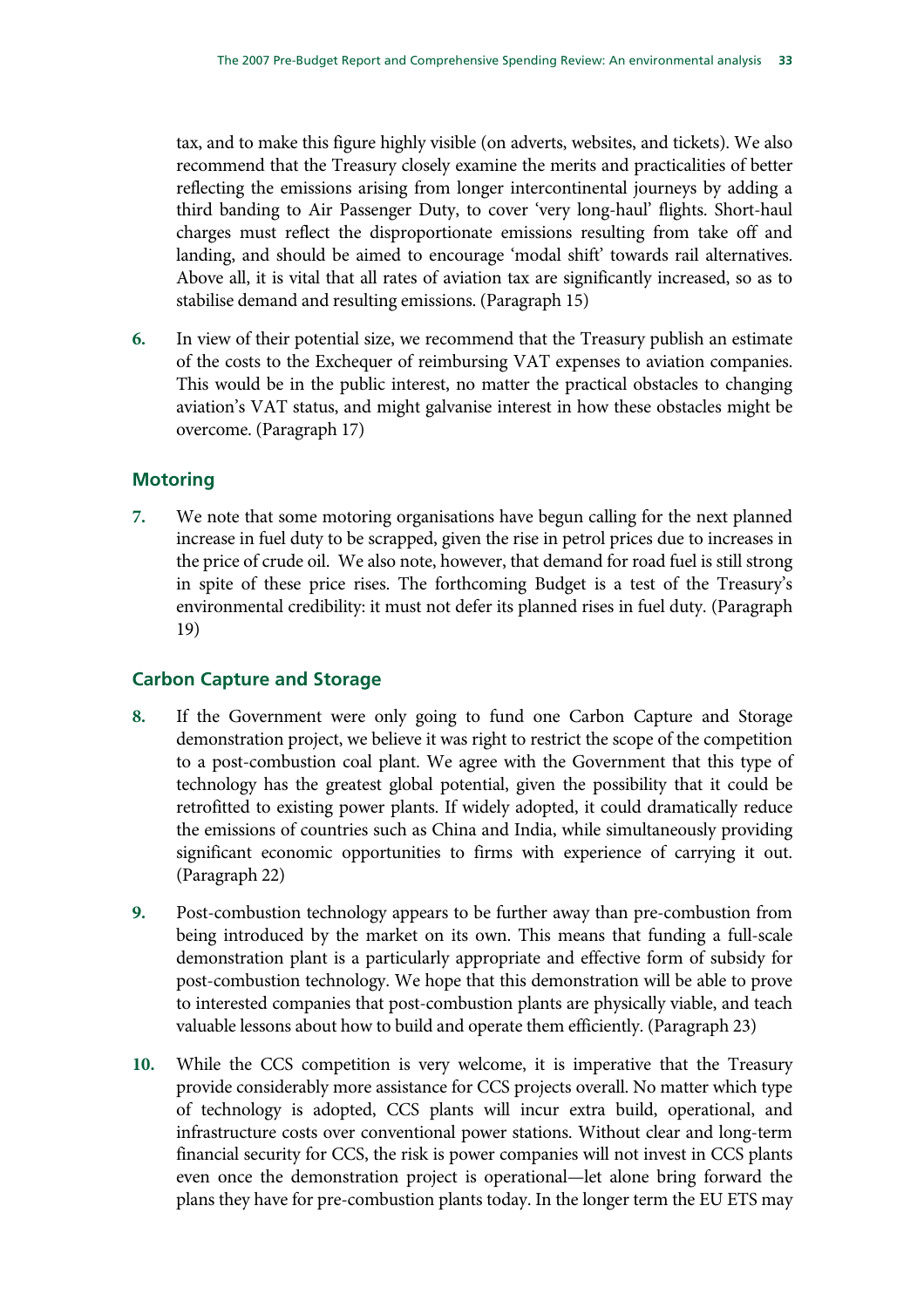be able to provide sufficient financial incentives. But in order for CCS to be deployed widely and swiftly in the UK, we recommend that the Government introduce some form of financial mechanism for incentivising CCS power plants over conventional power stations. The Treasury should examine options such as a feed-in tariff for CCS plants, or contracts which guarantee funding for the difference in costs between CCS and conventional plants. (Paragraph 28)

**11.** Overall, we are concerned that the Government is not showing sufficient urgency in its assistance to Carbon Capture and Storage industries. The Government must now be more decisive in its support for CCS, especially given that a number of existing power stations are coming to the end of their lives, and power companies are taking decisions imminently on a new generation of power plants to replace them. Where these can be built with pre-combustion CCS, they will immediately lower UK emissions. Where they are built as conventional gas and coal-fired power stations, the Government must mandate that they are built 'CCS-ready', with the expectation and the financial support in place to ensure they are retrofitted with postcombustion technology as soon as possible. (Paragraph 29)

### **Shadow Price of Carbon**

**12.** There appear to be serious flaws in the thinking behind the new Shadow Price of Carbon. We recommend that it be reformed, so that instead of assuming that global climate change goals will be met, it is based on the costs of climate change on a 'business as usual' trajectory of emissions. Furthermore, given the inherent difficulties in putting a price on climate change, the Government's first priority in deciding on the merits of potential policies and construction projects ought to be deciding how they affect UK carbon budgets, and only secondly on what the monetary value of resulting carbon emissions would be. We may choose to examine the Shadow Price of Carbon in more detail in a future inquiry, looking in particular at how it is being used in cost-benefit analyses and impact assessments throughout government. (Paragraph 38)

### **Environmental Transformation Fund: domestic element**

**13.** We believe that the £170m new money over three years, announced in the PBR for low carbon investments in the UK, *would* have been a significant start several years ago. But the urgency of the need to cut emissions means that this should now be a much higher spending priority. In particular, we are disappointed that this sum appears to be considerably smaller than the amount of revenue the Government is projected to earn from auctioning carbon allowances under the EU Emissions Trading Scheme. We are also concerned that the domestic Environmental Transformation Fund is being spread too thin, and that a considerable proportion of the funding, while welcome, is not aimed at developing step-changes in new technology, which ought to be the focus of the Fund. We recommend that the Treasury revisit the settlement for the domestic ETF as soon as possible, especially once revenues from EU ETS auctions are more certain. (Paragraph 43)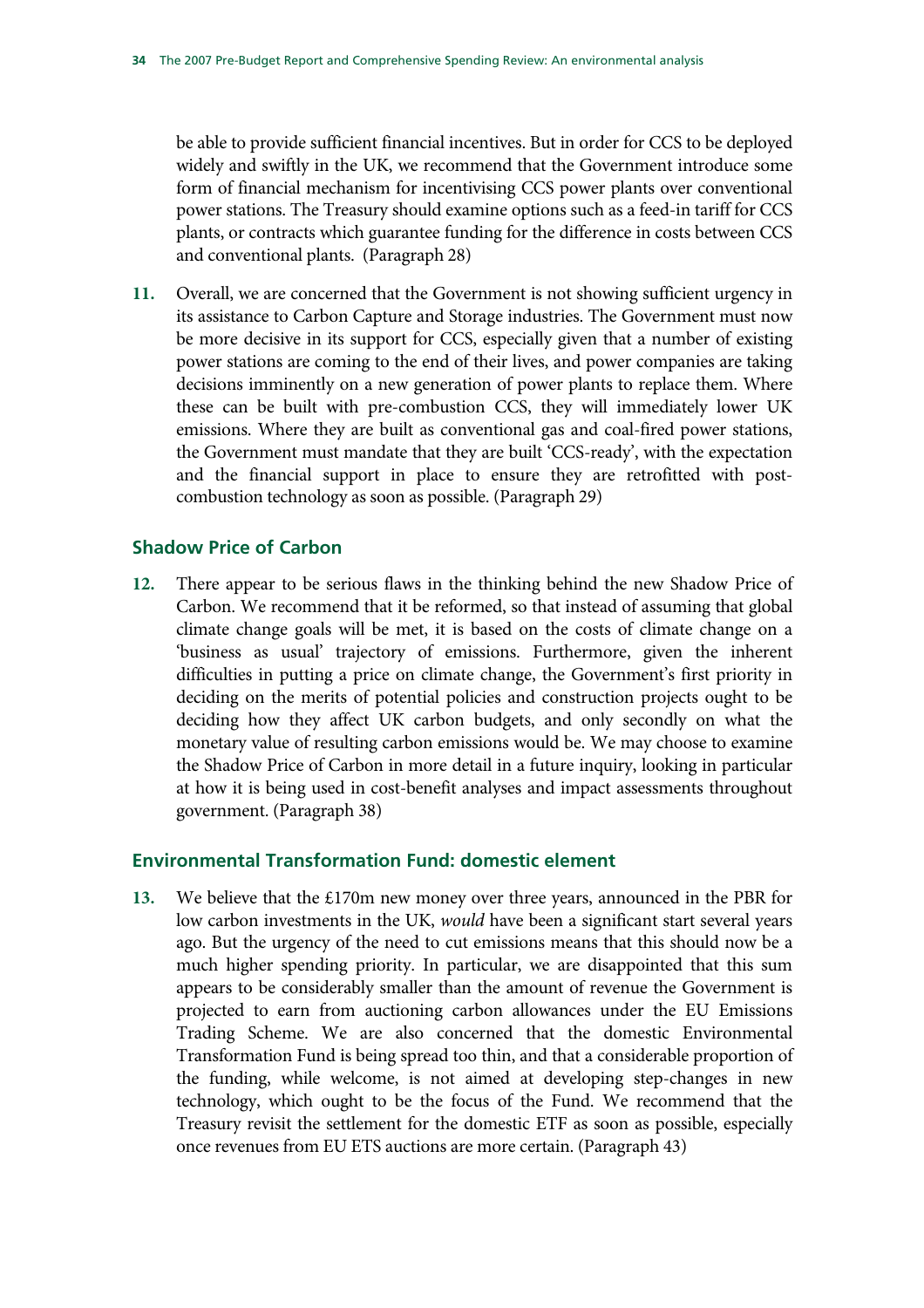### **Environmental Transformation Fund: international element**

- **14.** We welcome the announcement of £800m new money over three years for environmental investments in the developing world. This was probably the most significant and impressive announcement in the PBR. (Paragraph 45)
- **15.** The Government should work with the World Bank to ensure appropriate governance standards are in place for the international ETF to deliver a suitable disbursement mechanism that places rigorous sustainability criteria at the heart of what the fund delivers. Furthermore, the Government should look again at whether this fund should be dedicated solely to low carbon energy investments, with forestry protection and climate change adaptation being funded by separate instruments, less focused on profit-making opportunities. (Paragraph 46)

### **Emissions trading**

- **16.** In his Pre-Budget address on 9 October 2007, the Chancellor told the House that, "We are the only country to have met our Kyoto obligations. We have reduced our greenhouse gas emissions by almost a fifth since 1990", without making it clear that this incorporated the net purchase by the UK of some 33.8 million carbon allowances in 2006. We recommend that it is always made clear, in Government statements and documents, where UK reported emissions figures incorporate the purchase of carbon credits; the risk otherwise is that politicians and the public will receive a falsely reassuring picture of progress in decarbonising the UK itself. (Paragraph 50)
- **17.** The Government cannot afford simply to assume that purchasing carbon credits is leading to genuine emissions reductions elsewhere in the world. We recommend that the Government demonstrate a systematic approach to verifying, as rigorously as possible, that the net purchase of carbon credits by the UK is funding genuine emissions reductions. We further recommend that the new Committee on Climate Change evaluate each year the quality of the emissions credits set against the UK's carbon budget for that year: we believe it should state whether, in its opinion, these credits have genuinely reduced global emissions by an equivalent amount. (Paragraph 52)

#### **Public Service Agreements**

- **18.** In bringing the previous Public Service Agreement on climate change to an end, the Treasury did not publish an assessment of Departments' performance against it, along with any actions for improvement. This is despite the fact that the previous target to reduce UK  $CO<sub>2</sub>$  by 20% by 2010 looks set to be missed by a wide margin. This suggests either that there is a weakness in the design and operation of the PSA system, or that the Treasury is less interested in driving progress on reducing carbon emissions than other objectives. (Paragraph 54)
- **19.** The new PSA on climate change is too diffuse, with no clear departmental targets for reducing emissions, and less emphasis overall on reducing emissions from the UK. We recommend that, in consultation with the Committee on Climate Change, the Government considers setting emissions reduction targets for specific sectors of the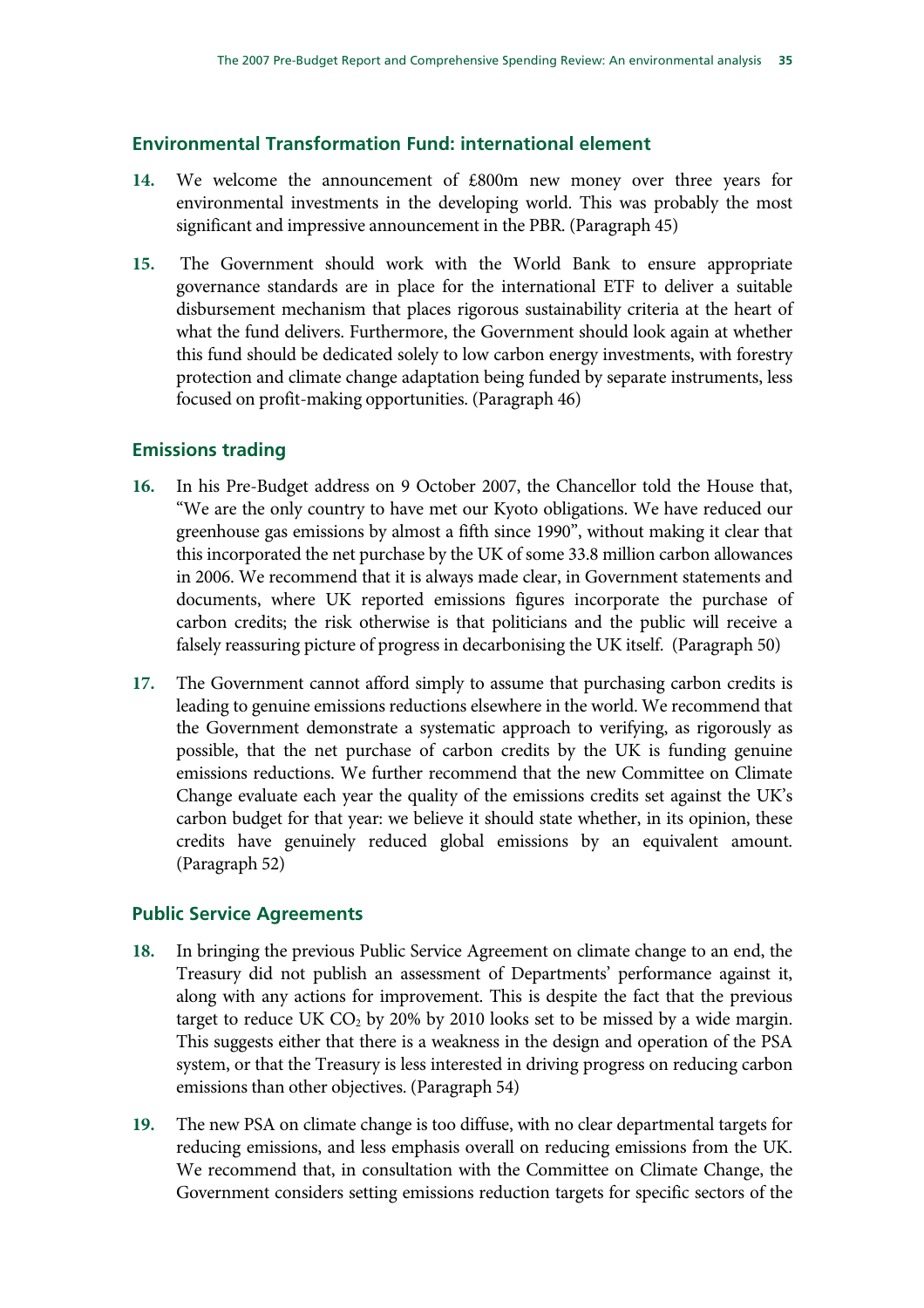economy, with relevant Departments being made accountable for achieving them. (Paragraph 55)

**20.** We recommend that, in preparing now for the next Spending Review, the Treasury work to develop PSAs that will mainstream environmental objectives throughout the entire range of departmental activity. Environmental objectives must not be confined simply to a couple of explicitly environmental PSAs. In particular, we recommend that, rather than focusing purely on labour productivity, work starts now on developing ways of incorporating targets for improving the efficiency with which natural resources are used in the UK economy. (Paragraph 58)

### **Conclusion**

**21.** The next Pre-Budget Report will be published within a new policy landscape, following the scheduled passing of Bills on climate change, energy, and planning, as well as the EU carbon reduction and renewable energy targets for 2020. Pre-Budget Report 2008 must establish a coherent set of measures to help deliver the UK's 2020 domestic and European targets on emissions and renewable energy, and show explicitly what their planned contribution to this delivery will be. (Paragraph 62)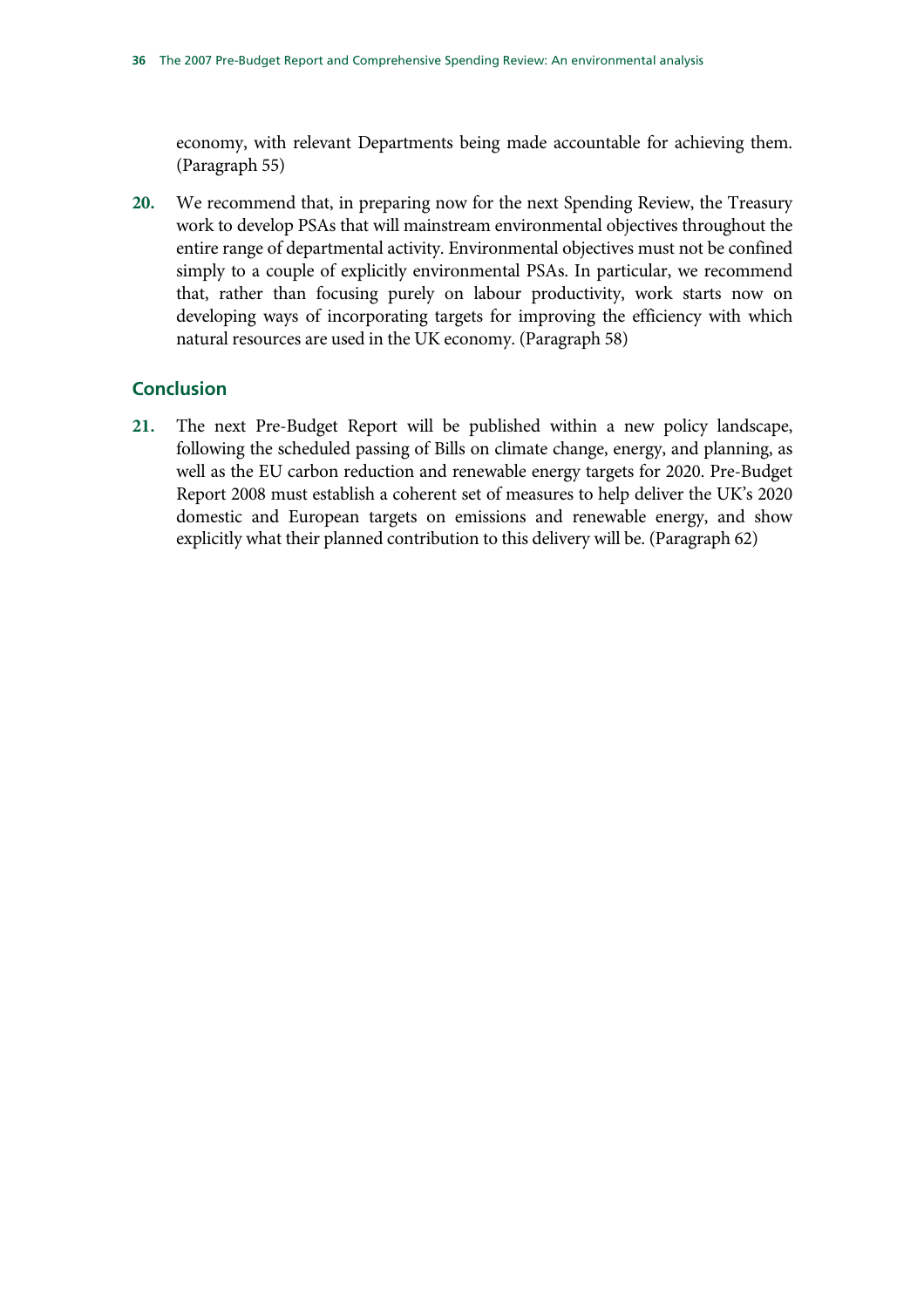## Formal Minutes

### **Tuesday 26 February 2008**

Members present:

Mr Tim Yeo, in the Chair

Mr Martin Caton Mr David Chaytor Mr Nick Hurd Mark Lazarowicz

 Mr Graham Stuart Dr Desmond Turner Joan Walley

### *The 2007 Pre-Budget Report and Comprehensive Spending Review: An environmental analysis*

The Committee considered this matter.

Draft Report (*The 2007 Pre-Budget Report and Comprehensive Spending Review: An environmental analysis*), proposed by the Chairman, brought up and read.

*Ordered,* That the draft Report be read a second time, paragraph by paragraph.

Paragraphs 1 to 62 read and agreed to.

Summary agreed to.

*Resolved*, That the Report be the Third Report of the Committee to the House.

*Ordered,* That the Chairman make the Report to the House.

*Ordered,* That embargoed copies of the Report be made available, in accordance with the provisions of Standing Order No. 134.

Written evidence was ordered to be reported to the House for printing with the Report.

Written evidence was ordered to be reported to the House for placing in the Library and Parliamentary Archives.

[Adjourned till Tuesday 4 March 2008 at 10.00am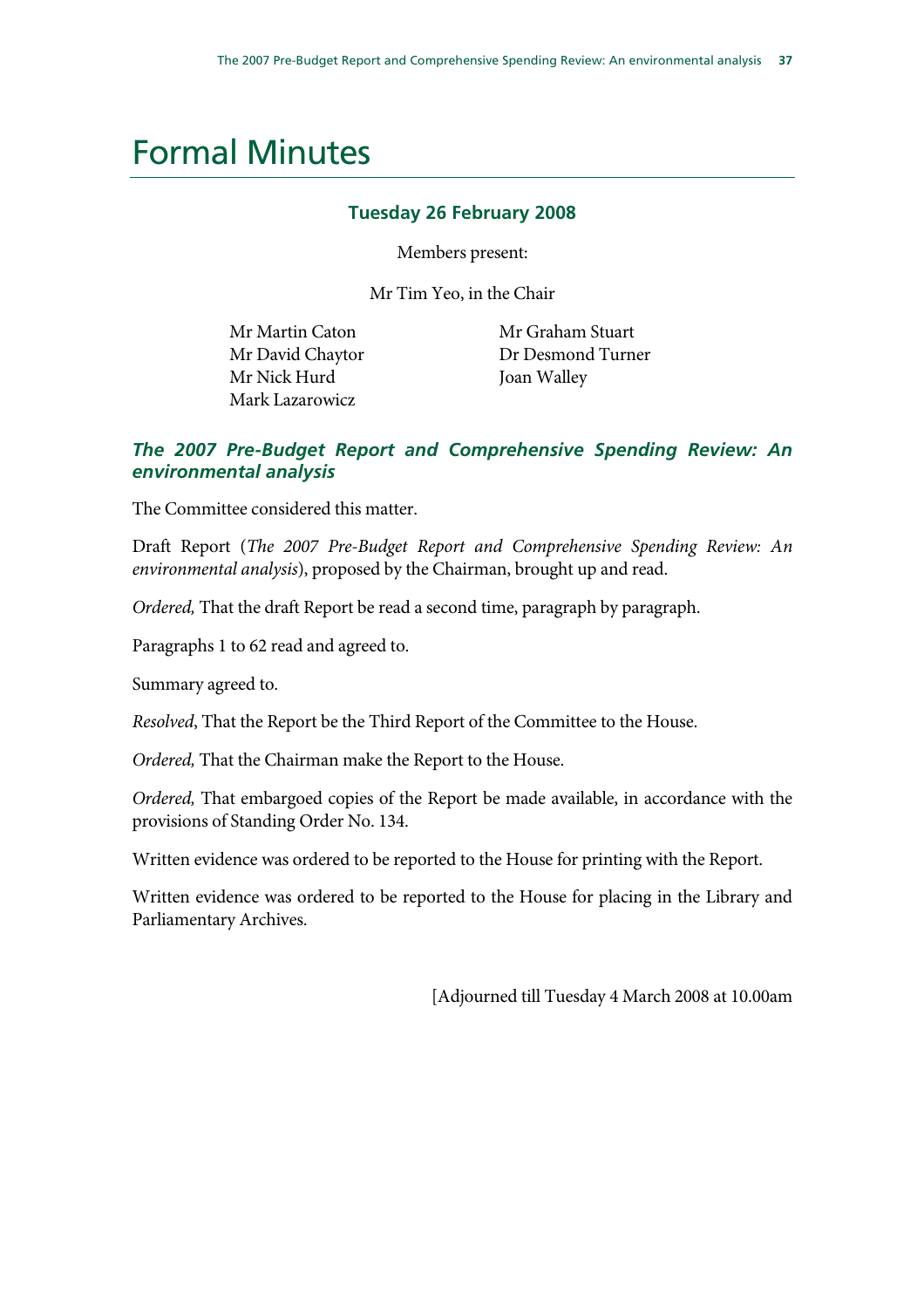## **Witnesses**

| 4 December 2007                                                                                                                                                                                                            | Page |
|----------------------------------------------------------------------------------------------------------------------------------------------------------------------------------------------------------------------------|------|
| Mr Stephen Hale, Director and Mr Russell Marsh, Head of Policy, Green<br>Alliance                                                                                                                                          | Ev1  |
| Mr Simon Bullock, Economy Campaigner, Friends of the Earth, Mr Pete<br>Lockley, Head of Transport Policy and Ms Lies Craeynest, International<br>Development Policy Advisor, WWF UK                                        | Ev20 |
| 11 December 2007                                                                                                                                                                                                           |      |
| Dr Jeff Chapman, Chief Executive, The Carbon Capture & Storage<br>Association, Mr Sarwjit Sambhi, Director of Power and Renewables,<br>Centrica Energy, Mr Rupert Steele OBE, Director of Regulation,<br>ScottishPower Ltd | Ev36 |
| Mr Jeff Gazzard, and Ms Cait Weston, Policy and Communications Officer,<br><b>Aviation Environment Federation</b>                                                                                                          | Ev52 |
| 12 December 2007                                                                                                                                                                                                           |      |
| Angela Eagle MP, Exchequer Secretary to the Treasury, Ms Rebecca<br>Lawrence, Head of Energy, Environment and Agriculture Team, Ms Lindsey<br>Whyte, Head of Environment and Transport Tax Team, H M Treasury              | Ev59 |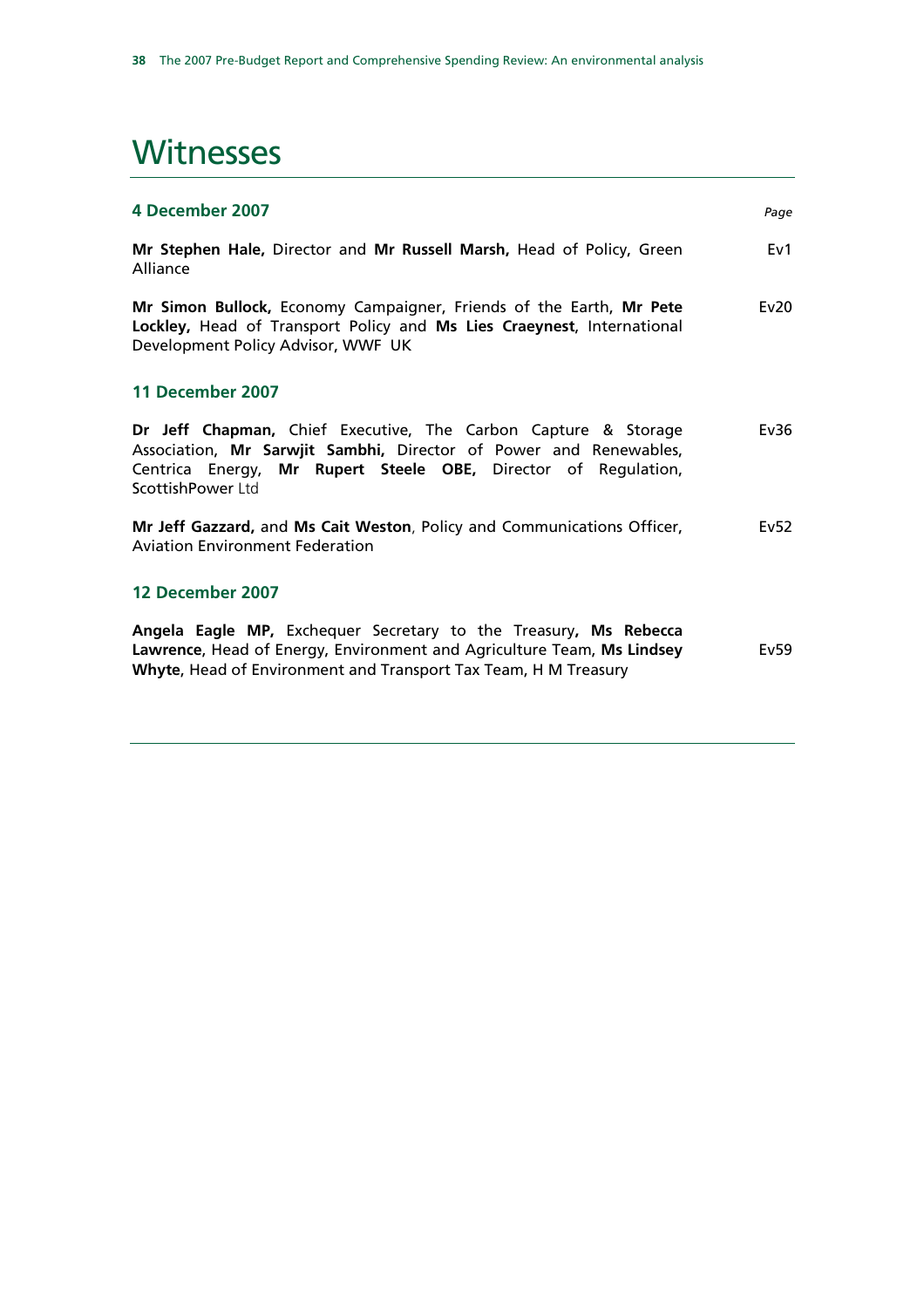## List of written evidence

| $\mathbf{1}$      | <b>Association of British Insurers</b>                         | Ev75 |
|-------------------|----------------------------------------------------------------|------|
| 2                 | <b>Aviation Environment Federation</b>                         | Ev44 |
| 3                 | Aviation Environmental Federation supplementary memorandum     | Ev57 |
| 4                 | Centrica Energy                                                | Ev30 |
| 5                 | E. ON UK                                                       | Ev79 |
| 6                 | Friends of the Earth (England & Wales)                         | Ev8  |
| 7                 | Friends of the Earth (England & Wales) supplementary memoranda | Ev80 |
| 8                 | Scottish and Southern Energy plc                               | Ev75 |
| 9                 | Scottish Power Ltd                                             | Ev34 |
| 10                | Sea and Water                                                  | Ev77 |
| 11                | The Carbon Capture and Storage Association                     | Ev28 |
| $12 \overline{ }$ | The Woodland Trust                                             | Ev71 |
| 13                | <b>WWF UK</b>                                                  | Ev13 |
| 14                | WWF UK supplementary memoranda                                 | Ev27 |
| 15                | Letter from the Chairman of the Committee to Angela Eagle MP   | Ev67 |
| 16                | Letter from Angela Eagle MP to the Chairman of the Committee   | Ev68 |

## List of unprinted evidence

The following memoranda have been reported to the House, but to save printing costs they have not been printed and copies have been placed in the House of Commons Library, where they may be inspected by Members. Other copies are in the Parliamentary Archives, and are available to the public for inspection. Requests for inspection should be addressed to The Parliamentary Archives, Houses of Parliament, London SW1A 0PW (tel. 020 7219 3074). Opening hours are from 9.30 am to 5.00 pm on Mondays to Fridays.

DEG final statement (note from WWF UK) Orchard Partners London Ltd